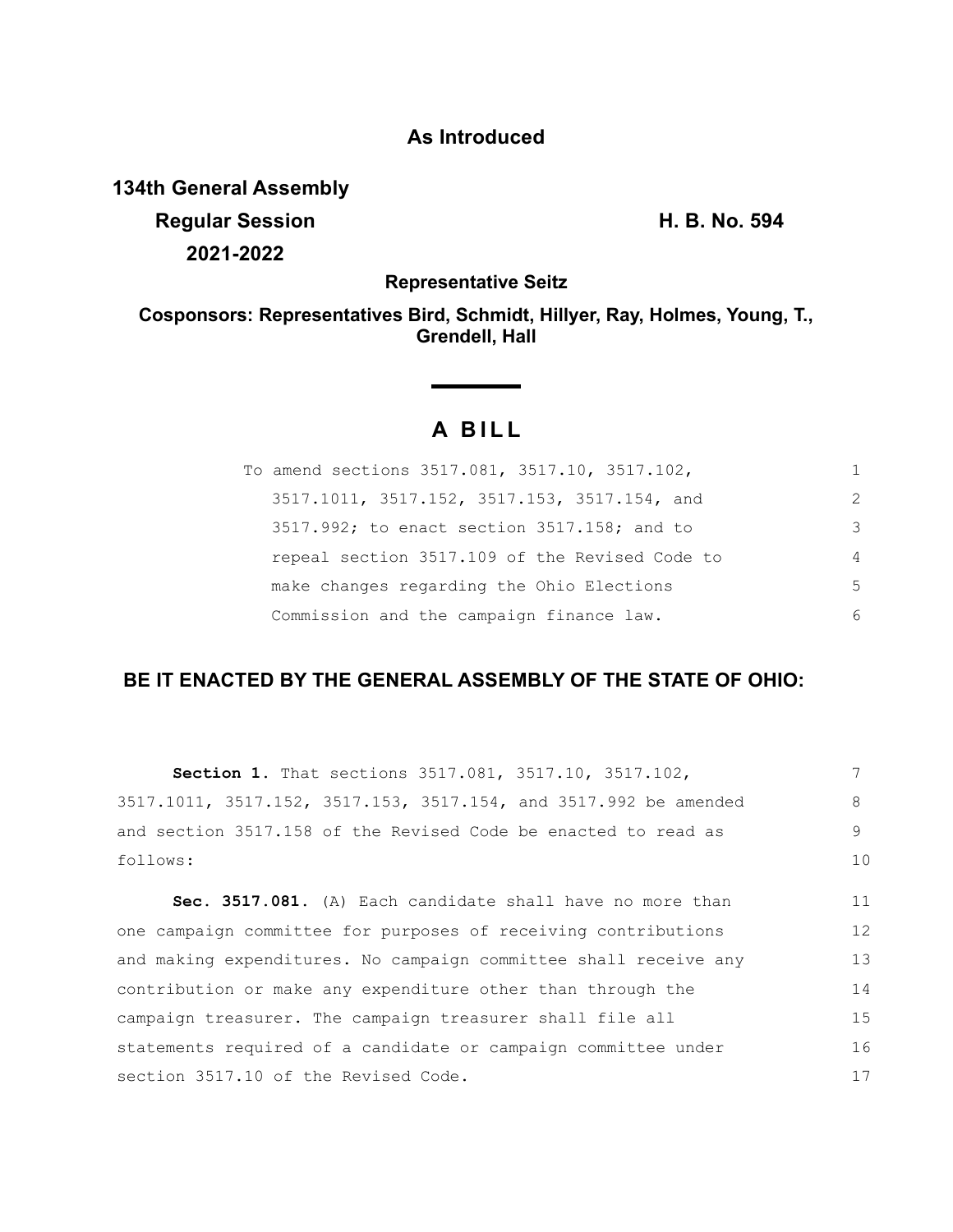#### **H. B. No. 594** Page 2 **As Introduced**

The candidate shall designate the candidate or a member of the candidate's campaign committee as the candidate's campaign treasurer as required by division (D) of section 3517.10 of the Revised Code. The campaign treasurer may appoint deputy campaign treasurers as required. Deputy campaign treasurers may exercise any of the powers and duties of a campaign treasurer when specifically authorized to do so by the campaign treasurer or the candidate. 18 19  $20$ 21 22 23 24 25

Each candidate shall file a written statement, as required by division (D) of section 3517.10 of the Revised Code, setting forth the full name and address of the campaign treasurer and also of each deputy treasurer. Each candidate shall file supplemental statements giving the full name and address of each deputy treasurer at the time of appointment.

A candidate may remove the campaign treasurer or any deputy campaign treasurer at any time. In the case of death, resignation, or removal of the treasurer or deputy treasurer before compliance with all obligations of a campaign treasurer, the candidate shall fill the vacancy thus created in the same manner as provided in the case of an original appointment. 32 33 34 35 36 37

(B)(1) Two or more candidates may be the beneficiaries of a single campaign committee if all of the following apply: 38 39

(a) Each candidate is seeking nomination or election to the same office at the same election.

(b) The office for which each candidate is seeking nomination or election is the office of member of a board, commission, or other similar body of elected officials to which multiple members are nominated or elected at the same election. 42 43 44 45

(c) The number of candidates who will be the beneficiaries 46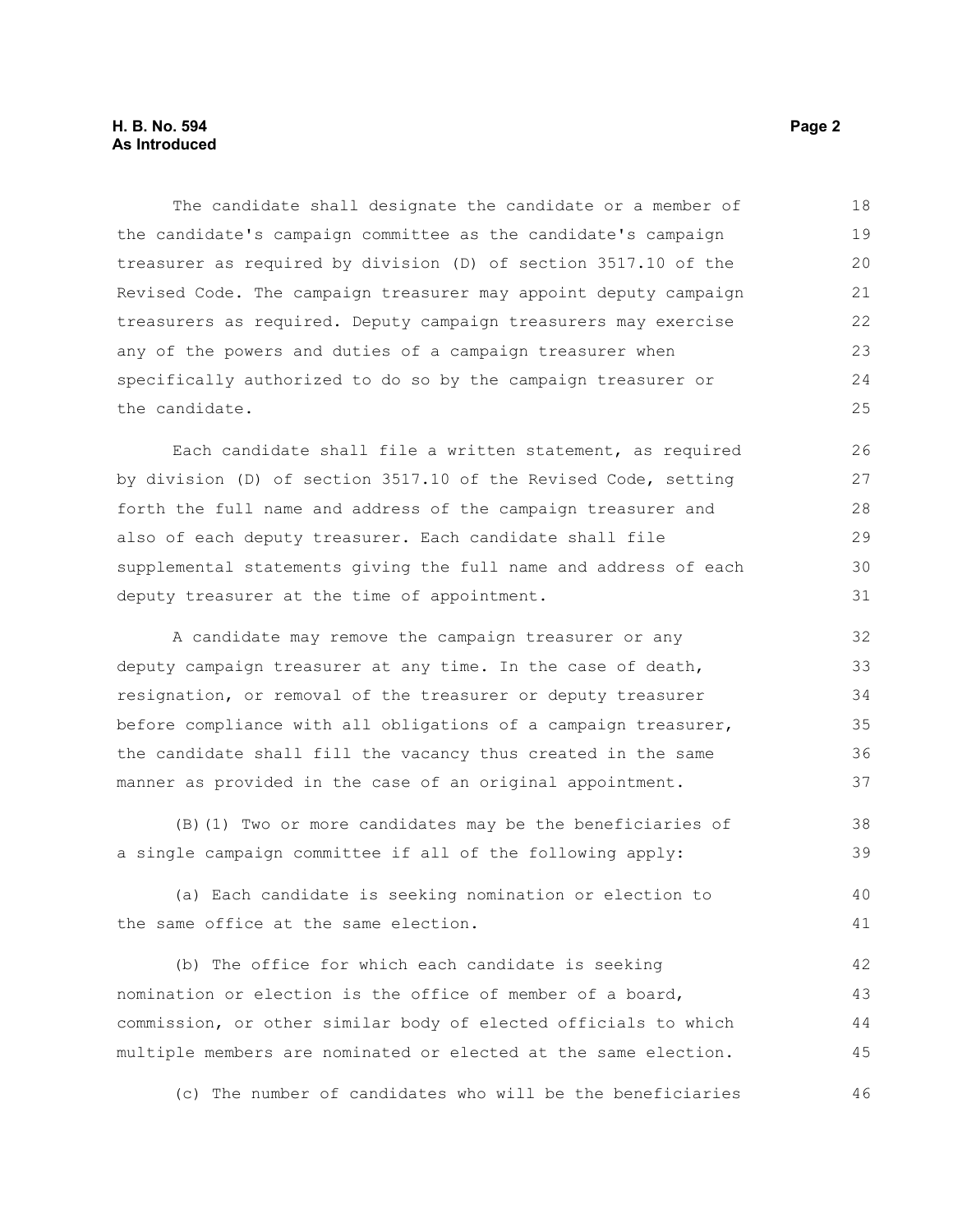of the campaign committee does not exceed the number of open positions on the board, commission, or other similar body of elected officials to which the candidates are seeking nomination or election. 47 48 49 50

(d) The candidates jointly designate one of the candidates or one member of the campaign committee as the treasurer of that campaign committee as required under division (A) of this section.

(e) The candidates jointly file the written statements required under division (A) of this section.

(2) Except as otherwise provided in this division, any penalty that may be imposed on a candidate under section 3517.992 of the Revised Code for a violation of this chapter shall be imposed jointly and severally on each beneficiary of a multi-beneficiary campaign committee. If the Ohio elections commission or the appropriate prosecutor is able to determine that a specific beneficiary of a multi-beneficiary campaign committee violated this chapter, the applicable penalty under section 3517.992 of the Revised Code shall be imposed only on that candidate and not on the other beneficiaries of that multibeneficiary campaign committee. 57 58 59 60 61 62 63 64 65 66 67

(3)(a) If any of the following occur after a multibeneficiary campaign committee is established, that campaign committee shall be terminated:

(i) The beneficiaries of the campaign committee disagree as to the designation or removal of a campaign treasurer. 71 72

(ii) Any beneficiary of the campaign committee desires to end the beneficiary's candidacy for the office for which the beneficiaries are seeking nomination or election. 73 74 75

55 56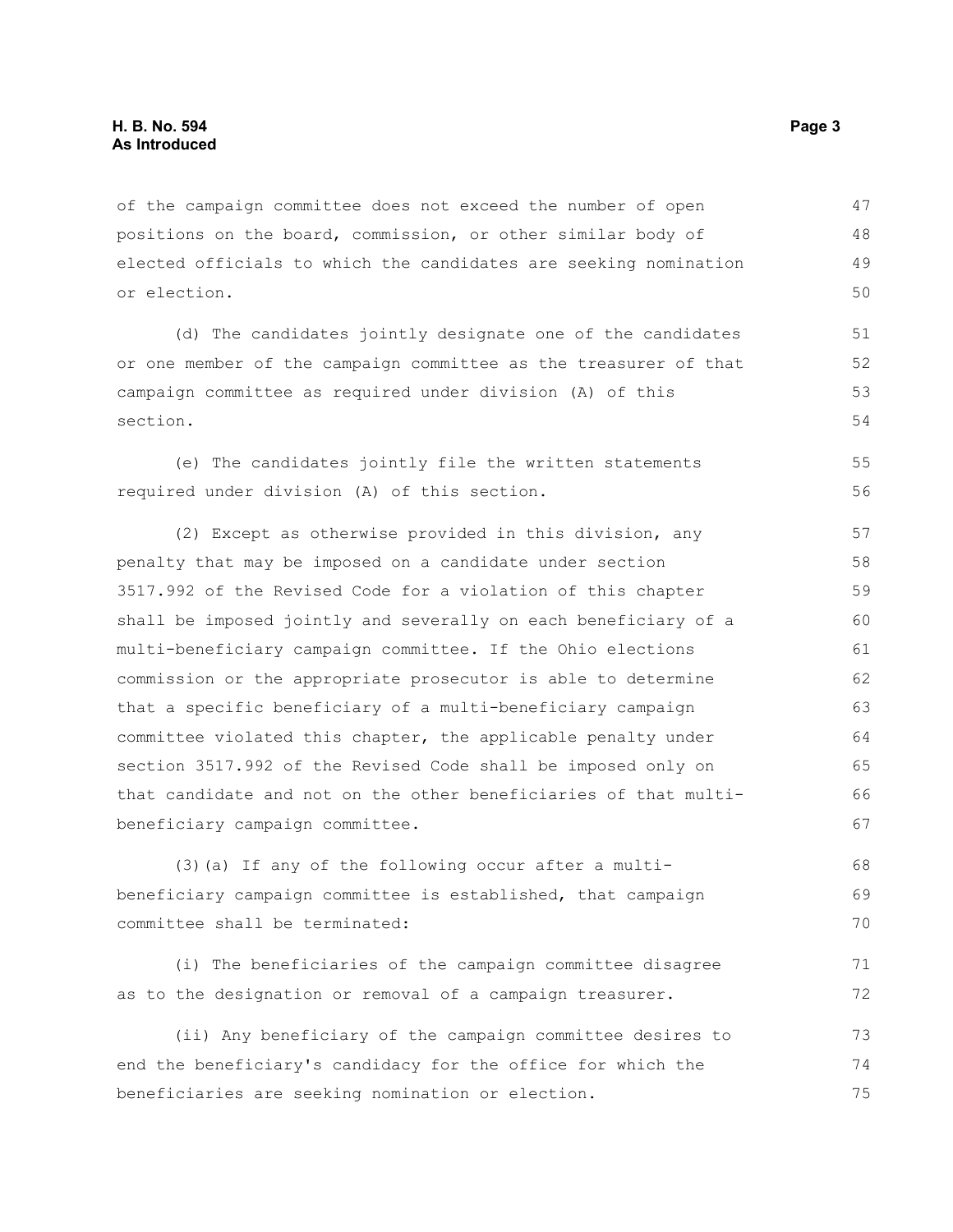### **H. B. No. 594 Page 4 As Introduced**

| (iii) Any beneficiary of the campaign committee desires to         | 76  |
|--------------------------------------------------------------------|-----|
| form an individual campaign committee.                             | 77  |
| (b) Prior to the termination of a multi-beneficiary                | 78  |
| campaign committee in accordance with division (B) (3) (a) of this | 79  |
| section, any contributions received by that campaign committee     | 80  |
| that have not been expended shall be disposed of in one or more    | 81  |
| of the manner provided in division (C) of section 3517.109 of      | 82  |
| the Revised Codefollowing manners:                                 | 83  |
| (i) Giving the amount to the treasurer of state for                | 84  |
| deposit in the state treasury to the credit of the Ohio            | 85  |
| elections commission fund created by division (I) of section       | 86  |
| 3517.152 of the Revised Code;                                      | 87  |
| (ii) Giving the amount to individuals who made                     | 88  |
| contributions to that campaign committee as a refund of all or     | 89  |
| part of their contributions;                                       | 90  |
| (iii) Giving the amount to a corporation that is exempt            | 91  |
| from federal income taxation under subsection 501(a) and           | 92  |
| described in subsection 501(c) of the Internal Revenue Code.       | 93  |
| No contributions from the multi-beneficiary campaign               | 94  |
| committee shall be contributed or transferred into any             | 95  |
| candidate's individual campaign committee.                         | 96  |
| (4) No candidate who has a campaign committee for which            | 97  |
| that candidate is the sole beneficiary shall become the            | 98  |
| beneficiary of a campaign committee with multiple beneficiaries    | 99  |
| under division (B) (1) of this section unless the candidate first  | 100 |
| terminates the candidate's individual campaign committee. Prior    | 101 |
| to the termination of that individual campaign committee, any      | 102 |
| contributions received by that campaign committee that have not    | 103 |
| been expended shall be disposed of in the manner provided in       | 104 |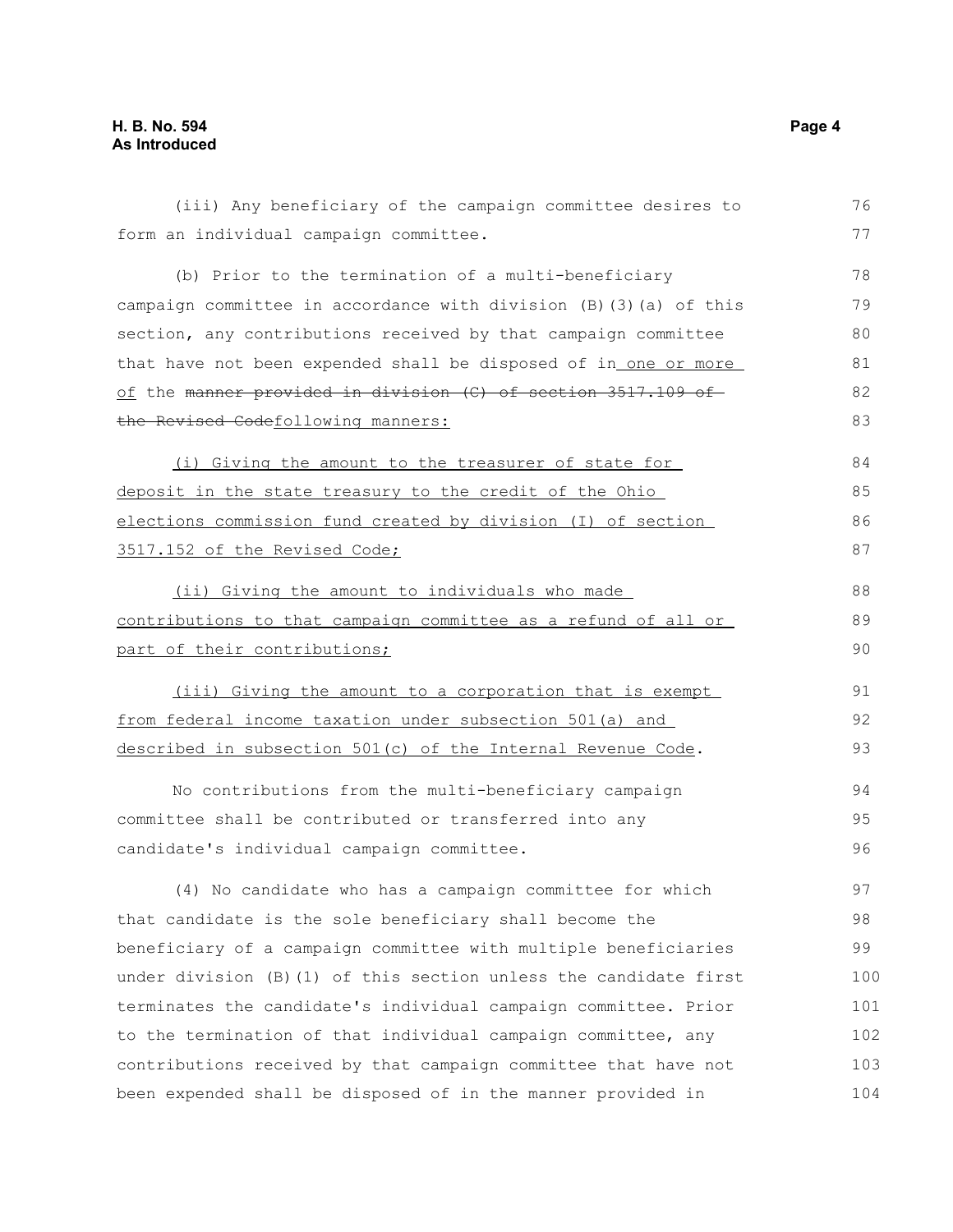division  $\left(\frac{C}{B}\right)$ (3)(b) of this section 3517.109 of the Revised Gode. No contributions from the candidate's individual campaign committee shall be contributed or transferred into the multibeneficiary campaign committee. 105 106 107 108

**Sec. 3517.10.** (A) Except as otherwise provided in this division, every campaign committee, political action committee, legislative campaign fund, political party, and political contributing entity that made or received a contribution or made an expenditure in connection with the nomination or election of any candidate or in connection with any ballot issue or question at any election held or to be held in this state shall file, on a form prescribed under this section or by electronic means of transmission as provided in this section and section 3517.106 of the Revised Code, a full, true, and itemized statement, made under penalty of election falsification, setting forth in detail the contributions and expenditures, not later than four p.m. of the following dates: 109 110 111 112 113 114 115 116 117 118 119 120 121

(1) The twelfth day before the election to reflect contributions received and expenditures made from the close of business on the last day reflected in the last previously filed statement, if any, to the close of business on the twentieth day before the election;

(2) The thirty-eighth day after the election to reflect the contributions received and expenditures made from the close of business on the last day reflected in the last previously filed statement, if any, to the close of business on the seventh day before the filing of the statement; 127 128 129 130 131

(3) The last business day of January of every year to reflect the contributions received and expenditures made from the close of business on the last day reflected in the last 132 133 134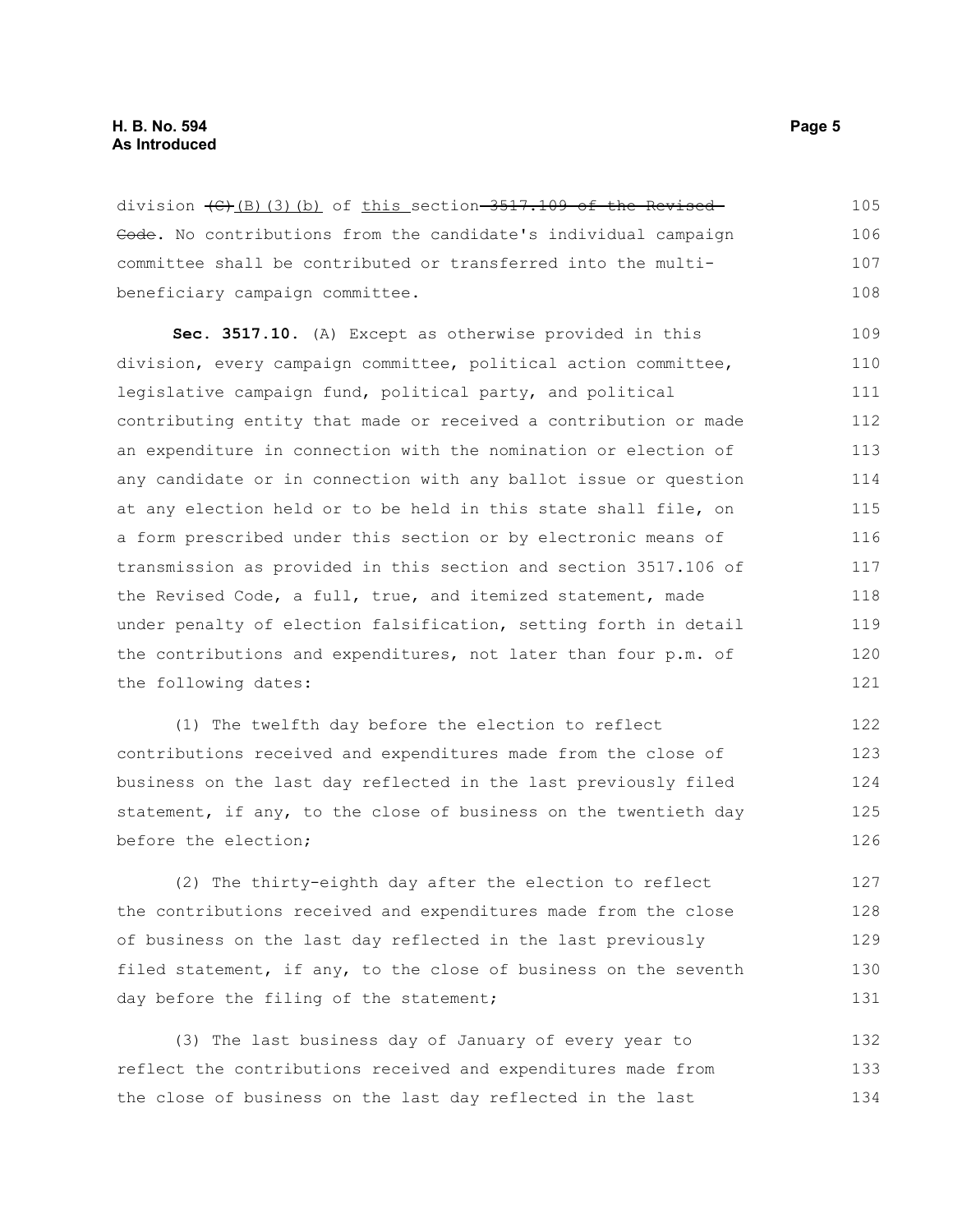previously filed statement, if any, to the close of business on the last day of December of the previous year; (4) The last business day of July of every year to reflect the contributions received and expenditures made from the close of business on the last day reflected in the last previously filed statement, if any, to the close of business on the last day of June of that year. A campaign committee shall only be required to file the statements prescribed under divisions (A)(1) and (2) of this section in connection with the nomination or election of the committee's candidate. The statement required under division (A)(1) of this section shall not be required of any campaign committee, political action committee, legislative campaign fund, political party, or political contributing entity that has received contributions of less than one thousand dollars and has made expenditures of less than one thousand dollars at the close of business on the twentieth day before the election. Those contributions and expenditures shall be reported in the statement required under division (A)(2) of this section. If an election to select candidates to appear on the general election ballot is held within sixty days before a general election, the campaign committee of a successful candidate in the earlier election may file the statement required by division (A)(1) of this section for the general election instead of the statement required by division (A)(2) of this section for the earlier election if the pregeneral election statement reflects the status of contributions and expenditures 135 136 137 138 139 140 141 142 143 144 145 146 147 148 149 150 151 152 153 154 155 156 157 158 159 160 161 162

for the period twenty days before the earlier election to twenty days before the general election. 163 164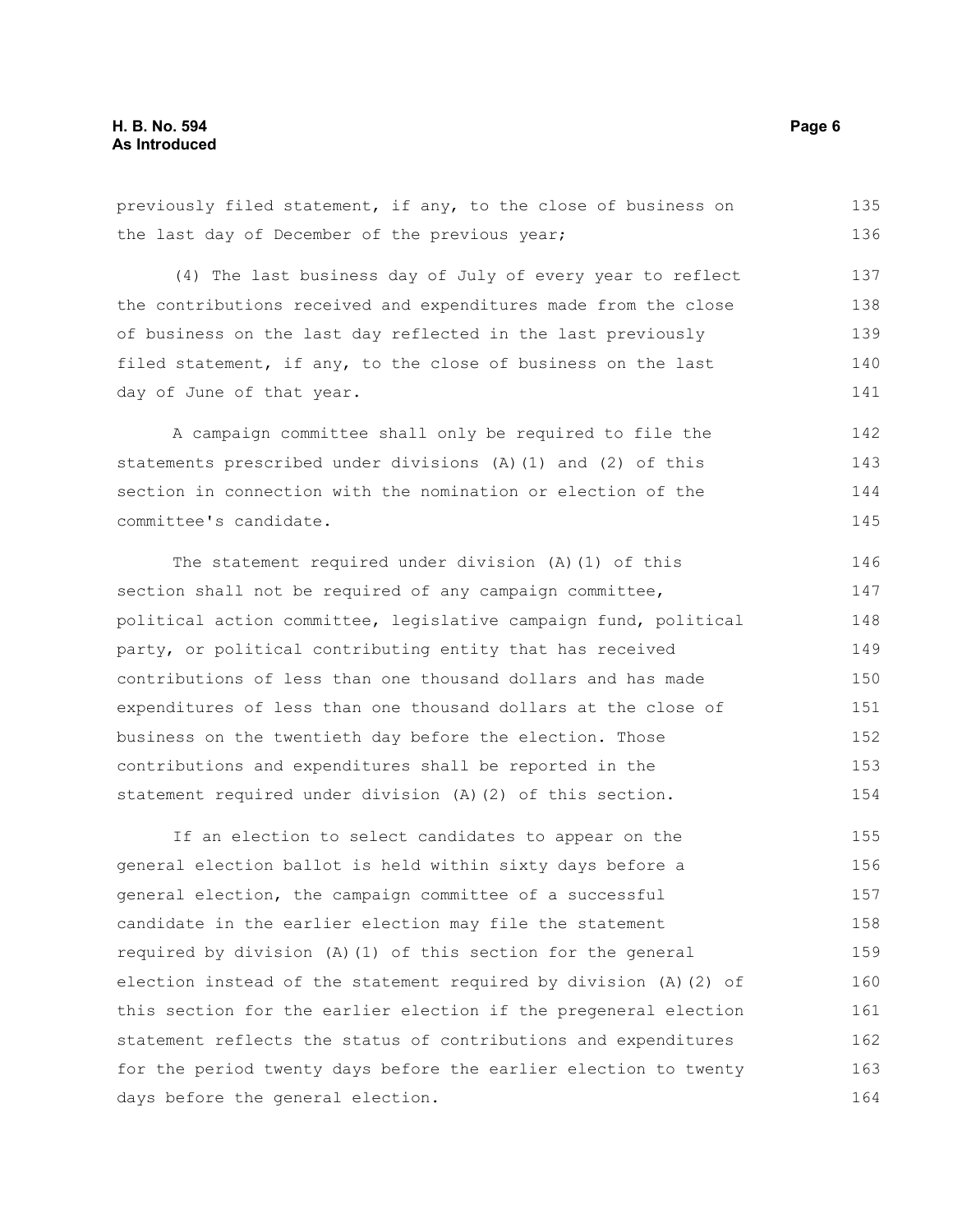If a person becomes a candidate less than twenty days before an election, the candidate's campaign committee is not required to file the statement required by division (A)(1) of this section. 165 166 167 168

No statement under division (A)(3) of this section shall be required for any year in which a campaign committee, political action committee, legislative campaign fund, political party, or political contributing entity is required to file a postgeneral election statement under division (A)(2) of this section. However, a statement under division (A)(3) of this section may be filed, at the option of the campaign committee, political action committee, legislative campaign fund, political party, or political contributing entity. 169 170 171 172 173 174 175 176 177

No campaign committee of a candidate for the office of chief justice or justice of the supreme court, and no campaign committee of a candidate for the office of judge of any court in this state, shall be required to file a statement under division (A)(4) of this section. 178 179 180 181 182

Except as otherwise provided in this paragraph and in the next paragraph of this section, the only campaign committees required to file a statement under division (A)(4) of this section are the campaign committee of a statewide candidate and the campaign committee of a candidate for county office. The campaign committee of a candidate for any other nonjudicial office is required to file a statement under division (A)(4) of this section if that campaign committee receives, during that period, contributions exceeding ten thousand dollars. 183 184 185 186 187 188 189 190 191

No statement under division (A)(4) of this section shall be required of a campaign committee, a political action committee, a legislative campaign fund, a political party, or a 192 193 194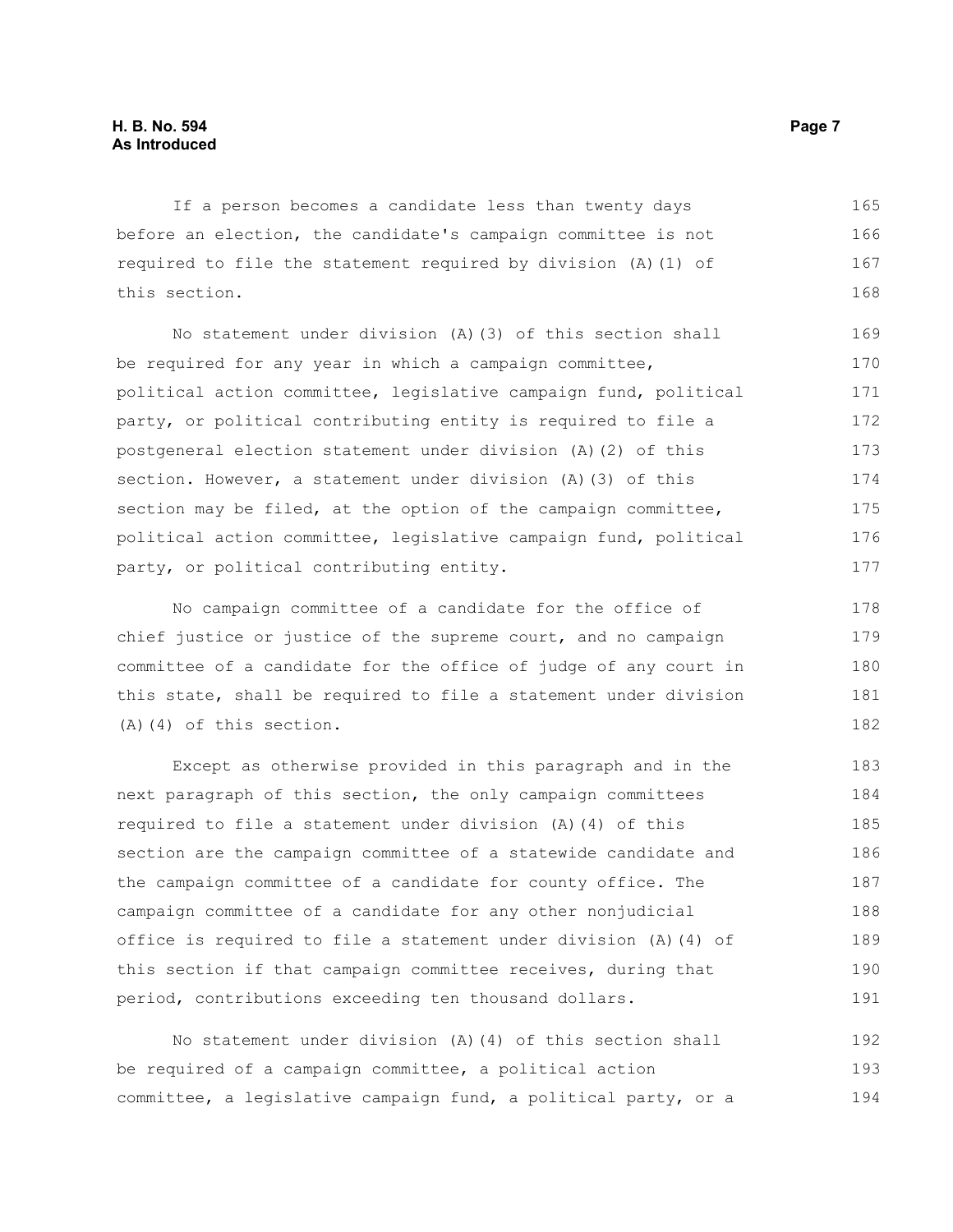political contributing entity for any year in which the campaign committee, political action committee, legislative campaign fund, political party, or political contributing entity is required to file a postprimary election statement under division (A)(2) of this section. However, a statement under division (A) (4) of this section may be filed at the option of the campaign committee, political action committee, legislative campaign fund, political party, or political contributing entity. 195 196 197 198 199 200 201 202

No statement under division (A)(3) or (4) of this section shall be required if the campaign committee, political action committee, legislative campaign fund, political party, or political contributing entity has no contributions that it has received and no expenditures that it has made since the last date reflected in its last previously filed statement. However, the campaign committee, political action committee, legislative campaign fund, political party, or political contributing entity shall file a statement to that effect, on a form prescribed under this section and made under penalty of election falsification, on the date required in division (A)(3) or (4) of this section, as applicable. 203 204 205 206 207 208 209 210 211 212 213 214

The campaign committee of a statewide candidate shall file a monthly statement of contributions received during each of the months of July, August, and September in the year of the general election in which the candidate seeks office. The campaign committee of a statewide candidate shall file the monthly statement not later than three business days after the last day of the month covered by the statement. During the period beginning on the nineteenth day before the general election in which a statewide candidate seeks election to office and extending through the day of that general election, each time the campaign committee of the joint candidates for the offices 215 216 217 218 219 220 221 222 223 224 225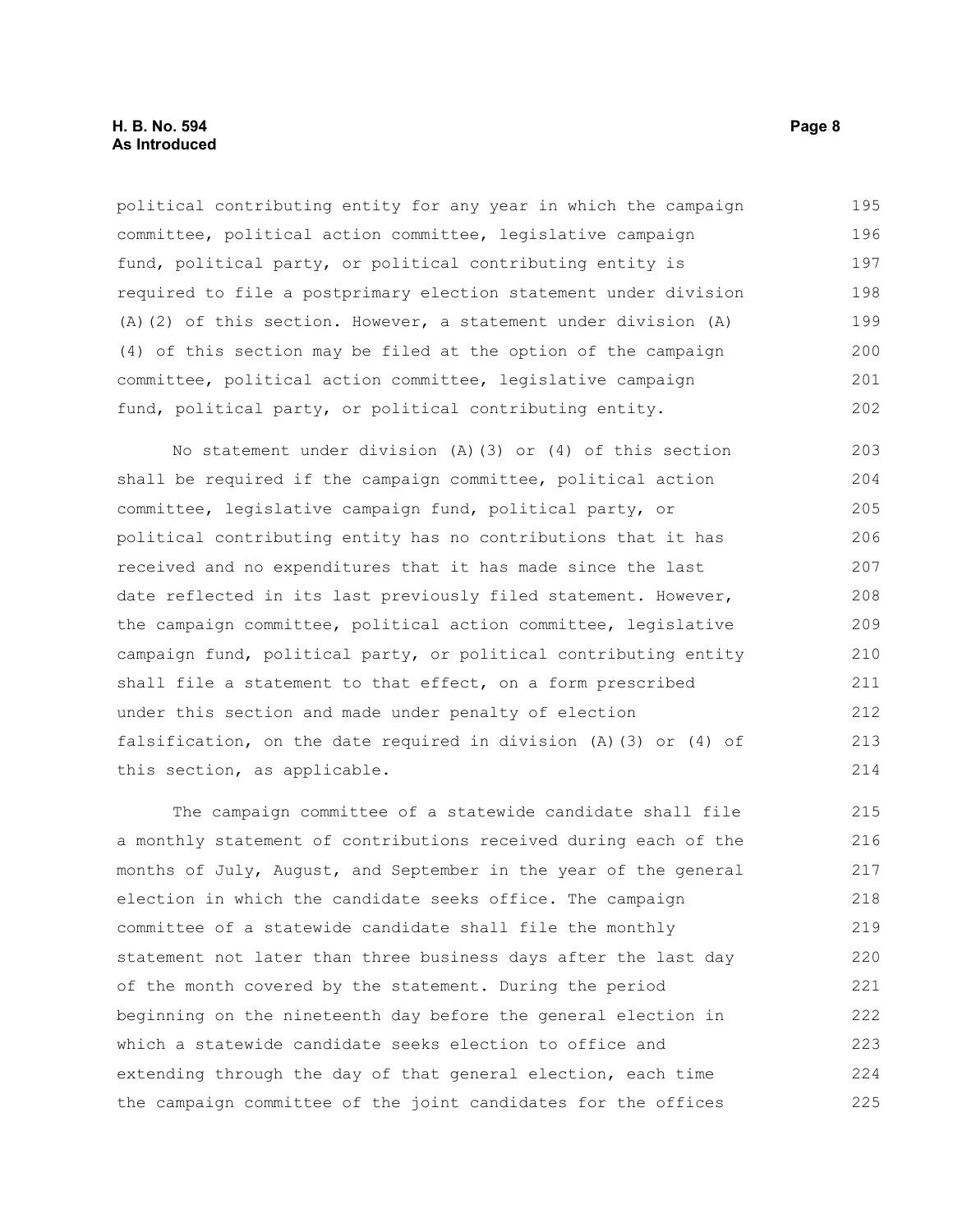#### **H. B. No. 594 Page 9 As Introduced**

of governor and lieutenant governor or of a candidate for the office of secretary of state, auditor of state, treasurer of state, or attorney general receives a contribution from a contributor that causes the aggregate amount of contributions received from that contributor during that period to equal or exceed ten thousand dollars and each time the campaign committee of a candidate for the office of chief justice or justice of the supreme court receives a contribution from a contributor that causes the aggregate amount of contributions received from that contributor during that period to exceed ten thousand dollars, the campaign committee shall file a two-business-day statement reflecting that contribution. Contributions reported on a twobusiness-day statement required to be filed by a campaign committee of a statewide candidate in a primary election shall also be included in the postprimary election statement required to be filed by that campaign committee under division (A)(2) of this section. A two-business-day statement required by this paragraph shall be filed not later than two business days after receipt of the contribution. The statements required by this paragraph shall be filed in addition to any other statements required by this section. Subject to the secretary of state having implemented, tested, and verified the successful operation of any system the 226 227 228 229 230 231 232 233 234 235 236 237 238 239 240 241 242 243 244 245 246 247 248 249

secretary of state prescribes pursuant to divisions (C)(6)(b) and (D)(6) of this section and division  $(F)(1)$  of section 3517.106 of the Revised Code for the filing of campaign finance statements by electronic means of transmission, a campaign committee of a statewide candidate shall file a two-business-day statement under the preceding paragraph by electronic means of transmission if the campaign committee is required to file a pre-election, postelection, or monthly statement of 250 251 252 253 254 255 256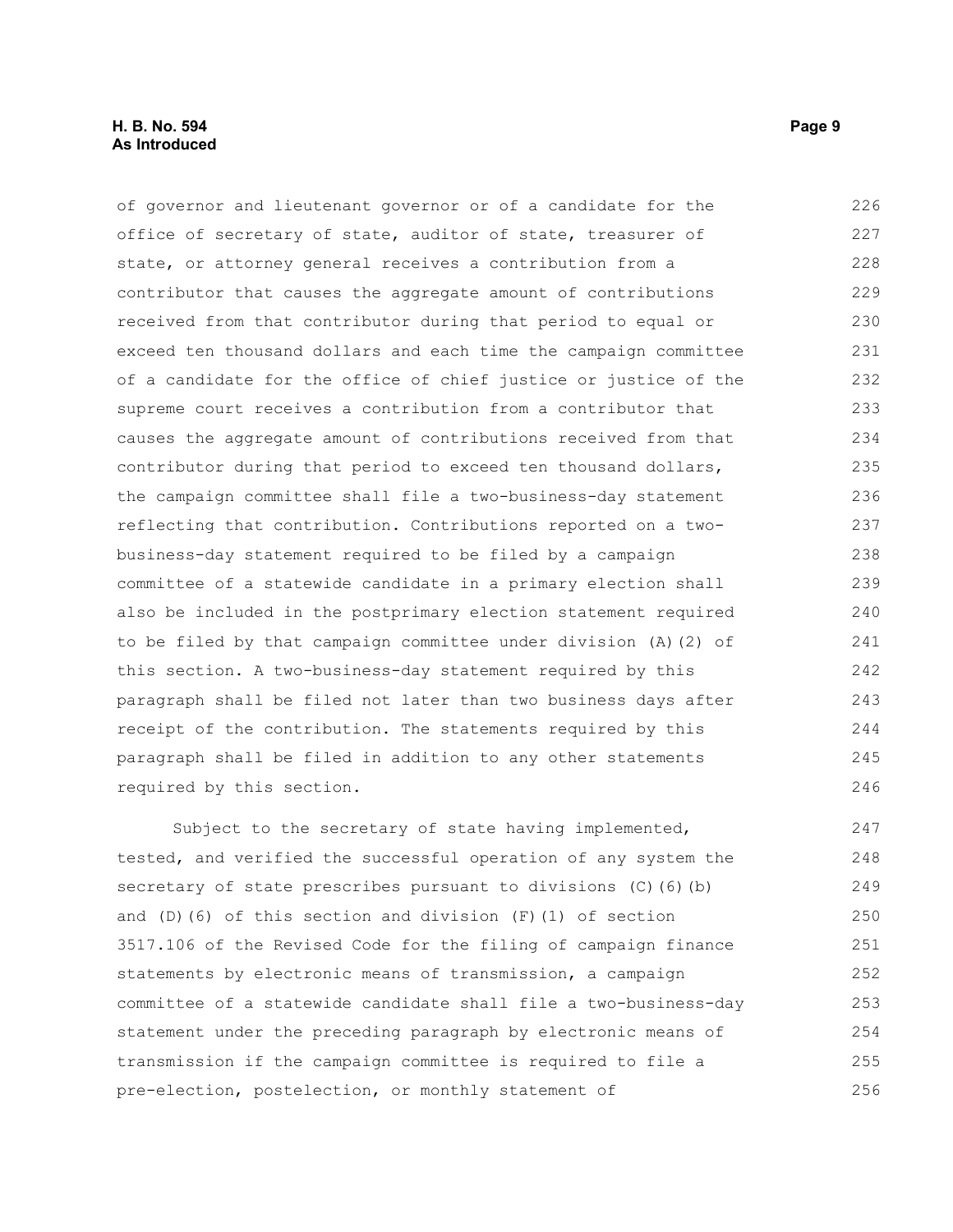contributions and expenditures by electronic means of transmission under this section or section 3517.106 of the Revised Code. 257 258 259

If a campaign committee or political action committee has no balance on hand and no outstanding obligations and desires to terminate itself, it shall file a statement to that effect, on a form prescribed under this section and made under penalty of election falsification, with the official with whom it files a statement under division (A) of this section after filing a final statement of contributions and a final statement of expenditures, if contributions have been received or expenditures made since the period reflected in its last previously filed statement. If a campaign committee or political action committee desires to terminate itself but has a balance on hand, it may proceed under division (A) of section 3517.158 of the Revised Code. 260 261 262 263 264 265 266 267 268 269 270 271 272

(B) Except as otherwise provided in division (C)(7) of this section, each statement required by division (A) of this section shall contain the following information: 273 274 275

(1) The full name and address of each campaign committee, political action committee, legislative campaign fund, political party, or political contributing entity, including any treasurer of the committee, fund, party, or entity, filing a contribution and expenditure statement; 276 277 278 279 280

```
(2)(a) In the case of a campaign committee, the
candidate's full name and address; 
                                                                              281
                                                                              282
```
(b) In the case of a political action committee, the registration number assigned to the committee under division (D) (1) of this section. 283 284 285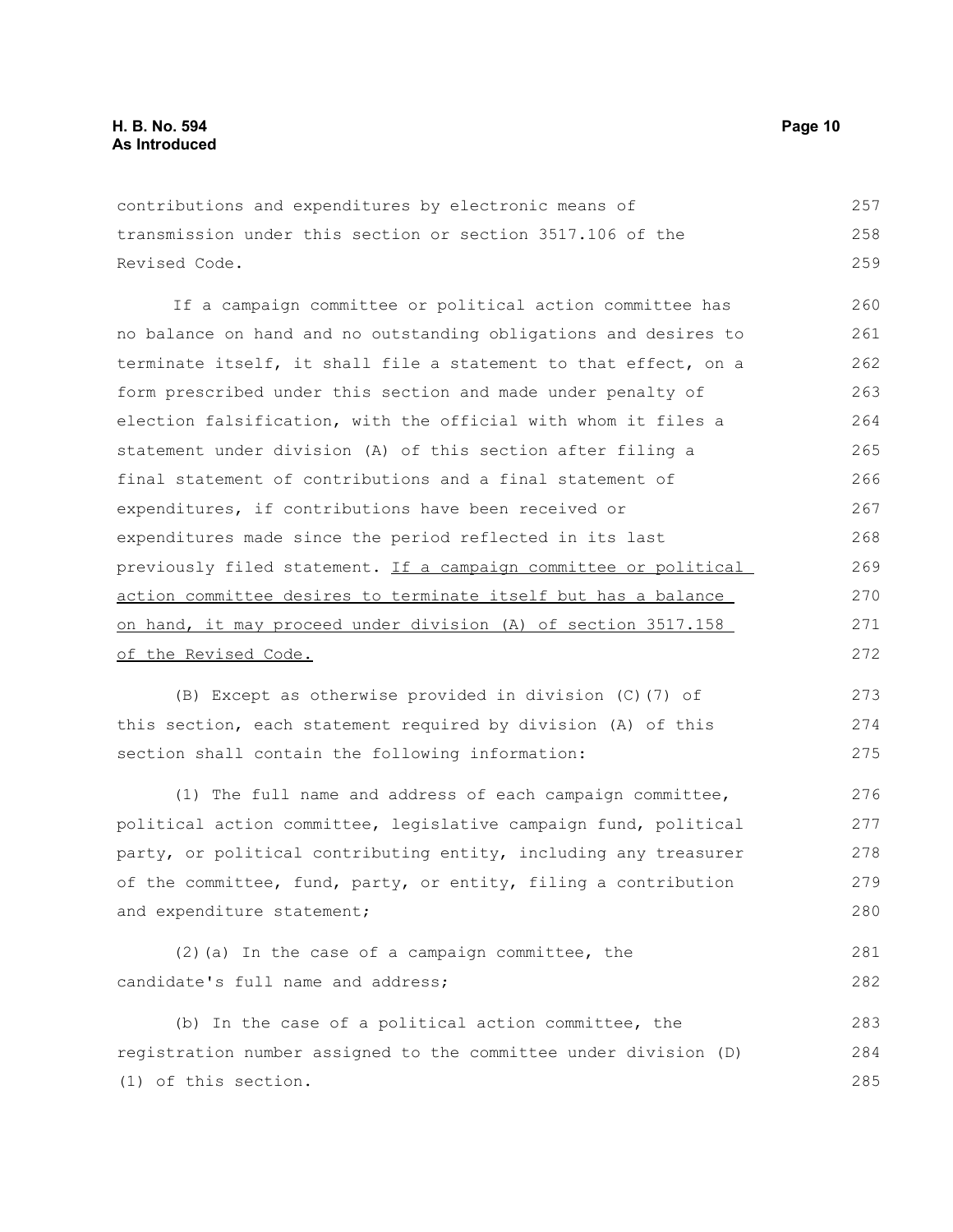### **H. B. No. 594 Page 11 As Introduced**

| (3) The date of the election and whether it was or will be       | 286 |
|------------------------------------------------------------------|-----|
| a general, primary, or special election;                         | 287 |
| (4) A statement of contributions received, which shall           | 288 |
| include the following information:                               | 289 |
| (a) The month, day, and year of the contribution;                | 290 |
| (b) (i) The full name and address of each person, political      | 291 |
| party, campaign committee, legislative campaign fund, political  | 292 |
| action committee, or political contributing entity from whom     | 293 |
| contributions are received and the registration number assigned  | 294 |
| to the political action committee under division (D) (1) of this | 295 |
| section. The requirement of filing the full address does not     | 296 |
| apply to any statement filed by a state or local committee of a  | 297 |
| political party, to a finance committee of such committee, or to | 298 |
| a committee recognized by a state or local committee as its      | 299 |
| fund-raising auxiliary. Notwithstanding division (F) of this     | 300 |
| section, the requirement of filing the full address shall be     | 301 |
| considered as being met if the address filed is the same address | 302 |
| the contributor provided under division (E) (1) of this section. | 303 |
| (ii) If a political action committee, political                  | 304 |
| contributing entity, legislative campaign fund, or political     | 305 |
| party that is required to file campaign finance statements by    | 306 |
| electronic means of transmission under section 3517.106 of the   | 307 |
| Revised Code or a campaign committee of a statewide candidate or | 308 |
| candidate for the office of member of the general assembly       | 309 |
| receives a contribution from an individual that exceeds one      | 310 |
| hundred dollars, the name of the individual's current employer,  | 311 |
| if any, or, if the individual is self-employed, the individual's | 312 |
| occupation and the name of the individual's business, if any;    | 313 |

(iii) If a campaign committee of a statewide candidate or 314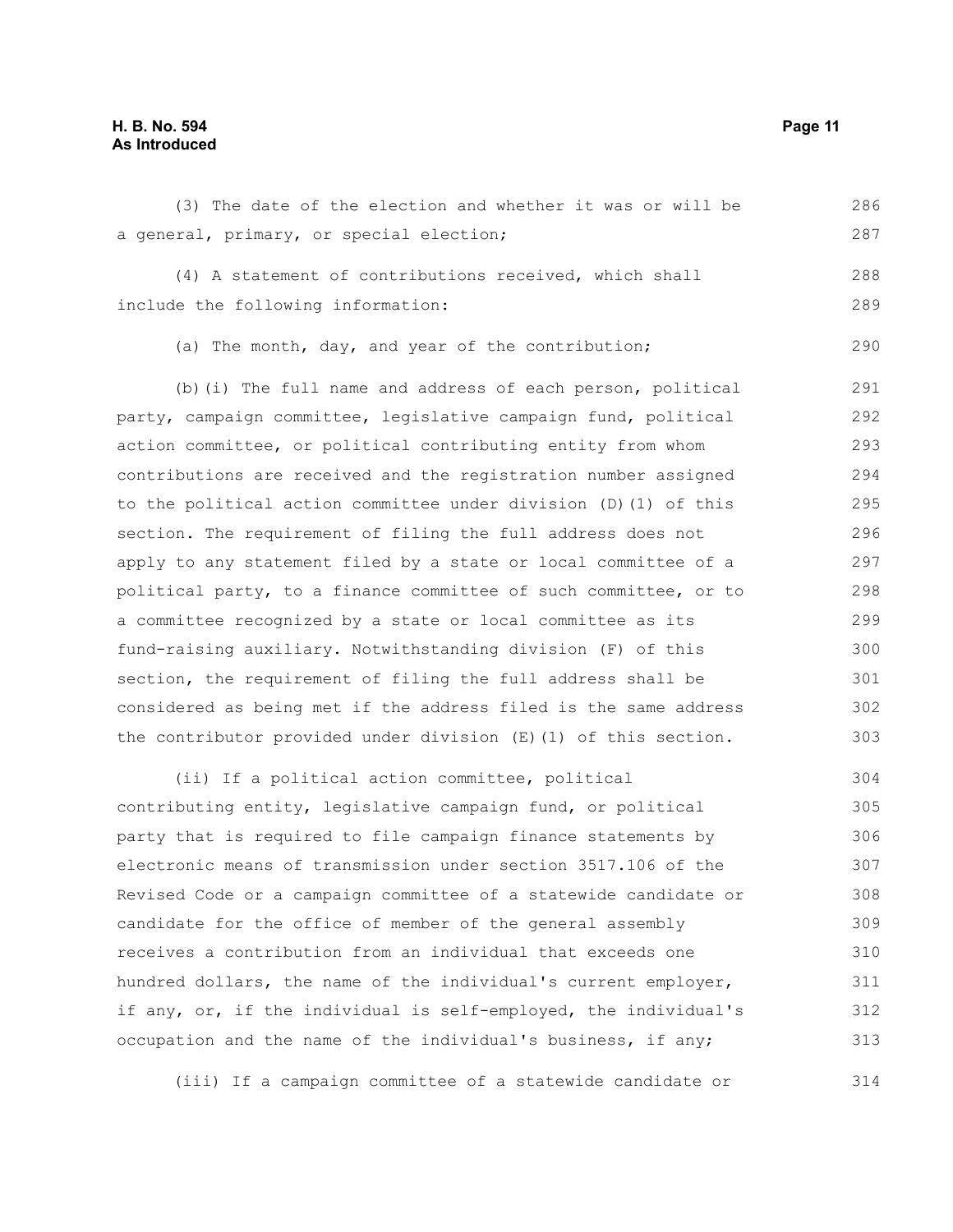candidate for the office of member of the general assembly receives a contribution transmitted pursuant to section 3599.031 of the Revised Code from amounts deducted from the wages and salaries of two or more employees that exceeds in the aggregate one hundred dollars during any one filing period under division  $(A)$ (1), (2), (3), or (4) of this section, the full name of the employees' employer and the full name of the labor organization of which the employees are members, if any. (c) A description of the contribution received, if other than money; (d) The value in dollars and cents of the contribution; (e) A separately itemized account of all contributions and expenditures regardless of the amount, except a receipt of a contribution from a person in the sum of twenty-five dollars or less at one social or fund-raising activity and a receipt of a contribution transmitted pursuant to section 3599.031 of the Revised Code from amounts deducted from the wages and salaries of employees if the contribution from the amount deducted from the wages and salary of any one employee is twenty-five dollars or less aggregated in a calendar year. An account of the total contributions from each social or fund-raising activity shall include a description of and the value of each in-kind contribution received at that activity from any person who made one or more such contributions whose aggregate value exceeded two hundred fifty dollars and shall be listed separately, together with the expenses incurred and paid in connection with that activity. A campaign committee, political action committee, legislative campaign fund, political party, or political 315 316 317 318 319 320 321 322 323 324 325 326 327 328 329 330 331 332 333 334 335 336 337 338 339 340 341 342

contributing entity shall keep records of contributions from each person in the amount of twenty-five dollars or less at one 343 344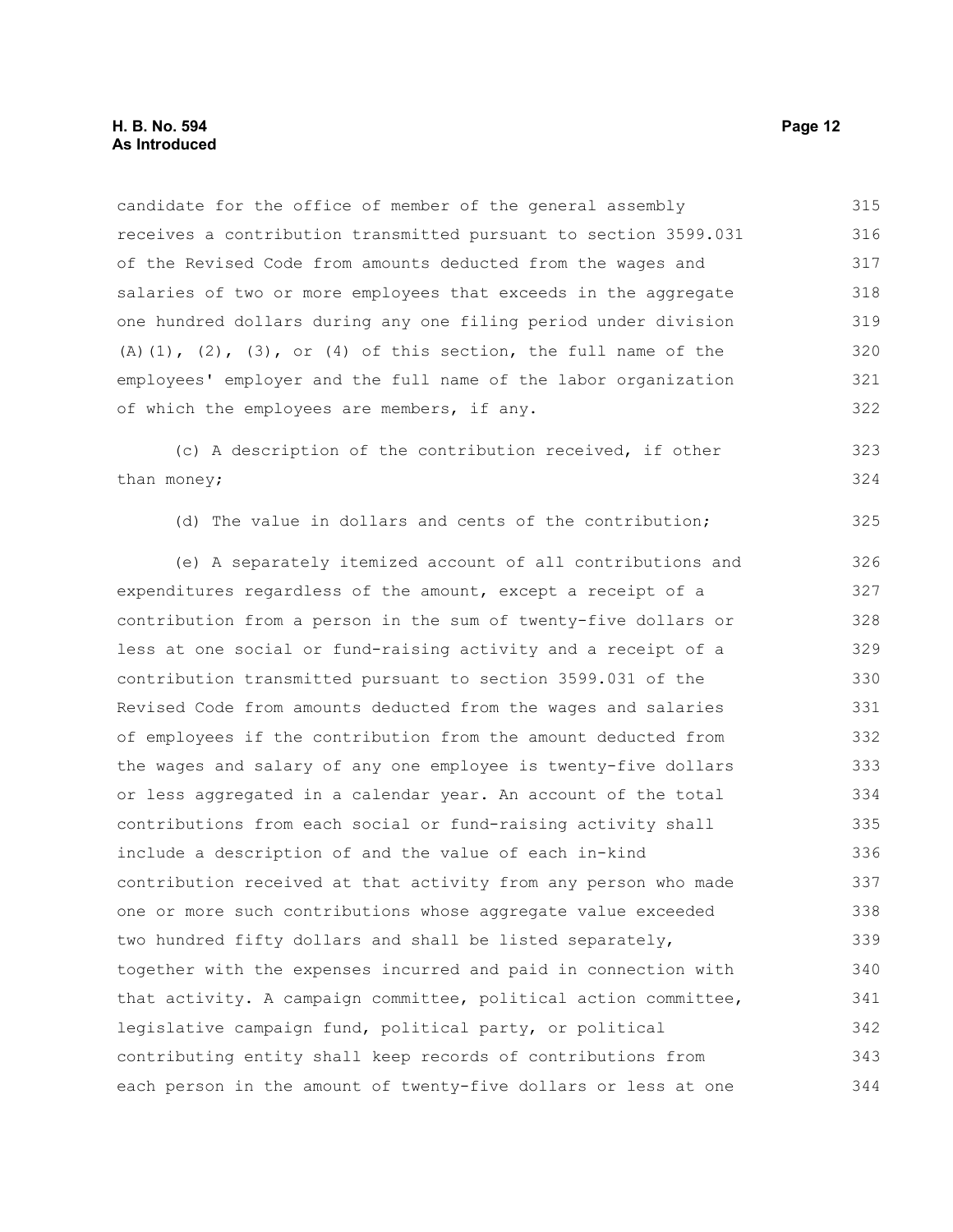social or fund-raising activity and contributions from amounts deducted under section 3599.031 of the Revised Code from the wages and salary of each employee in the amount of twenty-five dollars or less aggregated in a calendar year. No continuing association that is recognized by a state or local committee of a political party as an auxiliary of the party and that makes a contribution from funds derived solely from regular dues paid by members of the auxiliary shall be required to list the name or address of any members who paid those dues. 345 346 347 348 349 350 351 352 353

Contributions that are other income shall be itemized separately from all other contributions. The information required under division (B)(4) of this section shall be provided for all other income itemized. As used in this paragraph, "other income" means a loan, investment income, or interest income. 354 355 356 357 358

(f) In the case of a campaign committee of a state elected officer, if a person doing business with the state elected officer in the officer's official capacity makes a contribution to the campaign committee of that officer, the information required under division (B)(4) of this section in regard to that contribution, which shall be filed together with and considered a part of the committee's statement of contributions as required under division (A) of this section but shall be filed on a separate form provided by the secretary of state. As used in this division: 359 360 361 362 363 364 365 366 367 368

(i) "State elected officer" has the same meaning as in section 3517.092 of the Revised Code. 369 370

(ii) "Person doing business" means a person or an officer of an entity who enters into one or more contracts with a state elected officer or anyone authorized to enter into contracts on behalf of that officer to receive payments for goods or 371 372 373 374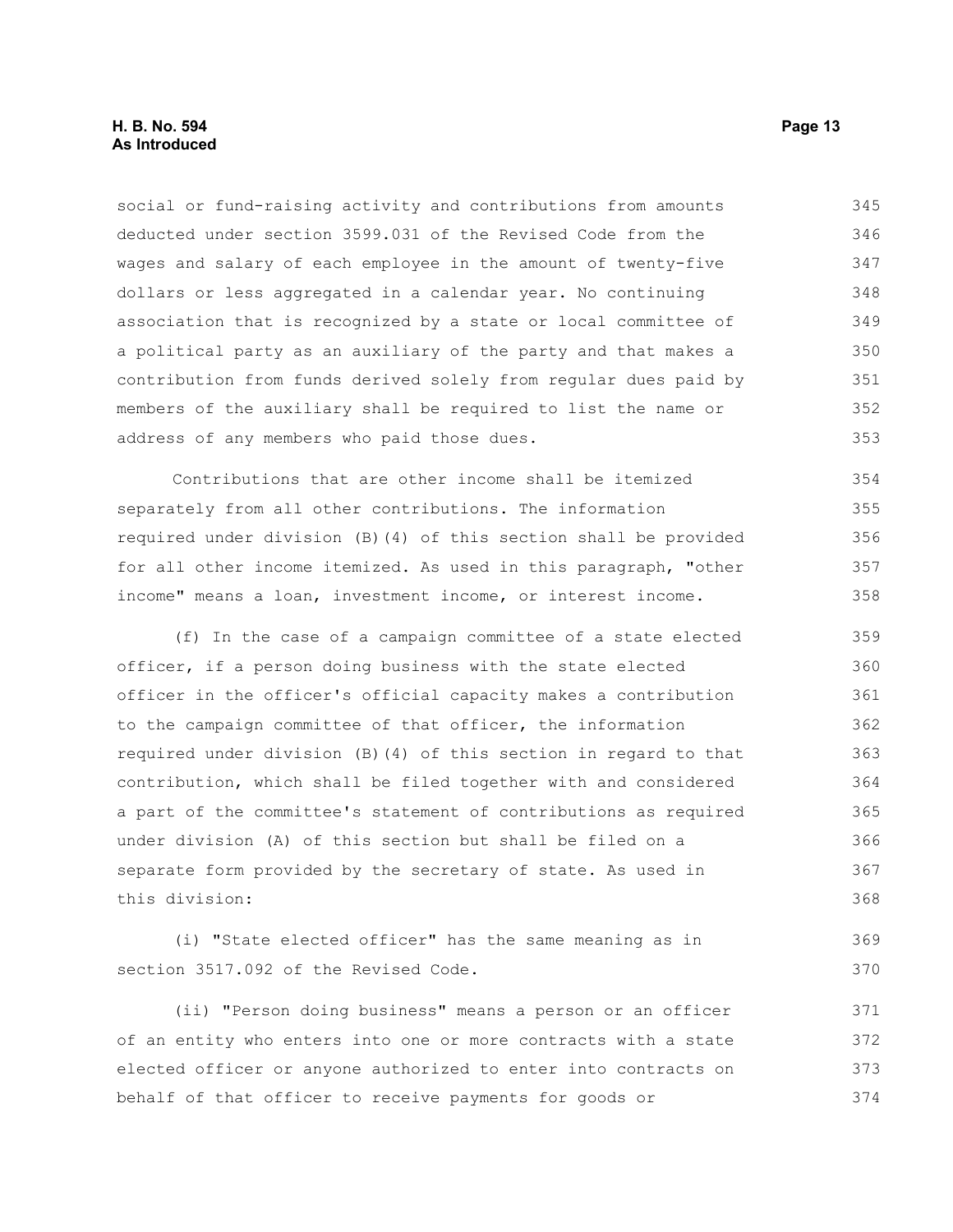services, if the payments total, in the aggregate, more than five thousand dollars during a calendar year. (5) A statement of expenditures which shall include the following information: (a) The month, day, and year of the expenditure; (b) The full name and address of each person, political party, campaign committee, legislative campaign fund, political action committee, or political contributing entity to whom the expenditure was made and the registration number assigned to the political action committee under division (D)(1) of this section; (c) The object or purpose for which the expenditure was made; (d) The amount of each expenditure. (C)(1) The statement of contributions and expenditures shall be signed by the person completing the form. If a statement of contributions and expenditures is filed by electronic means of transmission pursuant to this section or section 3517.106 of the Revised Code, the electronic signature of the person who executes the statement and transmits the statement by electronic means of transmission, as provided in division (F) of section 3517.106 of the Revised Code, shall be attached to or associated with the statement and shall be binding on all persons and for all purposes under the campaign finance reporting law as if the signature had been handwritten in ink on a printed form. (2) The person filing the statement, under penalty of 375 376 377 378 379 380 381 382 383 384 385 386 387 388 389 390 391 392 393 394 395 396 397 398 399 400 401

election falsification, shall include with it a list of each anonymous contribution, the circumstances under which it was 402 403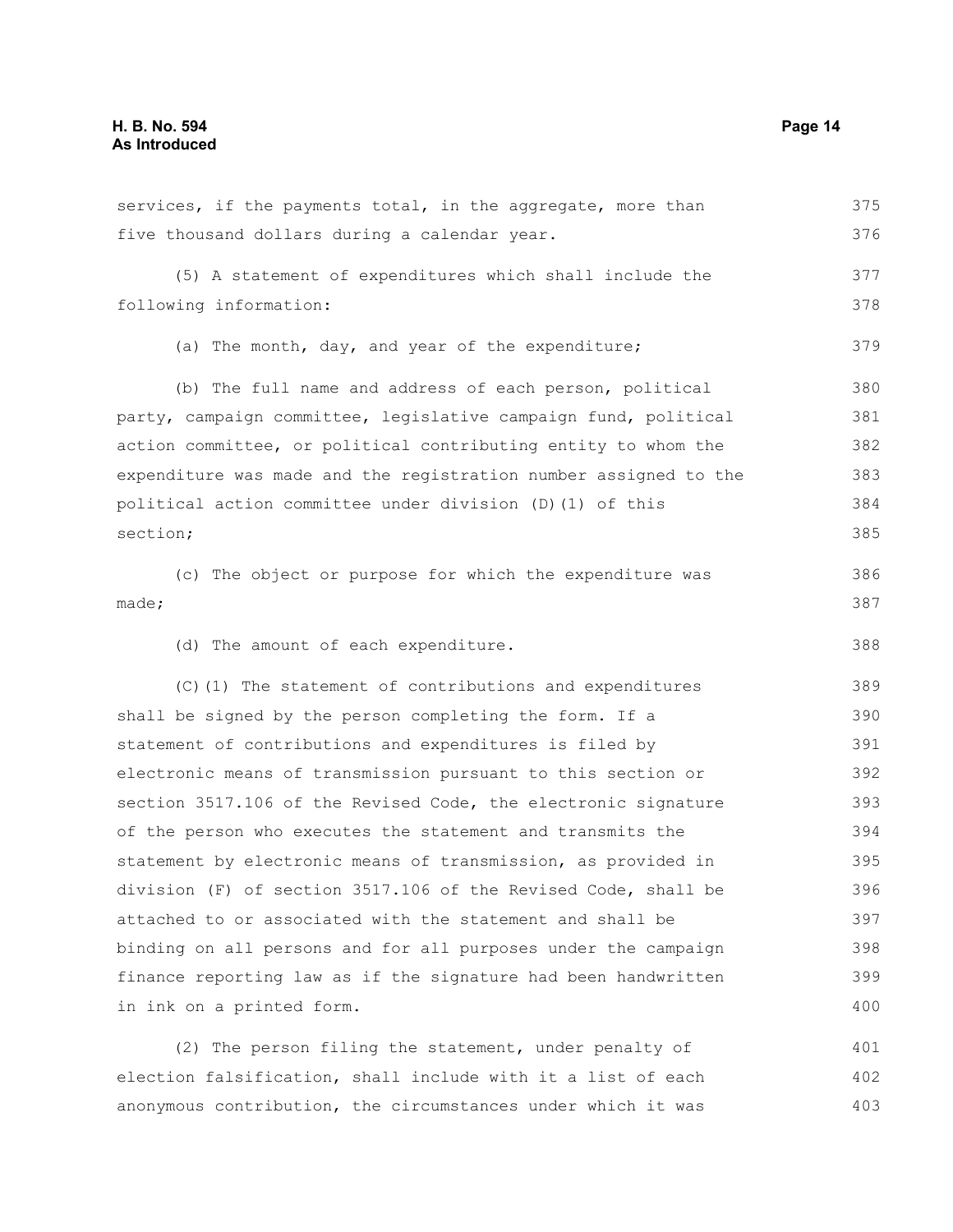received, and the reason it cannot be attributed to a specific donor. 404 405

(3) Each statement of a campaign committee of a candidate who holds public office shall contain a designation of each contributor who is an employee in any unit or department under the candidate's direct supervision and control. In a space provided in the statement, the person filing the statement shall affirm that each such contribution was voluntarily made. 406 407 408 409 410 411

(4) A campaign committee that did not receive contributions or make expenditures in connection with the nomination or election of its candidate shall file a statement to that effect, on a form prescribed under this section and made under penalty of election falsification, on the date required in division (A)(2) of this section. 412 413 414 415 416 417

(5) The campaign committee of any person who attempts to become a candidate and who, for any reason, does not become certified in accordance with Title XXXV of the Revised Code for placement on the official ballot of a primary, general, or special election to be held in this state, and who, at any time prior to or after an election, receives contributions or makes expenditures, or has given consent for another to receive contributions or make expenditures, for the purpose of bringing about the person's nomination or election to public office, shall file the statement or statements prescribed by this section and a termination statement, if applicable. Division (C) (5) of this section does not apply to any person with respect to an election to the offices of member of a county or state central committee, presidential elector, or delegate to a national convention or conference of a political party. 418 419 420 421 422 423 424 425 426 427 428 429 430 431 432

(6)(a) The statements required to be filed under this 433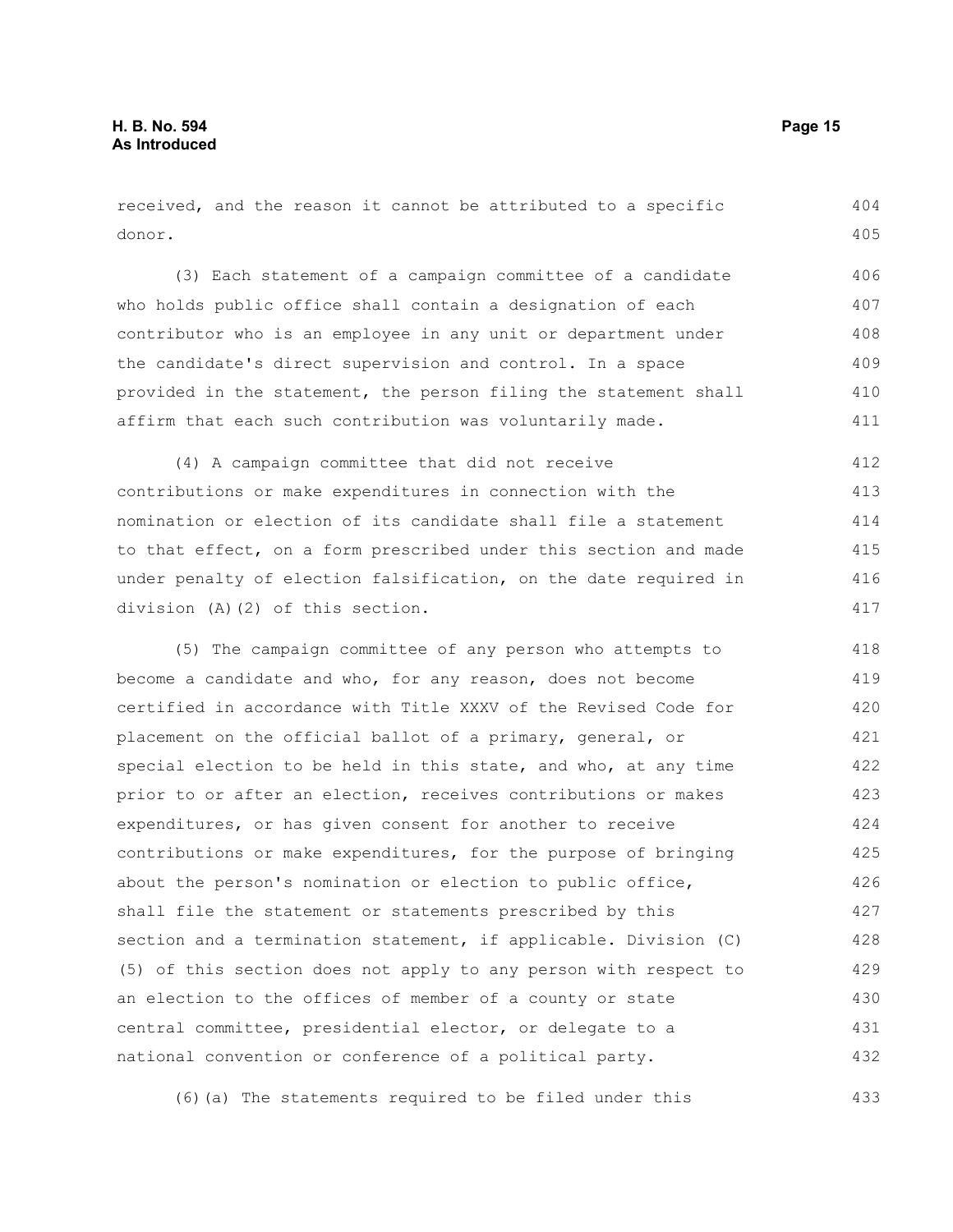#### **H. B. No. 594 Page 16 As Introduced**

section shall specify the balance in the hands of the campaign committee, political action committee, legislative campaign fund, political party, or political contributing entity and the disposition intended to be made of that balance. 434 435 436 437

(b) The secretary of state shall prescribe the form for all statements required to be filed under this section and shall furnish the forms to the boards of elections in the several counties. The boards of elections shall supply printed copies of those forms without charge. The secretary of state shall prescribe the appropriate methodology, protocol, and data file structure for statements required or permitted to be filed by electronic means of transmission to the secretary of state or a board of elections under division (A) of this section, division (E) of section 3517.106, division (D) of section 3517.1011, division (B) of section 3517.1012, division (C) of section 3517.1013, and divisions (D) and (I) of section 3517.1014 of the Revised Code. Subject to division (A) of this section, division (E) of section 3517.106, division (D) of section 3517.1011, division (B) of section 3517.1012, division (C) of section 3517.1013, and divisions (D) and (I) of section 3517.1014 of the Revised Code, the statements required to be stored on computer by the secretary of state under division (B) of section 3517.106 of the Revised Code shall be filed in whatever format the secretary of state considers necessary to enable the secretary of state to store the information contained in the statements on computer. Any such format shall be of a type and nature that is readily available to whoever is required to file the statements in that format. 438 439 440 441 442 443 444 445 446 447 448 449 450 451 452 453 454 455 456 457 458 459 460 461

(c) The secretary of state shall assess the need for training regarding the filing of campaign finance statements by electronic means of transmission and regarding associated 462 463 464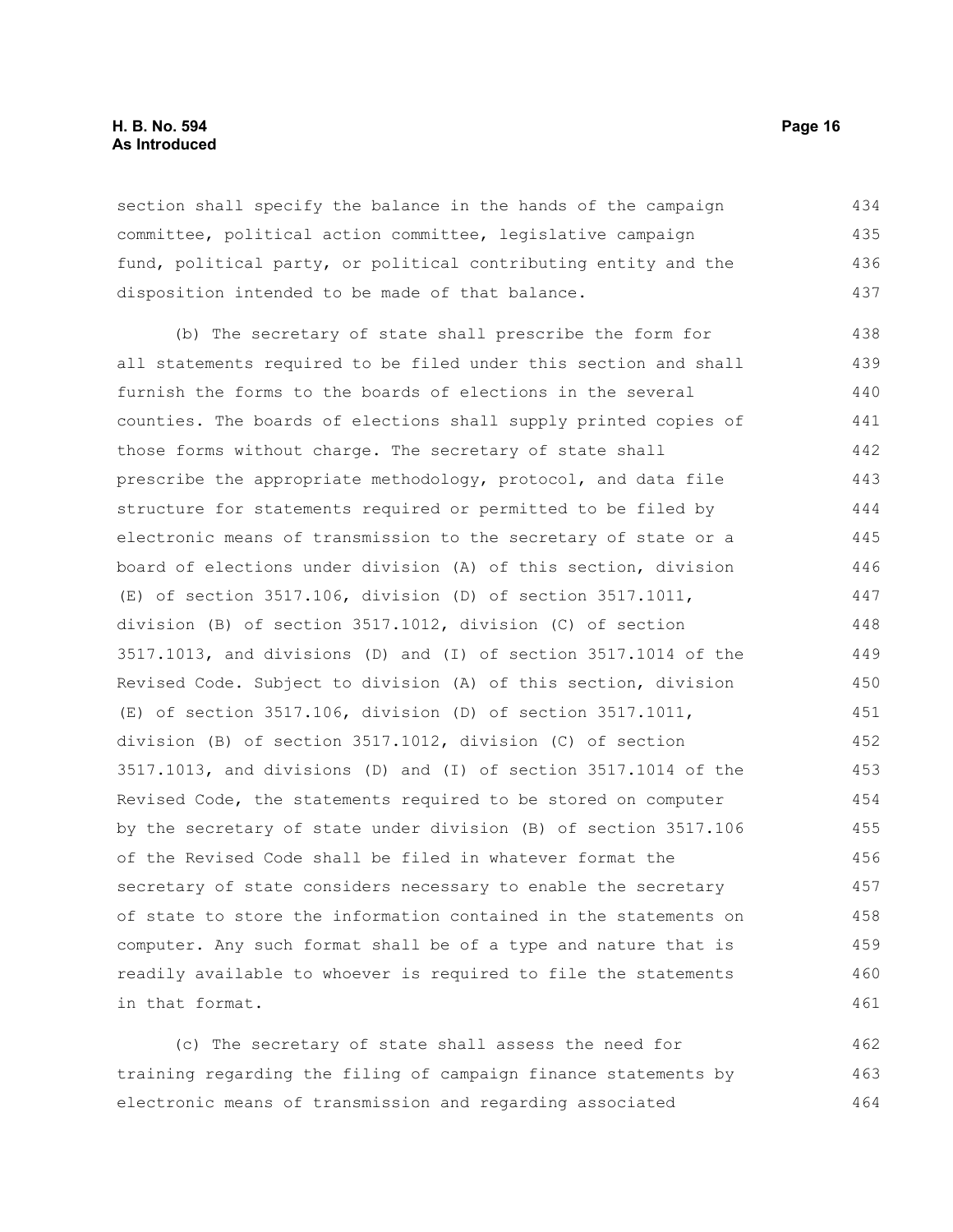technologies for candidates, campaign committees, political action committees, legislative campaign funds, political parties, or political contributing entities, for individuals, partnerships, or other entities, for persons making disbursements to pay the direct costs of producing or airing electioneering communications, or for treasurers of transition funds, required or permitted to file statements by electronic means of transmission under this section or section 3517.105, 3517.106, 3517.1011, 3517.1012, 3517.1013, or 3517.1014 of the Revised Code. If, in the opinion of the secretary of state, training in these areas is necessary, the secretary of state shall arrange for the provision of voluntary training programs for candidates, campaign committees, political action committees, legislative campaign funds, political parties, or political contributing entities, for individuals, partnerships, and other entities, for persons making disbursements to pay the direct costs of producing or airing electioneering communications, or for treasurers of transition funds, as appropriate. 465 466 467 468 469 470 471 472 473 474 475 476 477 478 479 480 481 482 483

(7) Each monthly statement and each two-business-day statement required by division (A) of this section shall contain the information required by divisions  $(B)$  (1) to  $(4)$ ,  $(C)$   $(2)$ , and, if appropriate, (C)(3) of this section. Each statement shall be signed as required by division (C)(1) of this section.

(D)(1) Prior to receiving a contribution or making an expenditure, every campaign committee, political action committee, legislative campaign fund, political party, or political contributing entity shall appoint a treasurer and shall file, on a form prescribed by the secretary of state, a designation of that appointment, including the full name and address of the treasurer and of the campaign committee, 489 490 491 492 493 494 495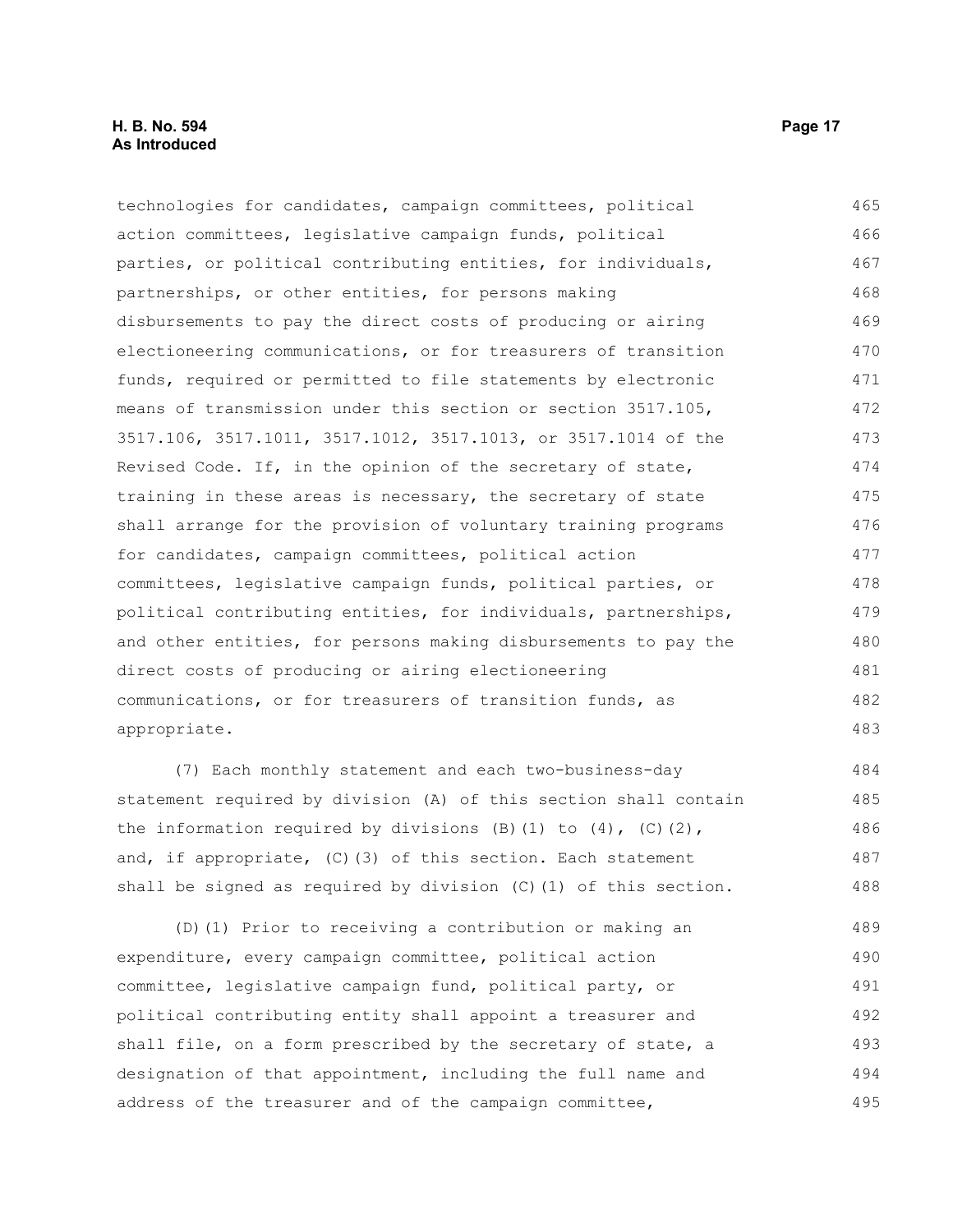#### **H. B. No. 594 Page 18 As Introduced**

political action committee, legislative campaign fund, political party, or political contributing entity. That designation shall be filed with the official with whom the campaign committee, political action committee, legislative campaign fund, political party, or political contributing entity is required to file statements under section 3517.11 of the Revised Code. The name of a campaign committee shall include at least the last name of the campaign committee's candidate. If two or more candidates are the beneficiaries of a single campaign committee under division (B) of section 3517.081 of the Revised Code, the name of the campaign committee shall include at least the last name of each candidate who is a beneficiary of that campaign committee. The secretary of state shall assign a registration number to each political action committee that files a designation of the appointment of a treasurer under this division if the political action committee is required by division (A)(1) of section 3517.11 of the Revised Code to file the statements prescribed by this section with the secretary of state. 496 497 498 499 500 501 502 503 504 505 506 507 508 509 510 511 512 513 514

(2) The treasurer appointed under division (D)(1) of this section shall keep a strict account of all contributions, from whom received and the purpose for which they were disbursed. 515 516 517

(3)(a) Except as otherwise provided in section 3517.108 of the Revised Code, a campaign committee shall deposit all monetary contributions received by the committee into an account separate from a personal or business account of the candidate or campaign committee. 518 519 520 521 522

(b) A political action committee shall deposit all monetary contributions received by the committee into an account separate from all other funds. 523 524 525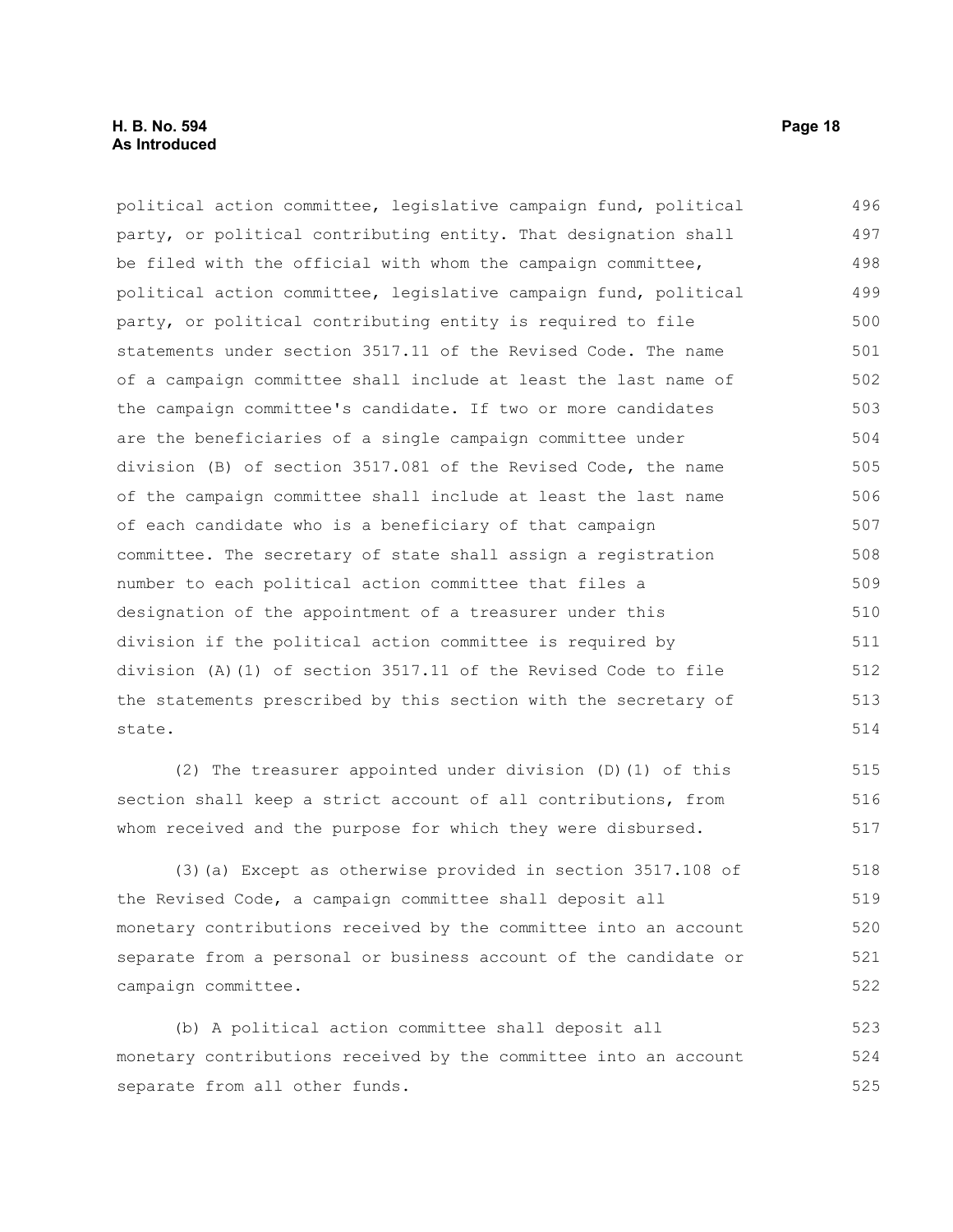#### **H. B. No. 594 Page 19 As Introduced**

(c) A state or county political party may establish a state candidate fund that is separate from all other funds. A state or county political party may deposit into its state candidate fund any amounts of monetary contributions that are made to or accepted by the political party subject to the applicable limitations, if any, prescribed in section 3517.102 of the Revised Code. A state or county political party shall deposit all other monetary contributions received by the party into one or more accounts that are separate from its state candidate fund. 526 527 528 529 530 531 532 533 534 535

(d) Each state political party shall have only one legislative campaign fund for each house of the general assembly. Each such fund shall be separate from any other funds or accounts of that state party. A legislative campaign fund is authorized to receive contributions and make expenditures for the primary purpose of furthering the election of candidates who are members of that political party to the house of the general assembly with which that legislative campaign fund is associated. Each legislative campaign fund shall be administered and controlled in a manner designated by the caucus. As used in this division, "caucus" has the same meaning as in section 3517.01 of the Revised Code and includes, as an ex officio member, the chairperson of the state political party with which the caucus is associated or that chairperson's designee. 536 537 538 539 540 541 542 543 544 545 546 547 548 549

(4) Every expenditure in excess of twenty-five dollars shall be vouched for by a receipted bill, stating the purpose of the expenditure, that shall be filed with the statement of expenditures. A canceled check with a notation of the purpose of the expenditure is a receipted bill for purposes of division (D) (4) of this section. 550 551 552 553 554 555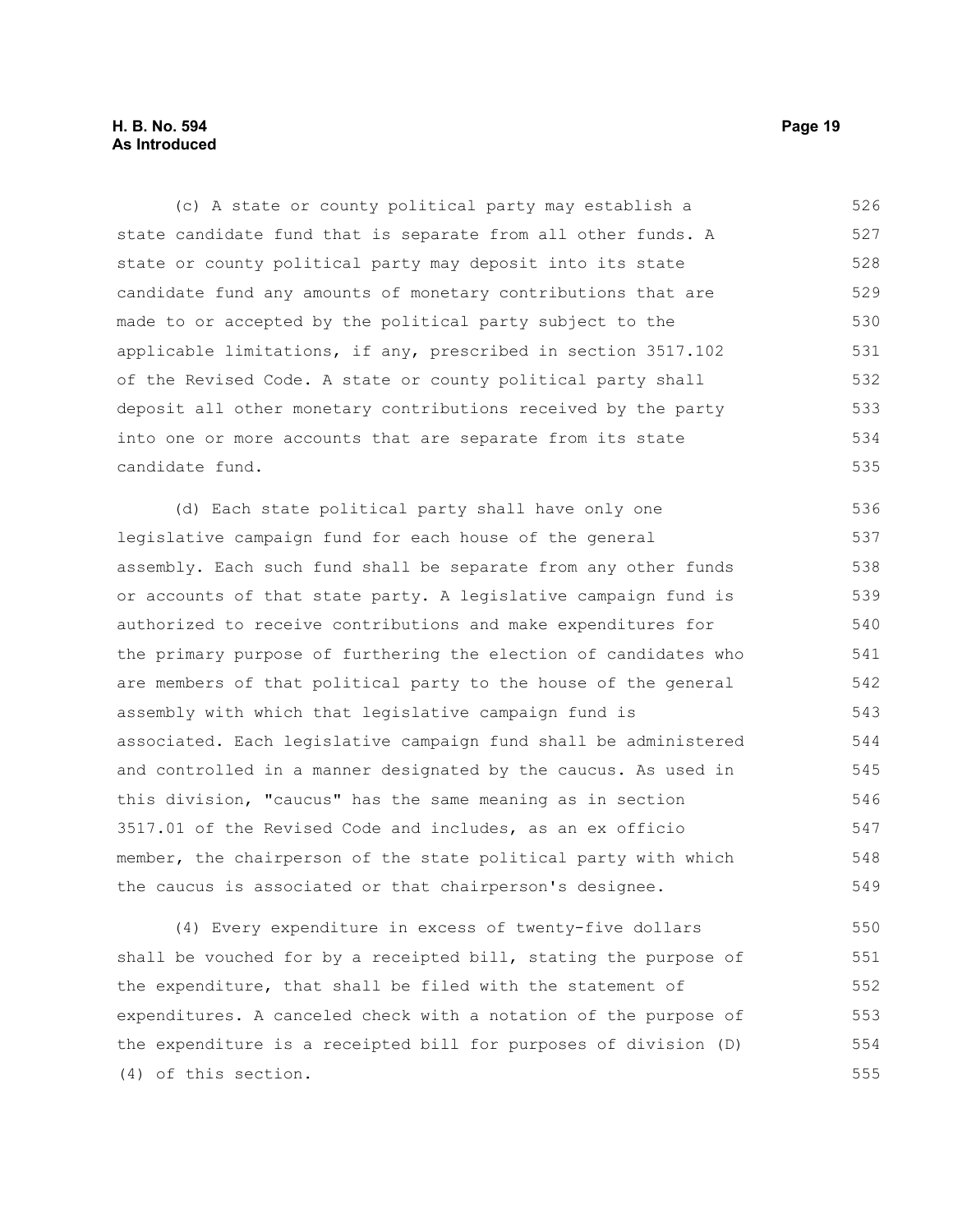#### **H. B. No. 594 Page 20 As Introduced**

(5) The secretary of state or the board of elections, as the case may be, shall issue a receipt for each statement filed under this section and shall preserve a copy of the receipt for a period of at least six years. All statements filed under this section shall be open to public inspection in the office where they are filed and shall be carefully preserved for a period of at least six years after the year in which they are filed. 556 557 558 559 560 561 562

(6) The secretary of state, by rule adopted pursuant to section 3517.23 of the Revised Code, shall prescribe both of the following: 563 564 565

(a) The manner of immediately acknowledging, with date and time received, and preserving the receipt of statements that are transmitted by electronic means of transmission to the secretary of state or a board of elections pursuant to this section or section 3517.106, 3517.1011, 3517.1012, 3517.1013, or 3517.1014 of the Revised Code; 566 567 568 569 570 571

(b) The manner of preserving the contribution and expenditure, contribution and disbursement, deposit and disbursement, gift and disbursement, or donation and disbursement information in the statements described in division (D)(6)(a) of this section. The secretary of state shall preserve the contribution and expenditure, contribution and disbursement, deposit and disbursement, gift and disbursement, or donation and disbursement information in those statements for at least ten years after the year in which they are filed by electronic means of transmission. 572 573 574 575 576 577 578 579 580 581

(7)(a) The secretary of state, pursuant to division (G) of section 3517.106 of the Revised Code, shall make available online to the public through the internet the contribution and expenditure, contribution and disbursement, deposit and 582 583 584 585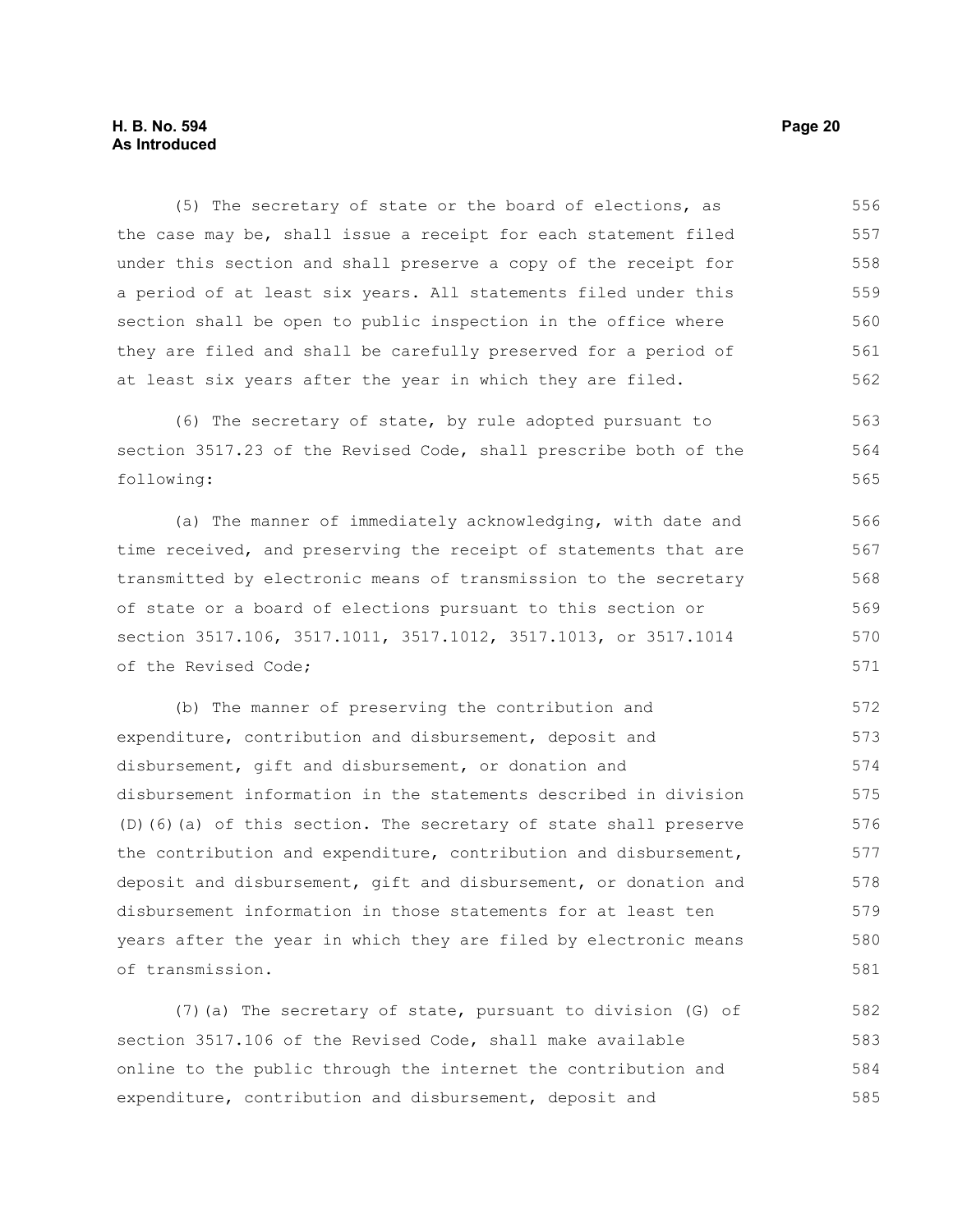disbursement, gift and disbursement, or donation and disbursement information in all of the following documents: 586 587

(i) All statements, all addenda, amendments, or other corrections to statements, and all amended statements filed with the secretary of state by electronic or other means of transmission under this section, division (B)(2)(b) or (C)(2)(b) of section 3517.105, or section 3517.106, 3517.1011, 3517.1012, 3517.1013, 3517.1014, or 3517.11 of the Revised Code; 588 589 590 591 592 593

(ii) All statements filed with a board of elections by electronic means of transmission, and all addenda, amendments, corrections, and amended versions of those statements, filed with the board under this section, division  $(B)$   $(2)$   $(b)$  or  $(C)$   $(2)$ (b) of section 3517.105, or section 3517.106, 3517.1012, or 3517.11 of the Revised Code. 594 595 596 597 598 599

(b) The secretary of state may remove the information from the internet after a reasonable period of time.

(E)(1) Any person, political party, campaign committee, legislative campaign fund, political action committee, or political contributing entity that makes a contribution in connection with the nomination or election of any candidate or in connection with any ballot issue or question at any election held or to be held in this state shall provide its full name and address to the recipient of the contribution at the time the contribution is made. The political action committee also shall provide the registration number assigned to the committee under division (D)(1) of this section to the recipient of the contribution at the time the contribution is made. 602 603 604 605 606 607 608 609 610 611 612

(2) Any individual who makes a contribution that exceeds one hundred dollars to a political action committee, political 613 614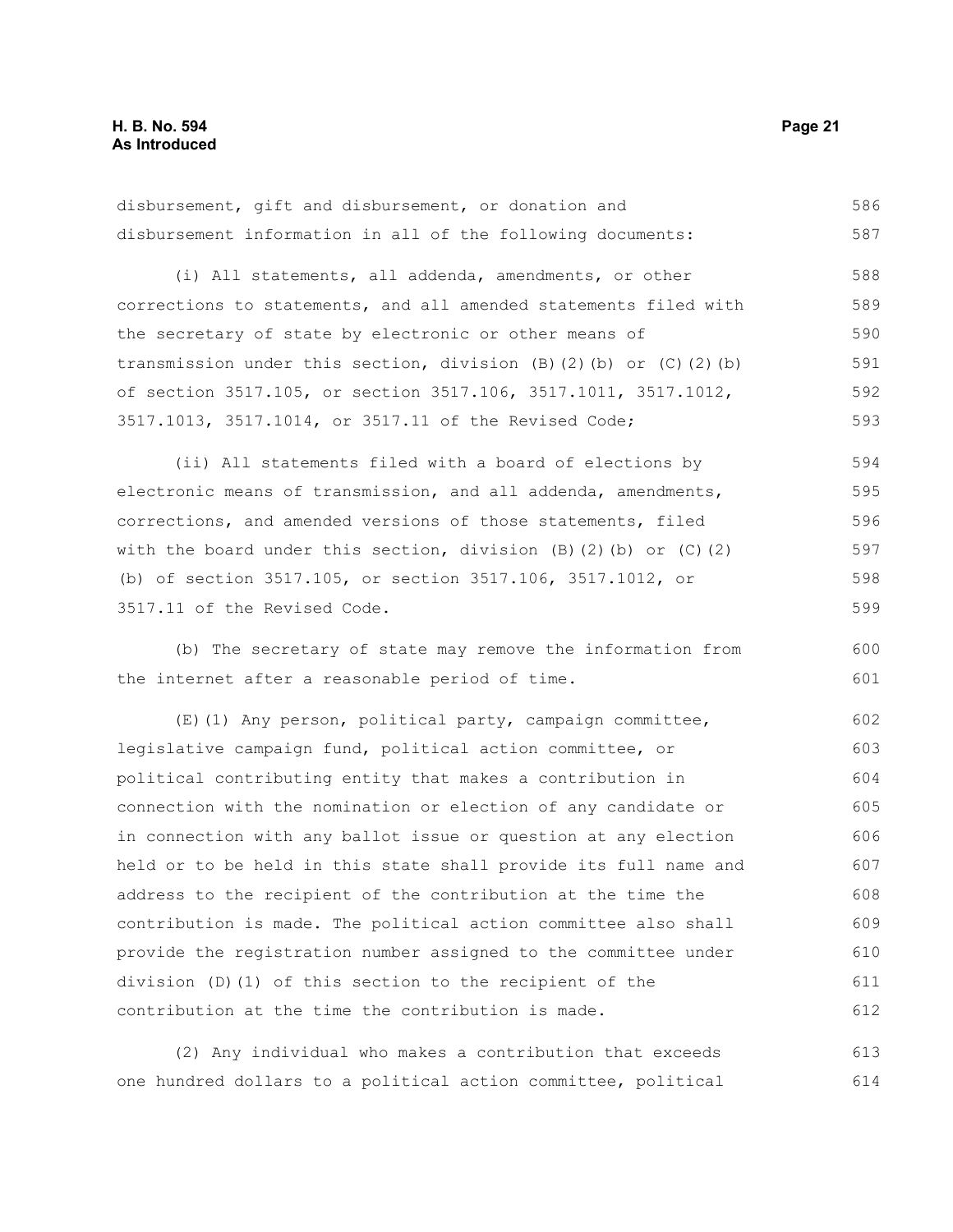contributing entity, legislative campaign fund, or political party or to a campaign committee of a statewide candidate or candidate for the office of member of the general assembly shall provide the name of the individual's current employer, if any, or, if the individual is self-employed, the individual's occupation and the name of the individual's business, if any, to the recipient of the contribution at the time the contribution is made. Sections 3599.39 and 3599.40 of the Revised Code do not apply to division (E)(2) of this section. 615 616 617 618 619 620 621 622 623

(3) If a campaign committee shows that it has exercised its best efforts to obtain, maintain, and submit the information required under divisions (B)(4)(b)(ii) and (iii) of this section, that committee is considered to have met the requirements of those divisions. A campaign committee shall not be considered to have exercised its best efforts unless, in connection with written solicitations, it regularly includes a written request for the information required under division (B) (4)(b)(ii) of this section from the contributor or the information required under division  $(B)$   $(4)$   $(b)$   $(iii)$  of this section from whoever transmits the contribution. 624 625 626 627 628 629 630 631 632 633 634

(4) Any check that a political action committee uses to make a contribution or an expenditure shall contain the full name and address of the committee and the registration number assigned to the committee under division (D)(1) of this section. 635 636 637 638

(F) As used in this section:

(1)(a) Except as otherwise provided in division  $(F)(1)$  of this section, "address" means all of the following if they exist: apartment number, street, road, or highway name and number, rural delivery route number, city or village, state, and zip code as used in a person's post-office address, but not 640 641 642 643 644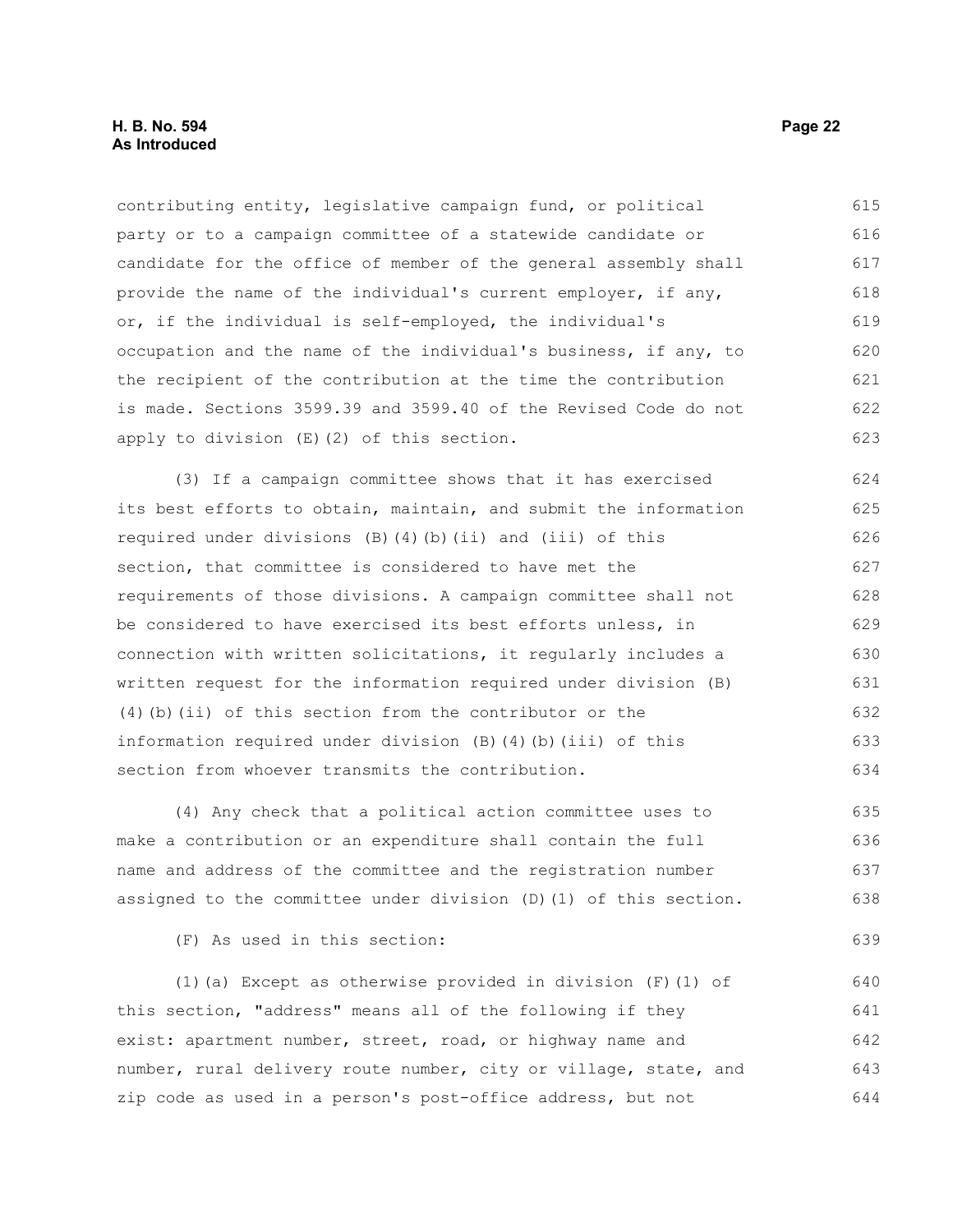post-office box.

(b) Except as otherwise provided in division (F)(1) of this section, if an address is required in this section, a postoffice box and office, room, or suite number may be included in addition to, but not in lieu of, an apartment, street, road, or highway name and number. 646 647 648 649 650

(c) If an address is required in this section, a campaign committee, political action committee, legislative campaign fund, political party, or political contributing entity may use the business or residence address of its treasurer or deputy treasurer. The post-office box number of the campaign committee, political action committee, legislative campaign fund, political party, or political contributing entity may be used in addition to that address. 651 652 653 654 655 656 657 658

(d) For the sole purpose of a campaign committee's reporting of contributions on a statement of contributions received under division (B)(4) of this section, "address" has one of the following meanings at the option of the campaign committee: 659 660 661 662 663

(i) The same meaning as in division (F)(1)(a) of this section; 664 665

(ii) All of the following, if they exist: the contributor's post-office box number and city or village, state, and zip code as used in the contributor's post-office address. 666 667 668

(e) As used with regard to the reporting under this section of any expenditure, "address" means all of the following if they exist: apartment number, street, road, or highway name and number, rural delivery route number, city or village, state, and zip code as used in a person's post-office address, or post-669 670 671 672 673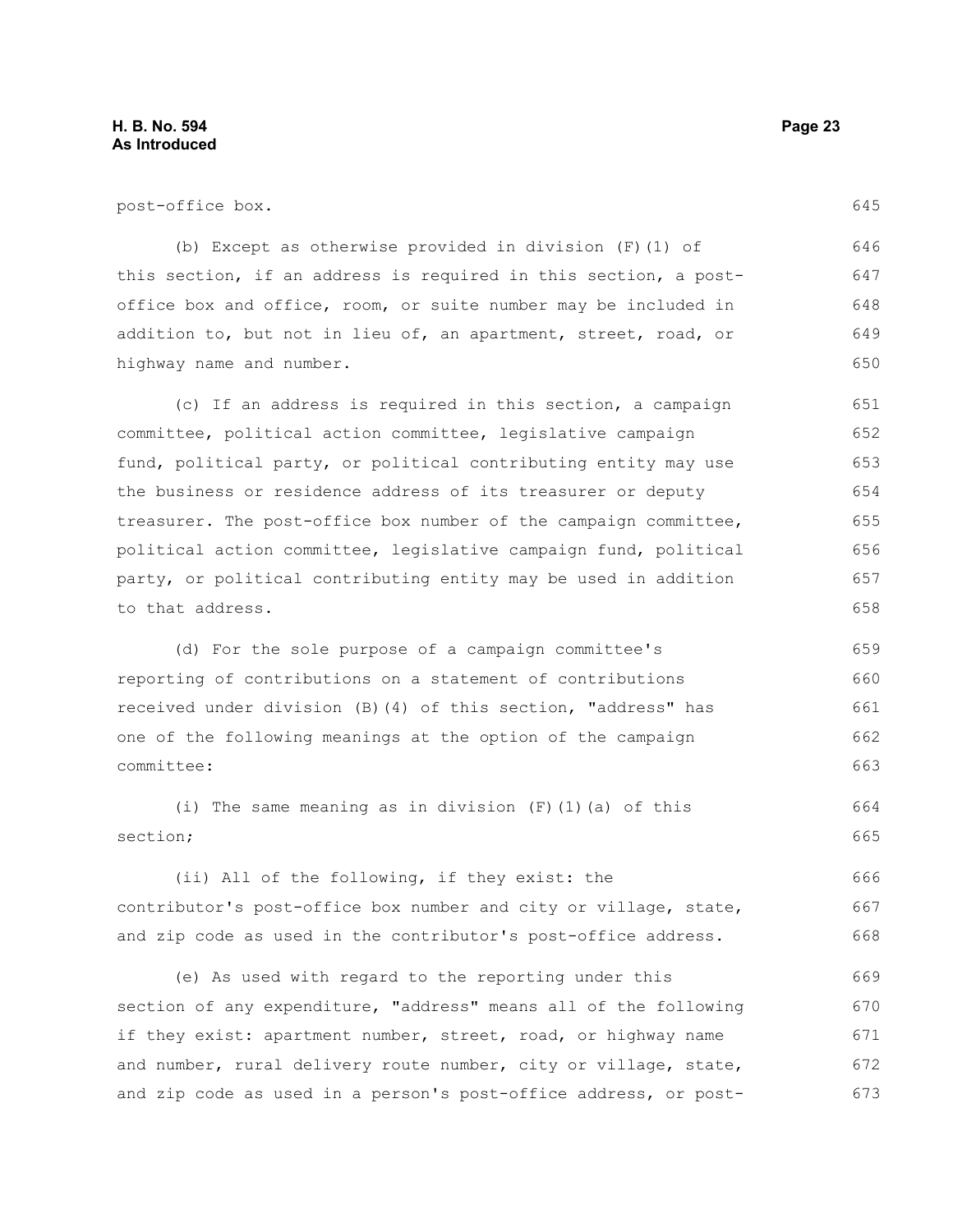office box. If an address concerning any expenditure is required in this section, a campaign committee, political action committee, legislative campaign fund, political party, or political contributing entity may use the business or residence address of its treasurer or deputy treasurer or its post-office box number. 674 675 676 677 678 679

(2) "Statewide candidate" means the joint candidates for the offices of governor and lieutenant governor or a candidate for the office of secretary of state, auditor of state, treasurer of state, attorney general, member of the state board of education, chief justice of the supreme court, or justice of the supreme court. 680 681 682 683 684 685

(3) "Candidate for county office" means a candidate for the office of county auditor, county treasurer, clerk of the court of common pleas, judge of the court of common pleas, sheriff, county recorder, county engineer, county commissioner, prosecuting attorney, or coroner. 686 687 688 689 690

(G) An independent expenditure shall be reported whenever and in the same manner that an expenditure is required to be reported under this section and shall be reported pursuant to division (B)(2)(a) or  $(C)$ (2)(a) of section 3517.105 of the Revised Code. 691 692 693 694 695

(H)(1) Except as otherwise provided in division (H)(2) of this section, if, during the combined pre-election and postelection reporting periods for an election, a campaign committee has received contributions of five hundred dollars or less and has made expenditures in the total amount of five hundred dollars or less, it may file a statement to that effect, under penalty of election falsification, in lieu of the statement required by division (A)(2) of this section. The 696 697 698 699 700 701 702 703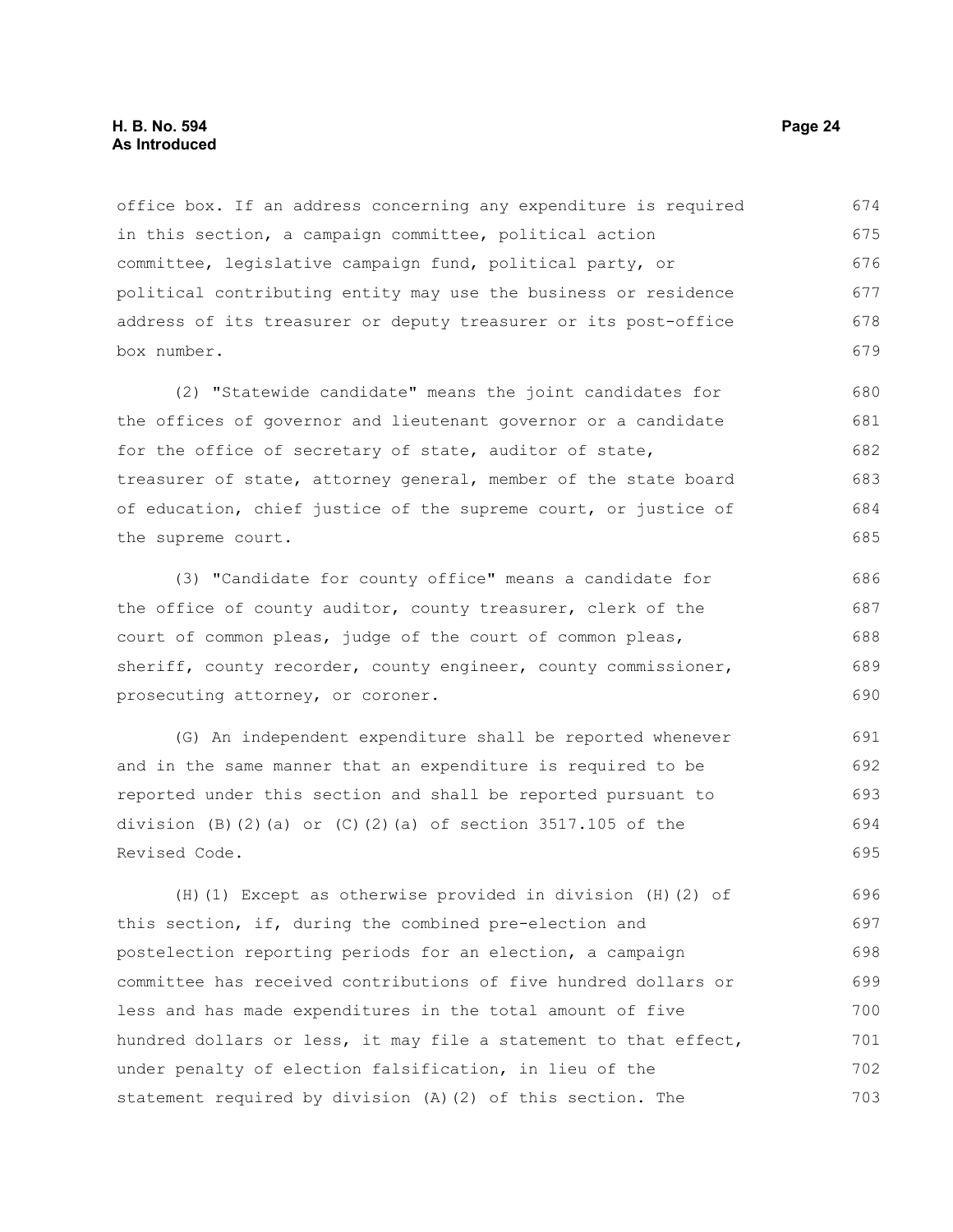statement shall indicate the total amount of contributions received and the total amount of expenditures made during those combined reporting periods. 704 705 706

(2) In the case of a successful candidate at a primary election, if either the total contributions received by or the total expenditures made by the candidate's campaign committee during the preprimary, postprimary, pregeneral, and postgeneral election periods combined equal more than five hundred dollars, the campaign committee may file the statement under division (H) (1) of this section only for the primary election. The first statement that the campaign committee files in regard to the general election shall reflect all contributions received and all expenditures made during the preprimary and postprimary election periods. 707 708 709 710 711 712 713 714 715 716 717

(3) Divisions (H)(1) and (2) of this section do not apply if a campaign committee receives contributions or makes expenditures prior to the first day of January of the year of the election at which the candidate seeks nomination or election to office or if the campaign committee does not file a termination statement with its postprimary election statement in the case of an unsuccessful primary election candidate or with its postgeneral election statement in the case of other candidates. 718 719 720 721 722 723 724 725 726

(I) In the case of a contribution made by a partner of a partnership or an owner or a member of another unincorporated business from any funds of the partnership or other unincorporated business, all of the following apply: 727 728 729 730

(1) The recipient of the contribution shall report the contribution by listing both the partnership or other unincorporated business and the name of the partner, owner, or 731 732 733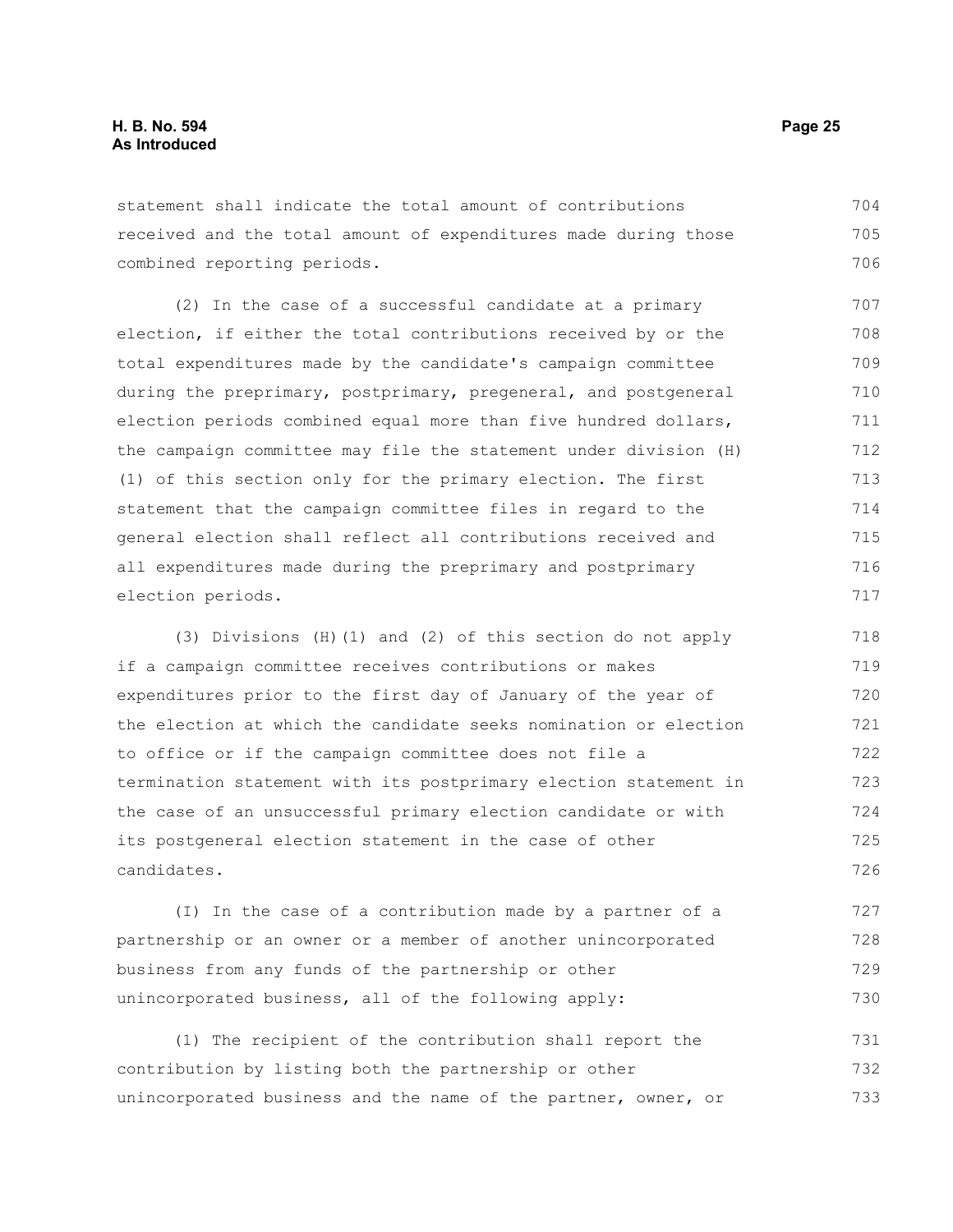member making the contribution.

(2) In reporting the contribution, the recipient of the contribution shall be entitled to conclusively rely upon the information provided by the partnership or other unincorporated business, provided that the information includes one of the following: 735 736 737 738 739

(a) The name of each partner, owner, or member as of the date of the contribution or contributions, and a statement that the total contributions are to be allocated equally among all of the partners, owners, or members; or 740 741 742 743

(b) The name of each partner, owner, or member as of the date of the contribution or contributions who is participating in the contribution or contributions, and a statement that the contribution or contributions are to be allocated to those individuals in accordance with the information provided by the partnership or other unincorporated business to the recipient of the contribution.

(3) For purposes of section 3517.102 of the Revised Code, the contribution shall be considered to have been made by the partner, owner, or member reported under division (I)(1) of this section. 751 752 753 754

(4) No contribution from a partner of a partnership or an owner or a member of another unincorporated business shall be accepted from any funds of the partnership or other unincorporated business unless the recipient reports the contribution under division (I)(1) of this section together with the information provided under division (I)(2) of this section. 755 756 757 758 759 760

(5) No partnership or other unincorporated business shall make a contribution or contributions solely in the name of the 761 762

734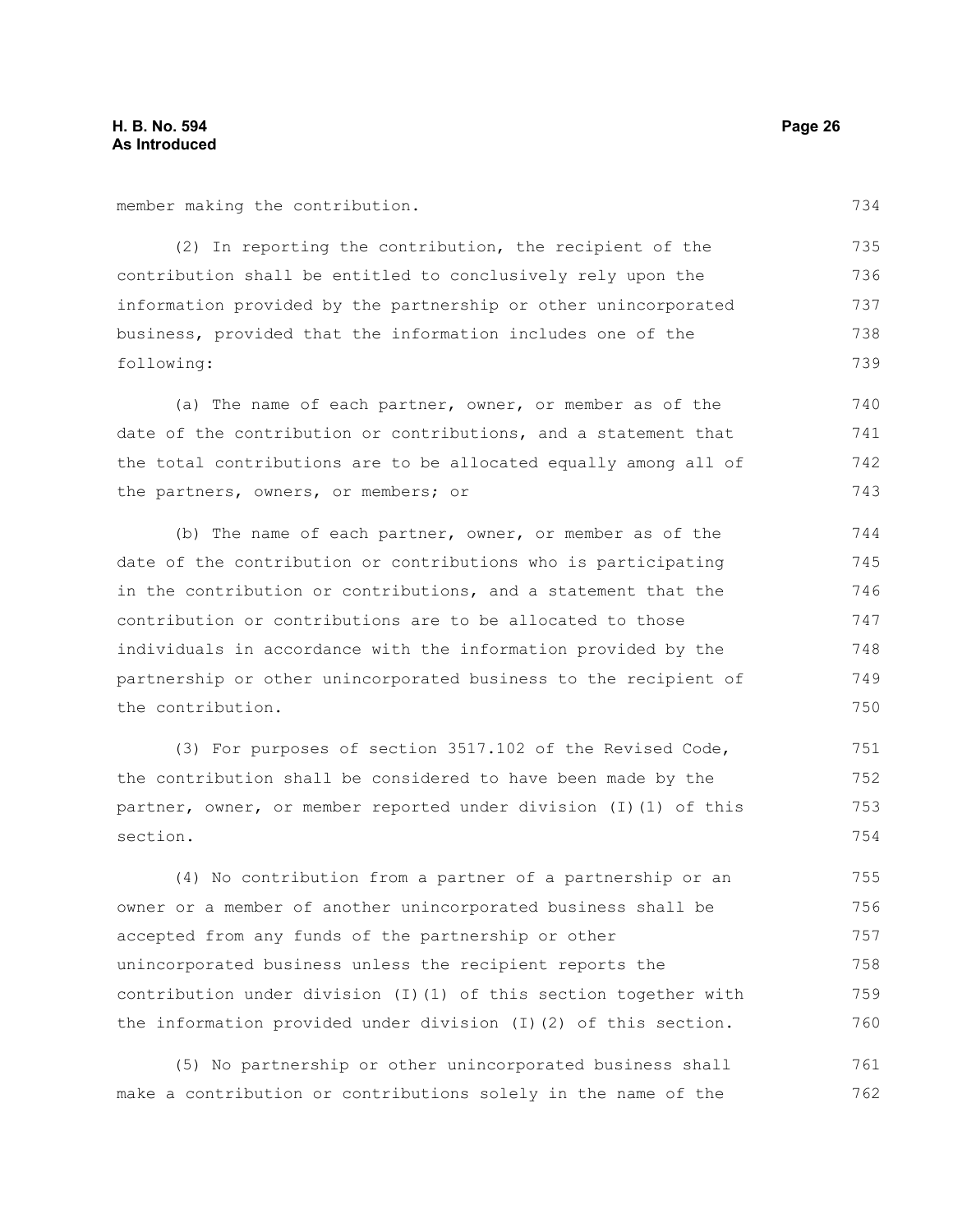partnership or other unincorporated business.

(6) As used in division (I) of this section, "partnership or other unincorporated business" includes, but is not limited to, a cooperative, a sole proprietorship, a general partnership, a limited partnership, a limited partnership association, a limited liability partnership, and a limited liability company. 764 765 766 767 768

(J) A candidate shall have only one campaign committee at any given time for all of the offices for which the person is a candidate or holds office. 769 770 771

(K)(1) In addition to filing a designation of appointment of a treasurer under division (D)(1) of this section, the campaign committee of any candidate for an elected municipal office that pays an annual amount of compensation of five thousand dollars or less, the campaign committee of any candidate for member of a board of education except member of the state board of education, or the campaign committee of any candidate for township trustee or township fiscal officer may sign, under penalty of election falsification, a certificate attesting that the committee will not accept contributions during an election period that exceed in the aggregate two thousand dollars from all contributors and one hundred dollars from any one individual, and that the campaign committee will not make expenditures during an election period that exceed in the aggregate two thousand dollars. 772 773 774 775 776 777 778 779 780 781 782 783 784 785 786

The certificate shall be on a form prescribed by the secretary of state and shall be filed not later than ten days after the candidate files a declaration of candidacy and petition, a nominating petition, or a declaration of intent to be a write-in candidate. 787 788 789 790 791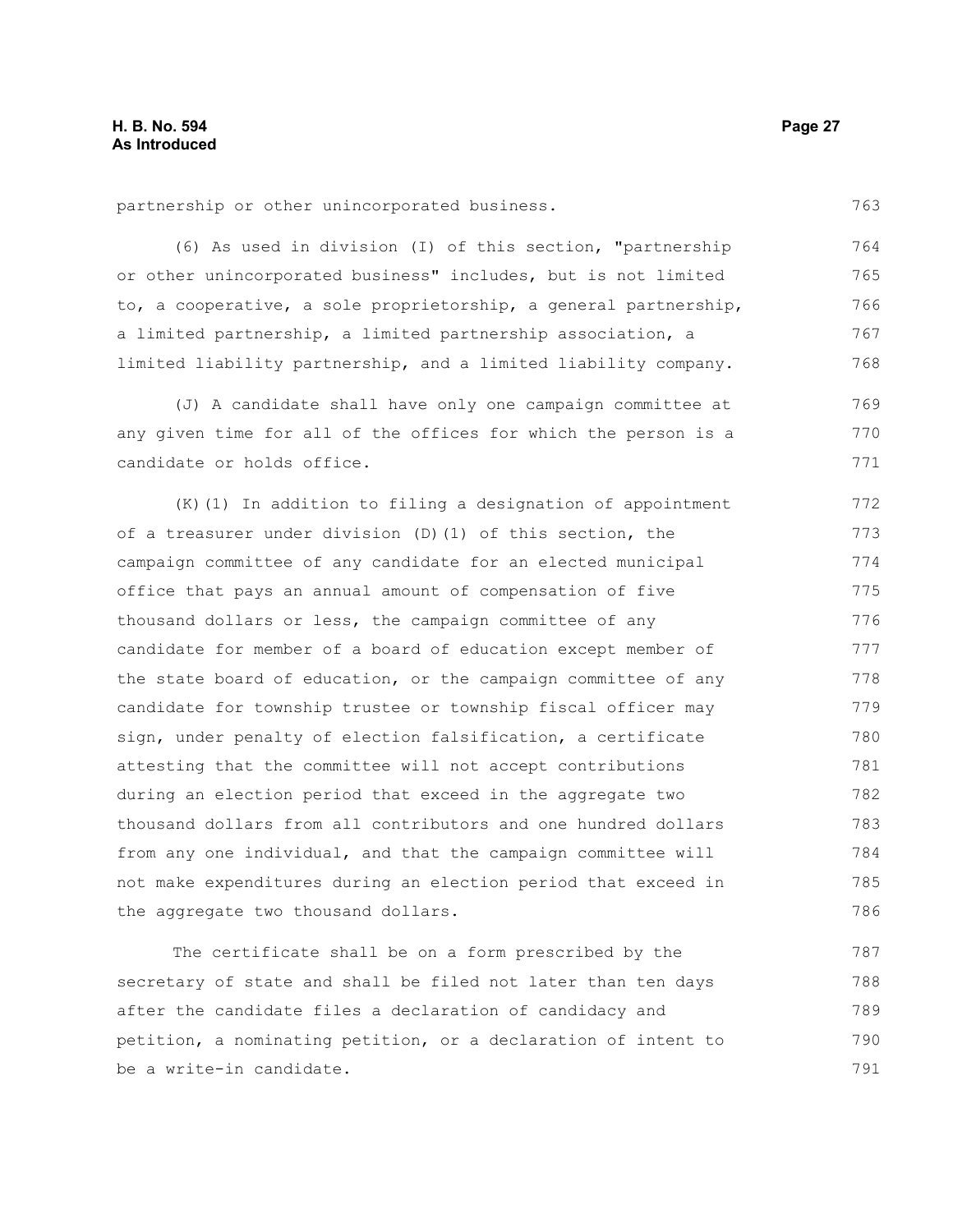#### **H. B. No. 594 Page 28 As Introduced**

(2) Except as otherwise provided in division (K)(3) of this section, a campaign committee that files a certificate under division (K)(1) of this section is not required to file the statements required by division (A) of this section. 792 793 794 795

(3) If, after filing a certificate under division (K)(1) of this section, a campaign committee exceeds any of the limitations described in that division during an election period, the certificate is void and thereafter the campaign committee shall file the statements required by division (A) of this section. If the campaign committee has not previously filed a statement, then on the first statement the campaign committee is required to file under division (A) of this section after the committee's certificate is void, the committee shall report all contributions received and expenditures made from the time the candidate filed the candidate's declaration of candidacy and petition, nominating petition, or declaration of intent to be a write-in candidate. 796 797 798 799 800 801 802 803 804 805 806 807 808

(4) As used in division (K) of this section, "election period" means the period of time beginning on the day a person files a declaration of candidacy and petition, nominating petition, or declaration of intent to be a write-in candidate through the day of the election at which the person seeks nomination to office if the person is not elected to office, or, if the candidate was nominated in a primary election, the day of the election at which the candidate seeks office. 809 810 811 812 813 814 815 816

(L) A political contributing entity that receives contributions from the dues, membership fees, or other assessments of its members or from its officers, shareholders, and employees may report the aggregate amount of contributions received from those contributors and the number of individuals 817 818 819 820 821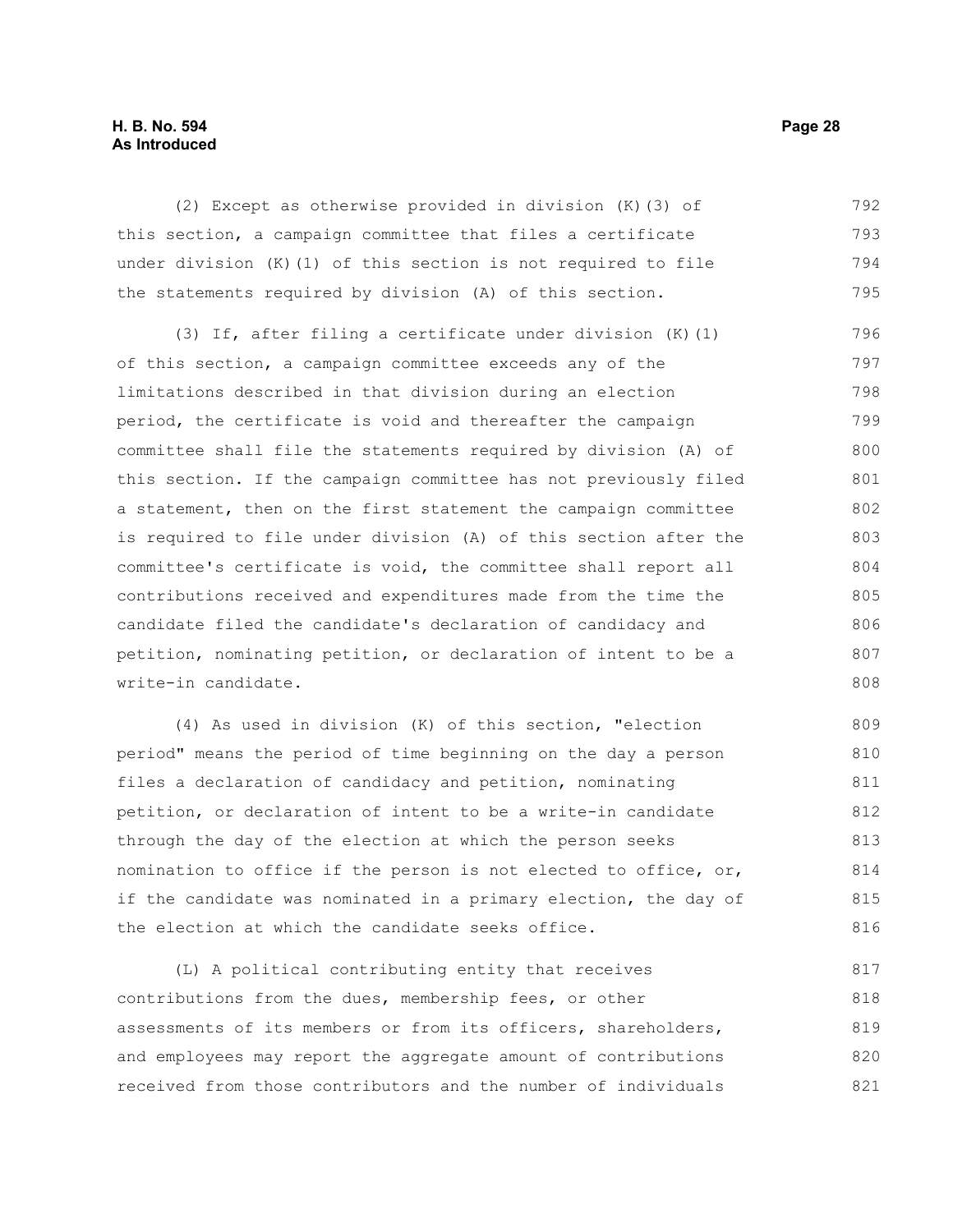making those contributions, for each filing period under divisions  $(A)$   $(1)$ ,  $(2)$ ,  $(3)$ , and  $(4)$  of this section, rather than reporting information as required under division (B)(4) of this section, including, when applicable, the name of the current employer, if any, of a contributor whose contribution exceeds one hundred dollars or, if such a contributor is self-employed, the contributor's occupation and the name of the contributor's business, if any. Division (B)(4) of this section applies to a political contributing entity with regard to contributions it receives from all other contributors. 822 823 824 825 826 827 828 829 830 831

**Sec. 3517.102.** (A) Except as otherwise provided in section 3517.103 of the Revised Code, as used in this section and sections 3517.103 and 3517.104 of the Revised Code: 832 833 834

(1) "Candidate" has the same meaning as in section 3517.01 of the Revised Code but includes only candidates for the offices of governor, lieutenant governor, secretary of state, auditor of state, treasurer of state, attorney general, member of the state board of education, member of the general assembly, chief justice of the supreme court, and justice of the supreme court. 835 836 837 838 839 840

(2) "Statewide candidate" or "any one statewide candidate" means the joint candidates for the offices of governor and lieutenant governor or a candidate for the office of secretary of state, auditor of state, treasurer of state, attorney general, member of the state board of education, chief justice of the supreme court, or justice of the supreme court. 841 842 843 844 845 846

```
(3) "Senate candidate" means a candidate for the office of
state senator. 
                                                                             847
                                                                             848
```
(4) "House candidate" means a candidate for the office of state representative. 849 850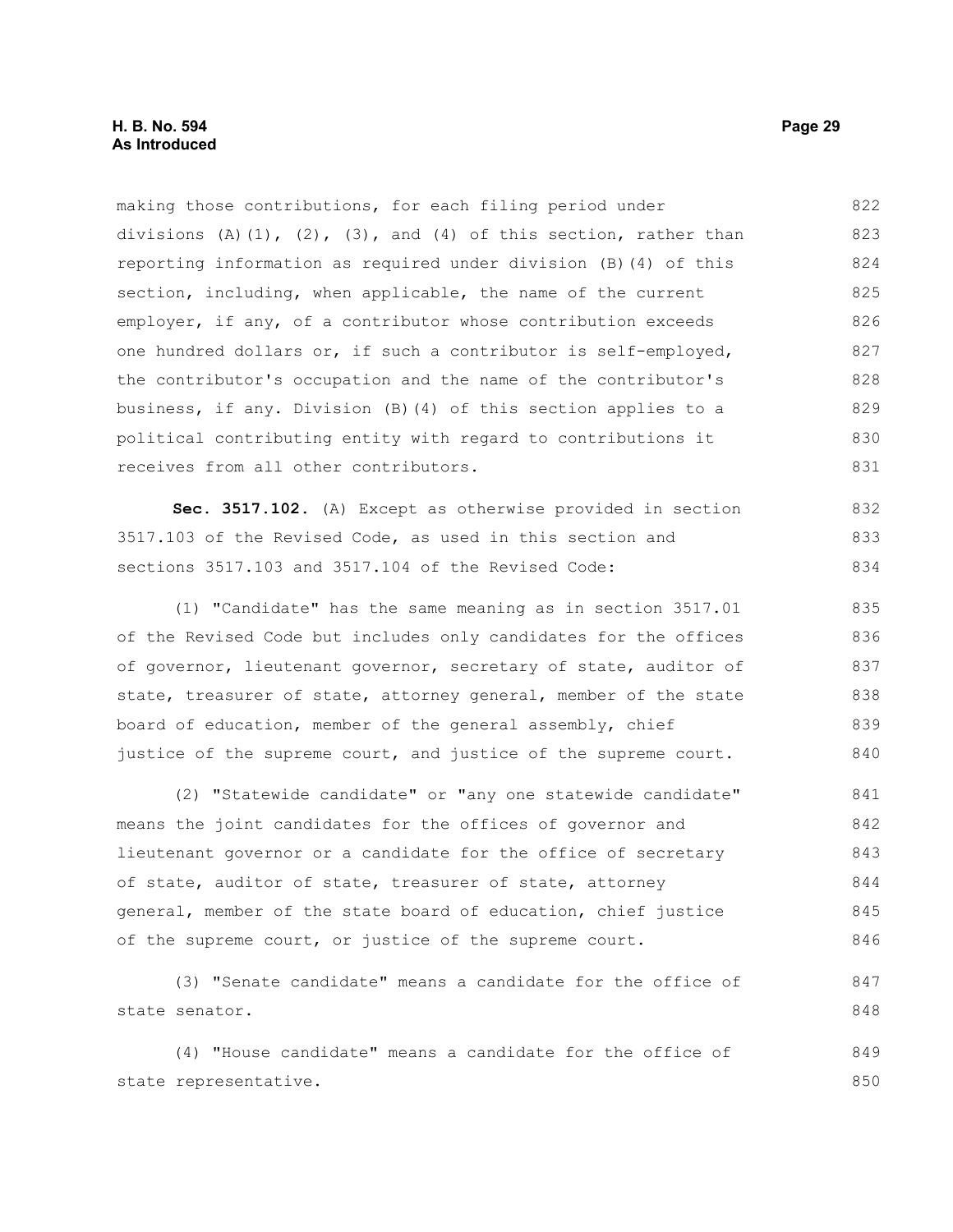| (5) (a) "Primary election period" for a candidate begins on-             | 851 |
|--------------------------------------------------------------------------|-----|
| the beginning date of the candidate's pre-filing period-                 | 852 |
| specified in division (A)(9) of section 3517.109 of the Revised-         | 853 |
| Code and ends on the day of the primary election, and begins on          | 854 |
| the latest date of the following:                                        | 855 |
| (i) The first day of January of the year following the                   | 856 |
| <u>general election in which that state office was last on the </u>      | 857 |
| <u>ballot;</u>                                                           | 858 |
| (ii) The first day of January of the year following the                  | 859 |
| <u>general election in which the candidate was last a candidate for </u> | 860 |
| <u>any office;</u>                                                       | 861 |
| (iii) The first day of the month following the primary                   | 862 |
| election in which the candidate was last a candidate for any             | 863 |
| <u>office</u> .                                                          | 864 |
| (b) In regard to any candidate, the "general election                    | 865 |
| period" begins on the day after the primary election immediately         | 866 |
| preceding the general election at which the candidate seeks an           | 867 |
| office specified in division (A)(1) of this section and ends on          |     |
| the thirty-first day of December following that general                  | 869 |
| election.                                                                | 870 |
| (6) "State candidate fund" means the state candidate fund                | 871 |
| established by a state or county political party under division          | 872 |
| $(D)$ (3) (c) of section 3517.10 of the Revised Code.                    | 873 |
| (7) "Postgeneral election statement" means the statement                 | 874 |
| filed under division (A)(2) of section 3517.10 of the Revised            | 875 |
| Code by the campaign committee of a candidate after the general          | 876 |
| election in which the candidate ran for office or filed by               | 877 |
| legislative campaign fund after the general election in an even-         | 878 |
| numbered year.                                                           | 879 |
|                                                                          |     |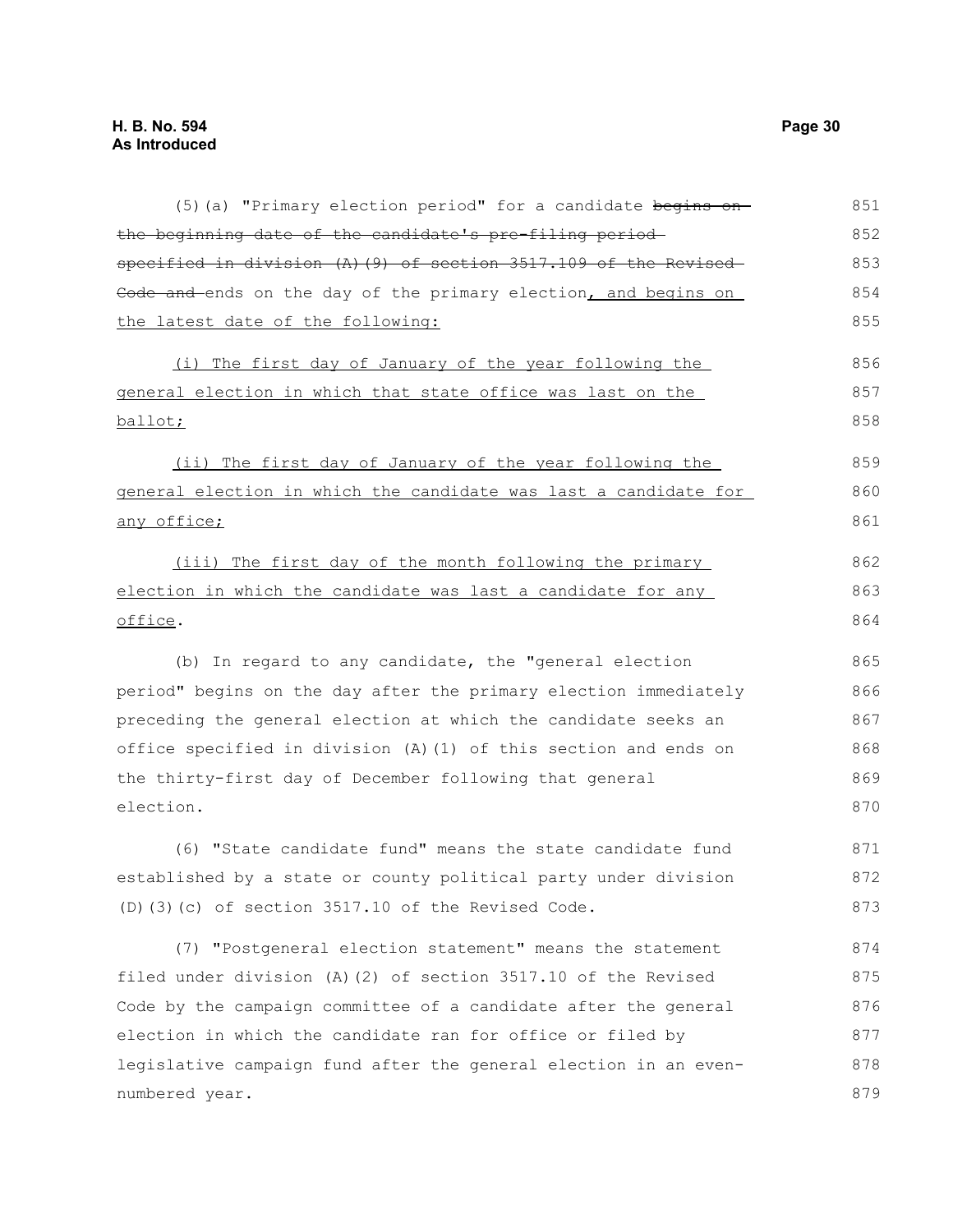(8) "Contribution" means any contribution that is required to be reported in the statement of contributions under section 3517.10 of the Revised Code. 880 881 882

(9)(a) Except as otherwise provided in division (A)(9)(b) of this section, "designated state campaign committee" means: 883 884

(i) In the case of contributions to or from a state political party, a campaign committee of a statewide candidate, statewide officeholder, senate candidate, house candidate, or member of the general assembly. 885 886 887 888

(ii) In the case of contributions to or from a county political party, a campaign committee of a senate candidate or house candidate whose candidacy is to be submitted to some or all of the electors in that county, or member of the general assembly whose district contains all or part of that county. 889 890 891 892 893

(iii) In the case of contributions to or from a legislative campaign fund, a campaign committee of any of the following: 894 895 896

(I) A senate or house candidate who, if elected, will be a member of the same party that established the legislative campaign fund and the same house with which the legislative campaign fund is associated; 897 898 899 900

(II) A state senator or state representative who is a member of the same party that established the legislative campaign fund and the same house with which the legislative campaign fund is associated. 901 902 903 904

(b) A campaign committee is no longer a "designated state campaign committee" after the campaign committee's candidate changes the designation of treasurer required to be filed under division (D)(1) of section 3517.10 of the Revised Code to 905 906 907 908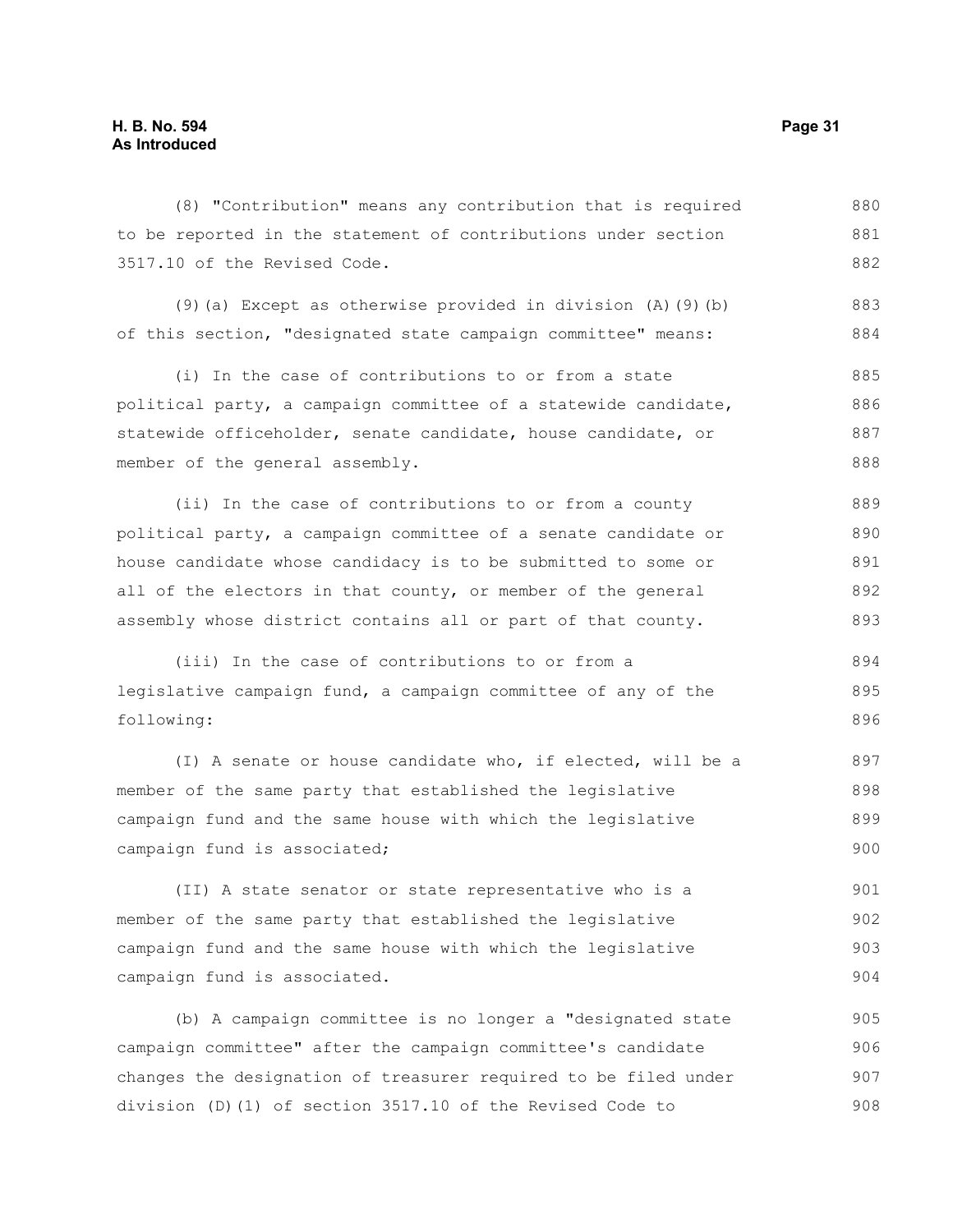#### **H. B. No. 594 Page 32 As Introduced**

indicate that the person intends to be a candidate for, or becomes a candidate for nomination or election to, any office that, if elected, would not qualify that candidate's campaign committee as a "designated state campaign committee" under division (A)(9)(a) of this section. 909 910 911 912 913

(B)(1)(a) No individual who is seven years of age or older shall make a contribution or contributions aggregating more than:

(i) Ten thousand dollars to the campaign committee of any one statewide candidate in a primary election period or in a general election period; 917 918 919

(ii) Ten thousand dollars to the campaign committee of any one senate candidate in a primary election period or in a general election period;

(iii) Ten thousand dollars to the campaign committee of any one house candidate in a primary election period or in a general election period;

(iv) Ten thousand dollars to a county political party of the county in which the individual's designated Ohio residence is located for the party's state candidate fund in a calendar year; 926 927 928 929

(v) Fifteen thousand dollars to any one legislative campaign fund in a calendar year; 930 931

(vi) Thirty thousand dollars to any one state political party for the party's state candidate fund in a calendar year; 932 933

(vii) Ten thousand dollars to any one political action committee in a calendar year; 934 935

(viii) Ten thousand dollars to any one political 936

914 915 916

920 921 922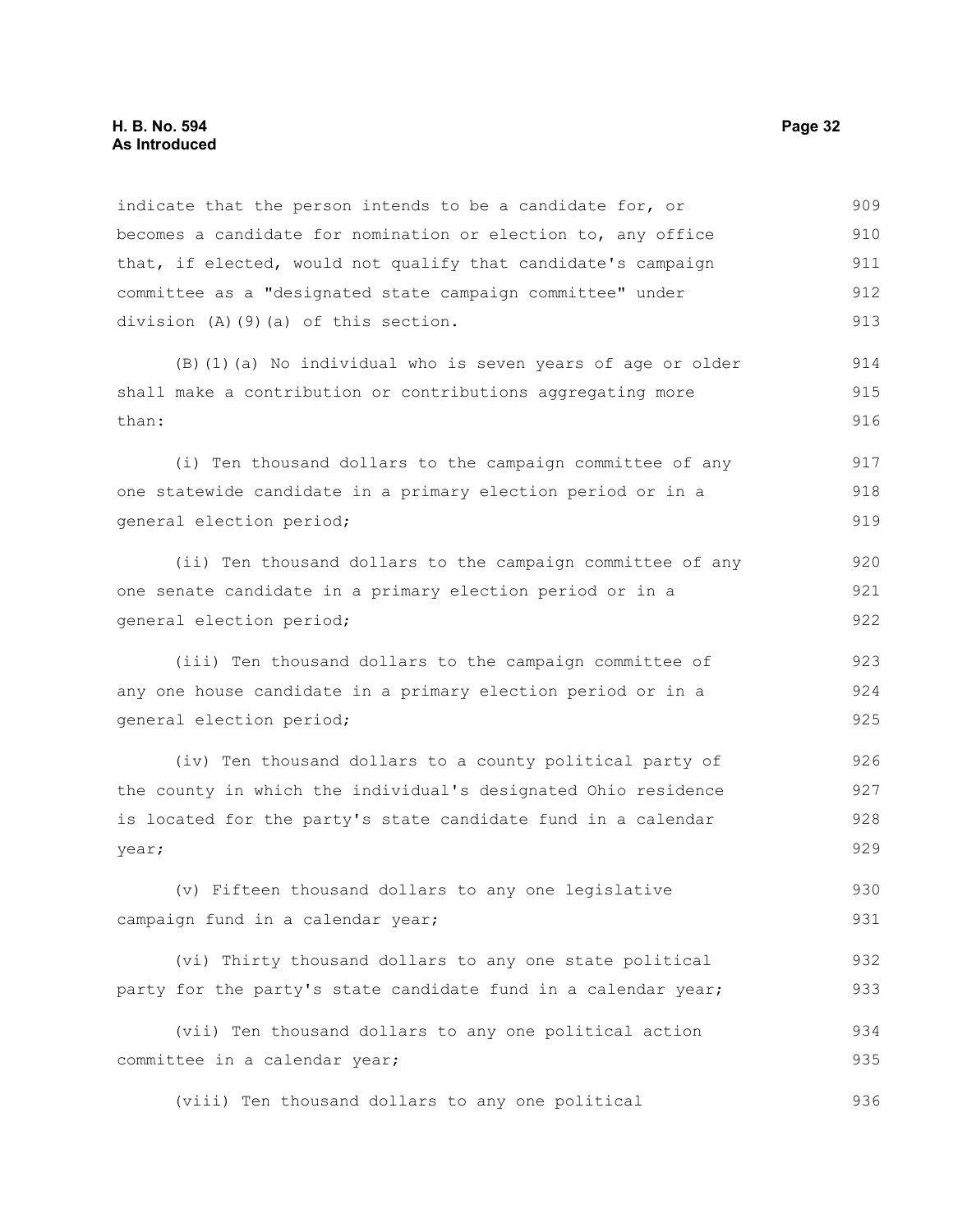| contributing entity in a calendar year.                          | 937 |
|------------------------------------------------------------------|-----|
| (b) No individual shall make a contribution or                   | 938 |
| contributions to the state candidate fund of a county political  | 939 |
| party of any county other than the county in which the           | 940 |
| individual's designated Ohio residence is located.               | 941 |
| (c) No individual who is under seven years of age shall          | 942 |
| make any contribution.                                           | 943 |
| (2) (a) Subject to division (D) (1) of this section, no          | 944 |
| political action committee shall make a contribution or          | 945 |
| contributions aggregating more than:                             | 946 |
| (i) Ten thousand dollars to the campaign committee of any        | 947 |
| one statewide candidate in a primary election period or in a     | 948 |
| general election period;                                         | 949 |
| (ii) Ten thousand dollars to the campaign committee of any       | 950 |
| one senate candidate in a primary election period or in a        | 951 |
| general election period;                                         | 952 |
| (iii) Ten thousand dollars to the campaign committee of          | 953 |
| any one house candidate in a primary election period or in a     | 954 |
| general election period;                                         | 955 |
| (iv) Fifteen thousand dollars to any one legislative             | 956 |
| campaign fund in a calendar year;                                | 957 |
| (v) Thirty thousand dollars to any one state political           | 958 |
| party for the party's state candidate fund in a calendar year;   | 959 |
| (vi) Ten thousand dollars to another political action            | 960 |
| committee or to a political contributing entity in a calendar    | 961 |
| year. This division does not apply to a political action         | 962 |
| committee that makes a contribution to a political action        | 963 |
| committee or a political contributing entity affiliated with it. | 964 |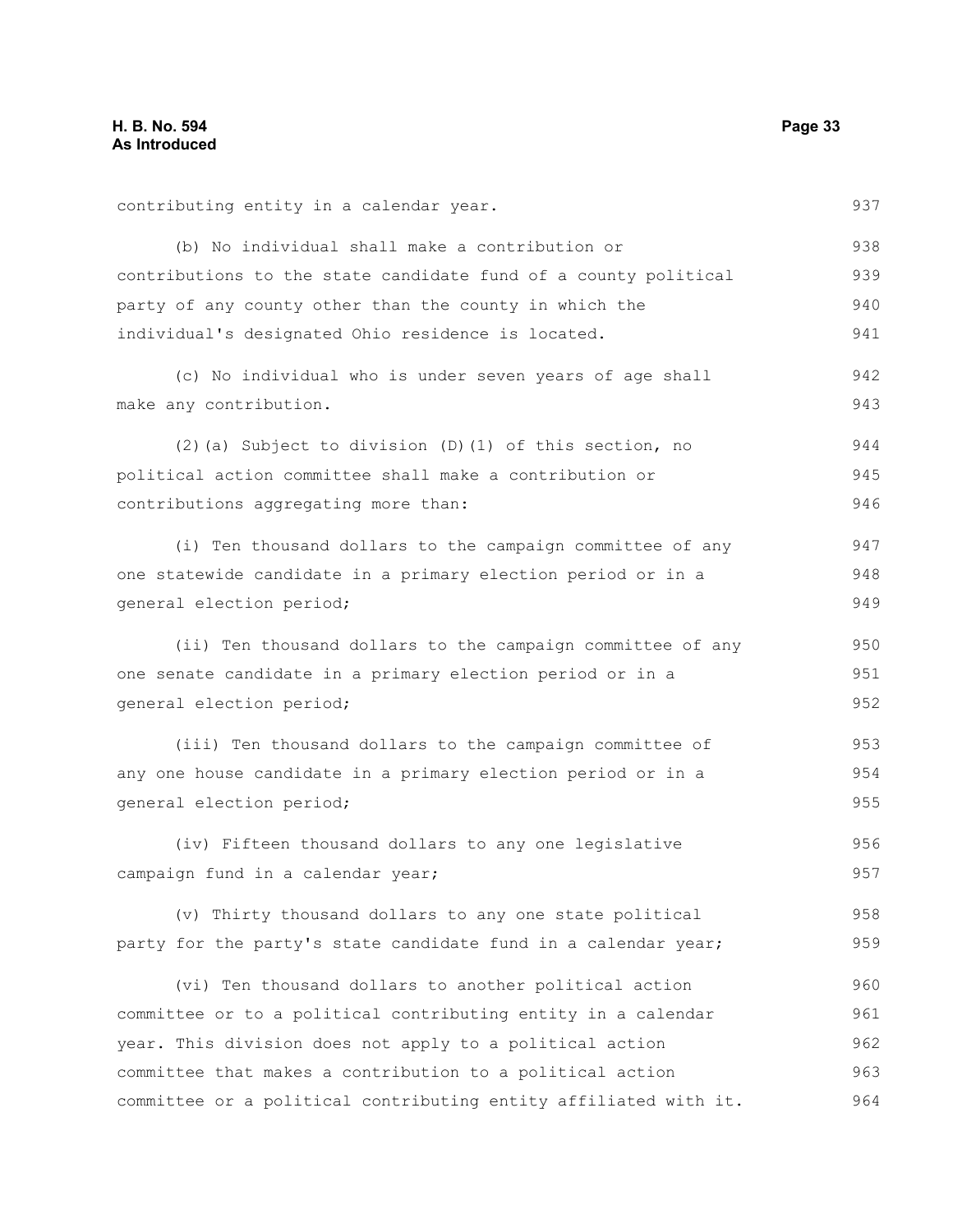For purposes of this division, a political action committee is affiliated with another political action committee or with a political contributing entity if they are both established, financed, maintained, or controlled by, or if they are, the same corporation, organization, labor organization, continuing association, or other person, including any parent, subsidiary, division, or department of that corporation, organization, labor organization, continuing association, or other person. (b) No political action committee shall make a contribution or contributions to a county political party for the party's state candidate fund. (3) No campaign committee shall make a contribution or contributions aggregating more than: (a) Ten thousand dollars to the campaign committee of any one statewide candidate in a primary election period or in a general election period; (b) Ten thousand dollars to the campaign committee of any one senate candidate in a primary election period or in a general election period; (c) Ten thousand dollars to the campaign committee of any one house candidate in a primary election period or in a general election period; (d) Ten thousand dollars to any one political action committee in a calendar year; (e) Ten thousand dollars to any one political contributing entity in a calendar year. (4)(a) Subject to division (D)(3) of this section, no political party shall make a contribution or contributions 965 966 967 968 969 970 971 972 973 974 975 976 977 978 979 980 981 982 983 984 985 986 987 988 989 990 991 992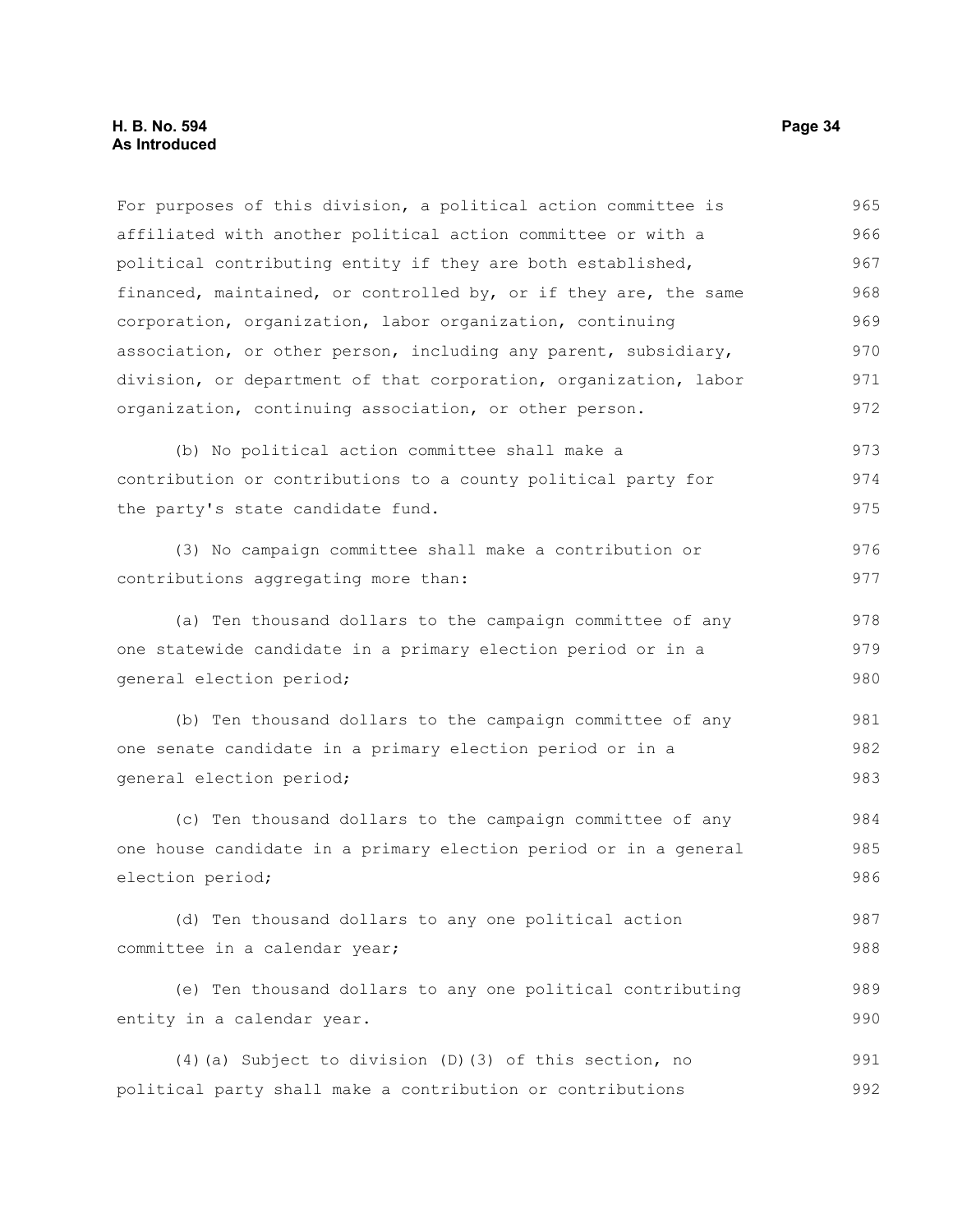aggregating more than ten thousand dollars to any one political action committee or to any one political contributing entity in a calendar year. (b) No county political party shall make a contribution or contributions to another county political party. (5)(a) Subject to division (B)(5)(b) of this section, no campaign committee, other than a designated state campaign committee, shall make a contribution or contributions aggregating in a calendar year more than: (i) Thirty thousand dollars to any one state political party for the party's state candidate fund; (ii) Fifteen thousand dollars to any one legislative campaign fund; (iii) Ten thousand dollars to any one county political party for the party's state candidate fund. (b) No campaign committee shall make a contribution or contributions to a county political party for the party's state candidate fund unless one of the following applies: (i) The campaign committee's candidate will appear on a ballot in that county. (ii) The campaign committee's candidate is the holder of an elected public office that represents all or part of the population of that county at the time the contribution is made. (6)(a) No state candidate fund of a county political party shall make a contribution or contributions, except a contribution or contributions to a designated state campaign committee, in a primary election period or a general election period, aggregating more than: 993 994 995 996 997 998 999 1000 1001 1002 1003 1004 1005 1006 1007 1008 1009 1010 1011 1012 1013 1014 1015 1016 1017 1018 1019 1020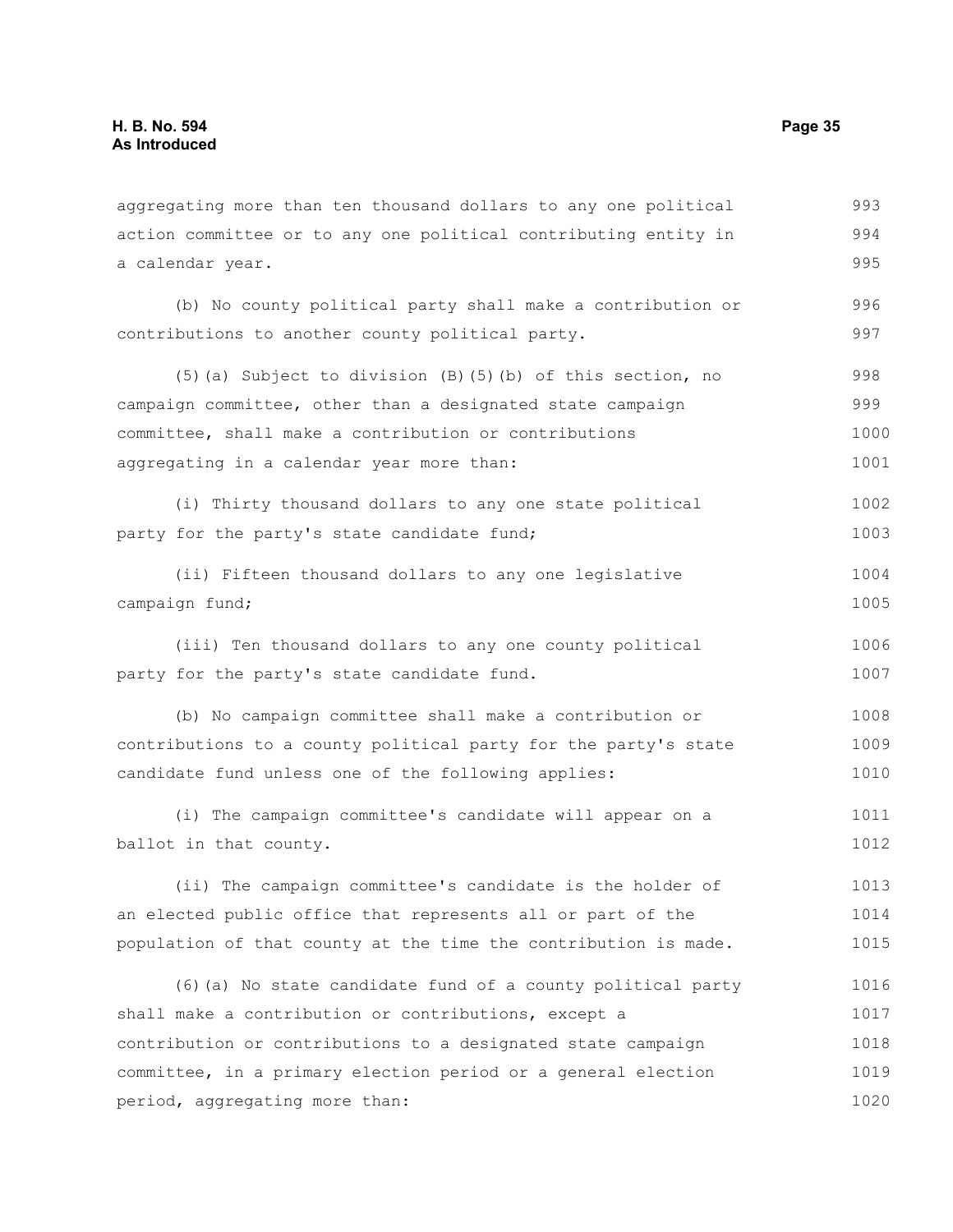| (i) Two hundred fifty thousand dollars to the campaign           | 1021 |
|------------------------------------------------------------------|------|
| committee of any one statewide candidate;                        | 1022 |
| (ii) Ten thousand dollars to the campaign committee of any       | 1023 |
| one senate candidate;                                            |      |
| (iii) Ten thousand dollars to the campaign committee of          | 1025 |
| any one house candidate.                                         | 1026 |
| (b) (i) No state candidate fund of a state or county             | 1027 |
| political party shall make a transfer or a contribution or       | 1028 |
| transfers or contributions of cash or cash equivalents to a      | 1029 |
| designated state campaign committee in a primary election period | 1030 |
| or in a general election period aggregating more than:           | 1031 |
| (I) Five hundred thousand dollars to the campaign                | 1032 |
| committee of any one statewide candidate;                        | 1033 |
| (II) One hundred thousand dollars to the campaign                | 1034 |
| committee of any one senate candidate;                           | 1035 |
| (III) Fifty thousand dollars to the campaign committee of        | 1036 |
| any one house candidate.                                         | 1037 |
| (ii) No legislative campaign fund shall make a transfer or       | 1038 |
| a contribution or transfers or contributions of cash or cash     | 1039 |
| equivalents to a designated state campaign committee aggregating | 1040 |
| more than:                                                       | 1041 |
| (I) Fifty thousand dollars in a primary election period or       | 1042 |
| one hundred thousand dollars in a general election period to the | 1043 |
| campaign committee of any one senate candidate;                  | 1044 |
| (II) Twenty-five thousand dollars in a primary election          | 1045 |
| period or fifty thousand dollars in a general election period to | 1046 |
| the campaign committee of any one house candidate.               | 1047 |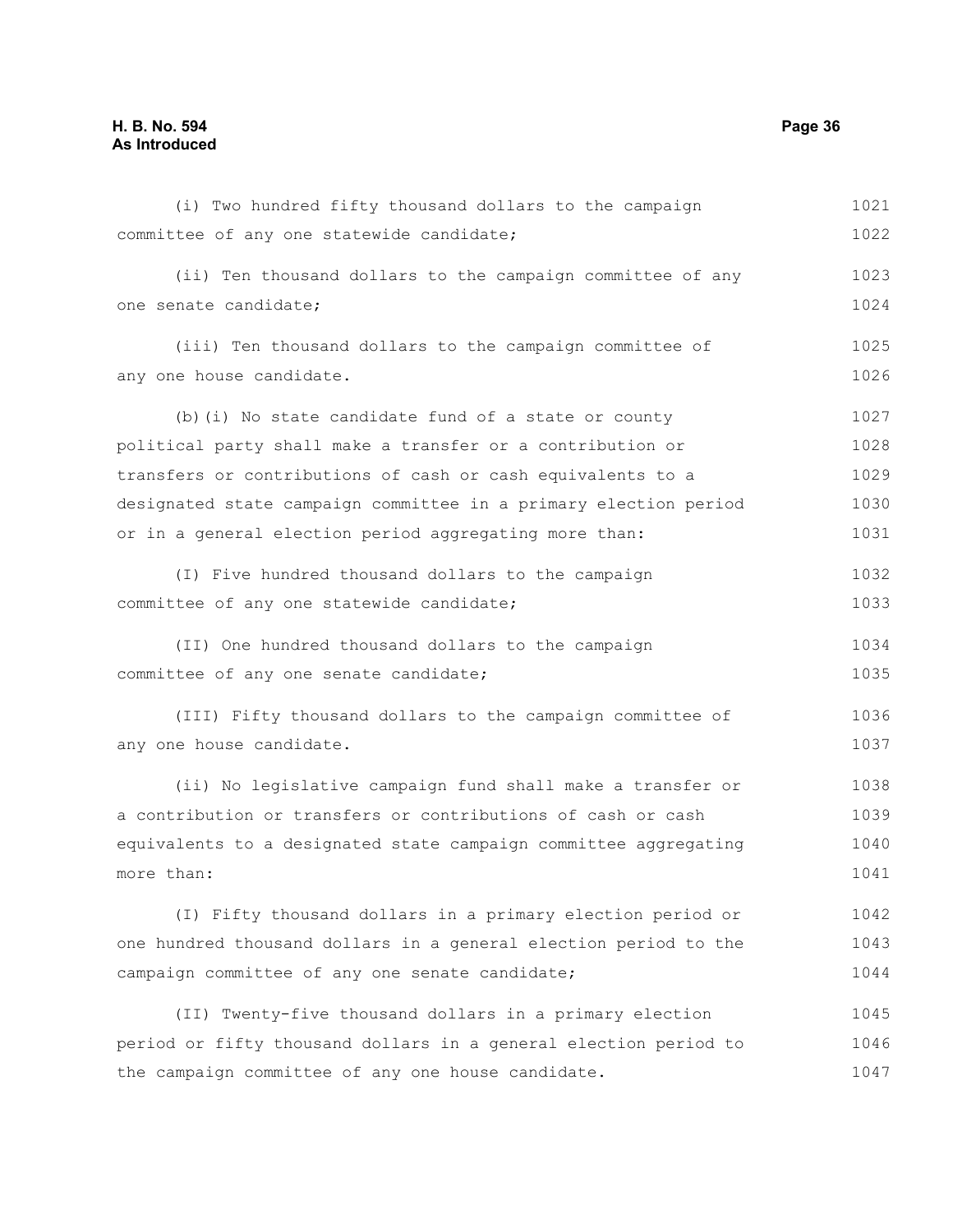# **H. B. No. 594 Page 37 As Introduced**

(iii) As used in divisions (B)(6)(b) and (C)(6) of this section, "transfer or contribution of cash or cash equivalents" does not include any in-kind contributions. 1048 1049 1050

(c) A county political party that has no state candidate fund and that is located in a county having a population of less than one hundred fifty thousand may make one or more contributions from other accounts to any one statewide candidate or to any one designated state campaign committee that do not exceed, in the aggregate, two thousand five hundred dollars in any primary election period or general election period. 1051 1052 1053 1054 1055 1056 1057

(d) No legislative campaign fund shall make a contribution, other than to a designated state campaign committee or to the state candidate fund of a political party. 1058 1059 1060

(7)(a) Subject to division (D)(1) of this section, no political contributing entity shall make a contribution or contributions aggregating more than: 1061 1062 1063

(i) Ten thousand dollars to the campaign committee of any one statewide candidate in a primary election period or in a general election period; 1064 1065 1066

(ii) Ten thousand dollars to the campaign committee of any one senate candidate in a primary election period or in a general election period; 1067 1068 1069

(iii) Ten thousand dollars to the campaign committee of any one house candidate in a primary election period or in a general election period; 1070 1071 1072

(iv) Fifteen thousand dollars to any one legislative campaign fund in a calendar year; 1073 1074

(v) Thirty thousand dollars to any one state political 1075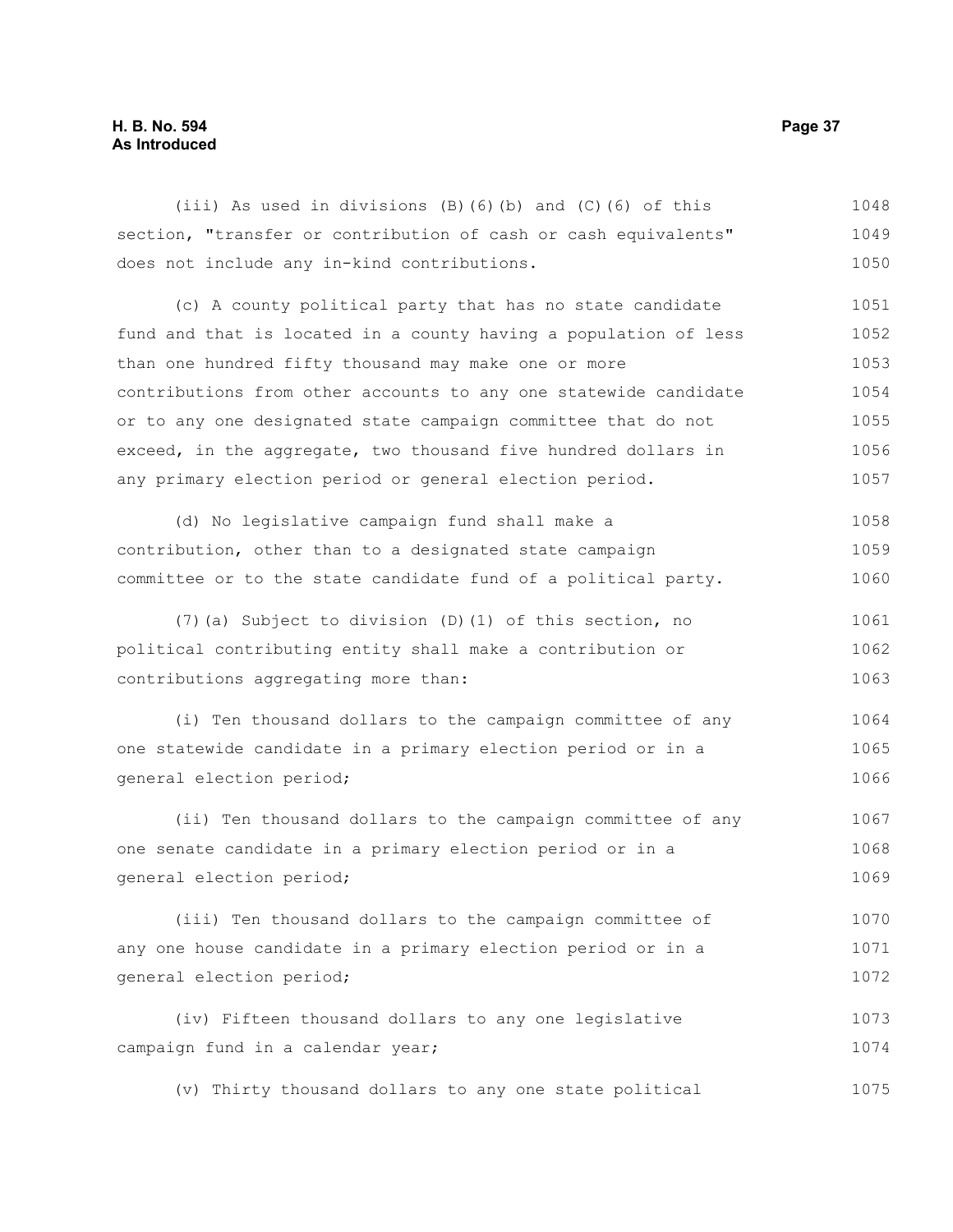| party for the party's state candidate fund in a calendar year;   | 1076 |
|------------------------------------------------------------------|------|
| (vi) Ten thousand dollars to another political                   | 1077 |
| contributing entity or to a political action committee in a      | 1078 |
| calendar year. This division does not apply to a political       | 1079 |
| contributing entity that makes a contribution to a political     | 1080 |
| contributing entity or a political action committee affiliated   | 1081 |
| with it. For purposes of this division, a political contributing | 1082 |
| entity is affiliated with another political contributing entity  | 1083 |
| or with a political action committee if they are both            | 1084 |
| established, financed, maintained, or controlled by, or if they  | 1085 |
| are, the same corporation, organization, labor organization,     | 1086 |
| continuing association, or other person, including any parent,   | 1087 |
| subsidiary, division, or department of that corporation,         | 1088 |
| organization, labor organization, continuing association, or     | 1089 |
| other person.                                                    | 1090 |
|                                                                  |      |
| (b) No political contributing entity shall make a                | 1091 |
| contribution or contributions to a county political party for    | 1092 |
| the party's state candidate fund.                                | 1093 |
| (C)(1)(a) Subject to division (D)(1) of this section, no         | 1094 |
| campaign committee of a statewide candidate shall do any of the  | 1095 |
| following:                                                       | 1096 |
| (i) Knowingly accept a contribution or contributions from        | 1097 |
| any individual who is under seven years of age;                  | 1098 |
|                                                                  |      |
| (ii) Accept a contribution or contributions aggregating          | 1099 |
| more than ten thousand dollars from any one individual who is    | 1100 |
| seven years of age or older, from any one political action       | 1101 |
| committee, from any one political contributing entity, or from   |      |
|                                                                  | 1102 |
| any one other campaign committee in a primary election period or | 1103 |
| in a general election period;                                    | 1104 |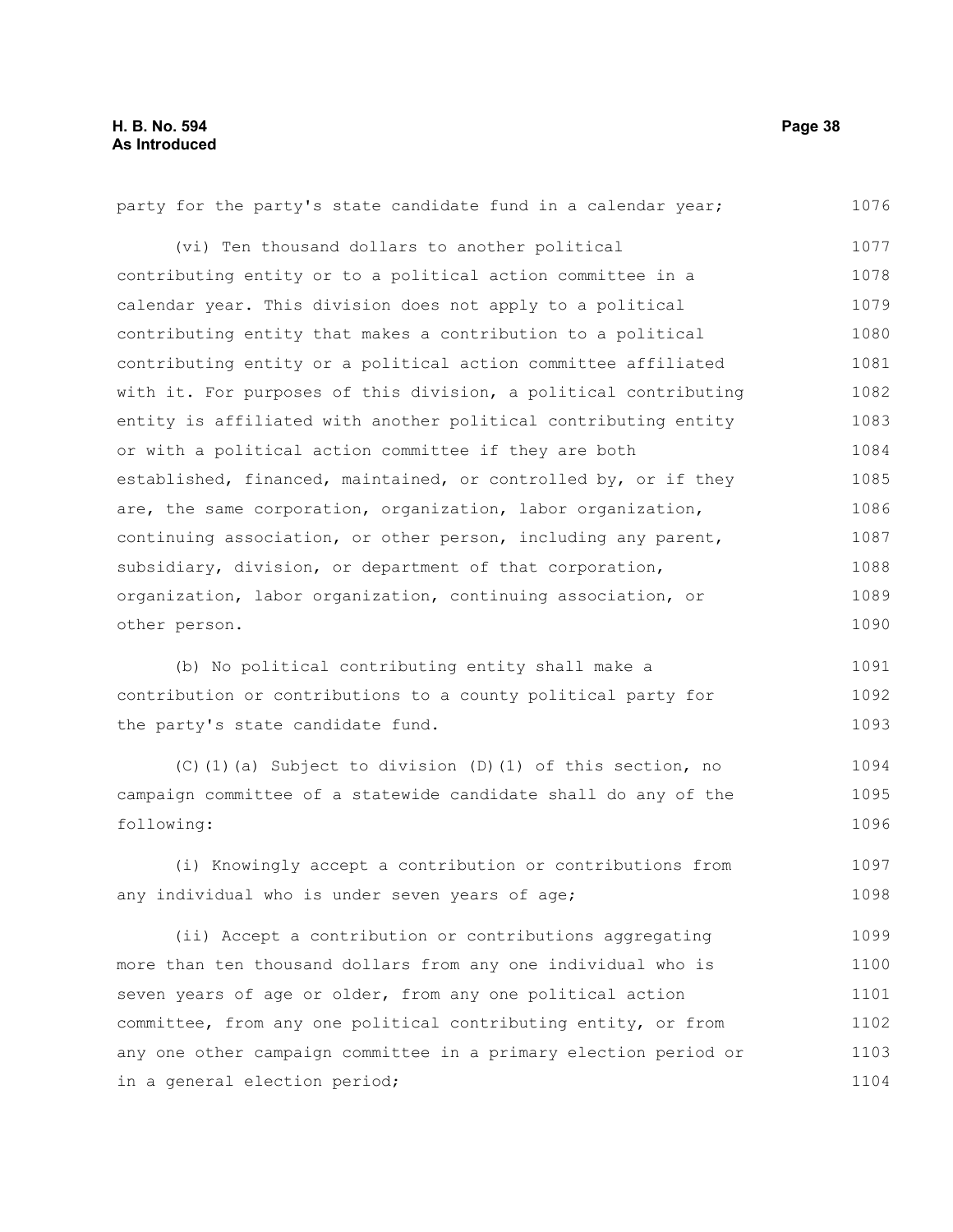# **H. B. No. 594 Page 39 As Introduced**

(iii) Accept a contribution or contributions aggregating more than two hundred fifty thousand dollars from any one or combination of state candidate funds of county political parties in a primary election period or in a general election period. 1105 1106 1107 1108

(b) No campaign committee of a statewide candidate shall accept a contribution or contributions aggregating more than two thousand five hundred dollars in a primary election period or in a general election period from a county political party that has no state candidate fund and that is located in a county having a population of less than one hundred fifty thousand. 1109 1110 1111 1112 1113 1114

(2)(a) Subject to division (D)(1) of this section and except for a designated state campaign committee, no campaign committee of a senate candidate shall do either of the following: 1115 1116 1117 1118

(i) Knowingly accept a contribution or contributions from any individual who is under seven years of age; 1119 1120

(ii) Accept a contribution or contributions aggregating more than ten thousand dollars from any one individual who is seven years of age or older, from any one political action committee, from any one political contributing entity, from any one state candidate fund of a county political party, or from any one other campaign committee in a primary election period or in a general election period. 1121 1122 1123 1124 1125 1126 1127

(b) No campaign committee of a senate candidate shall accept a contribution or contributions aggregating more than two thousand five hundred dollars in a primary election period or in a general election period from a county political party that has no state candidate fund and that is located in a county having a population of less than one hundred fifty thousand. 1128 1129 1130 1131 1132 1133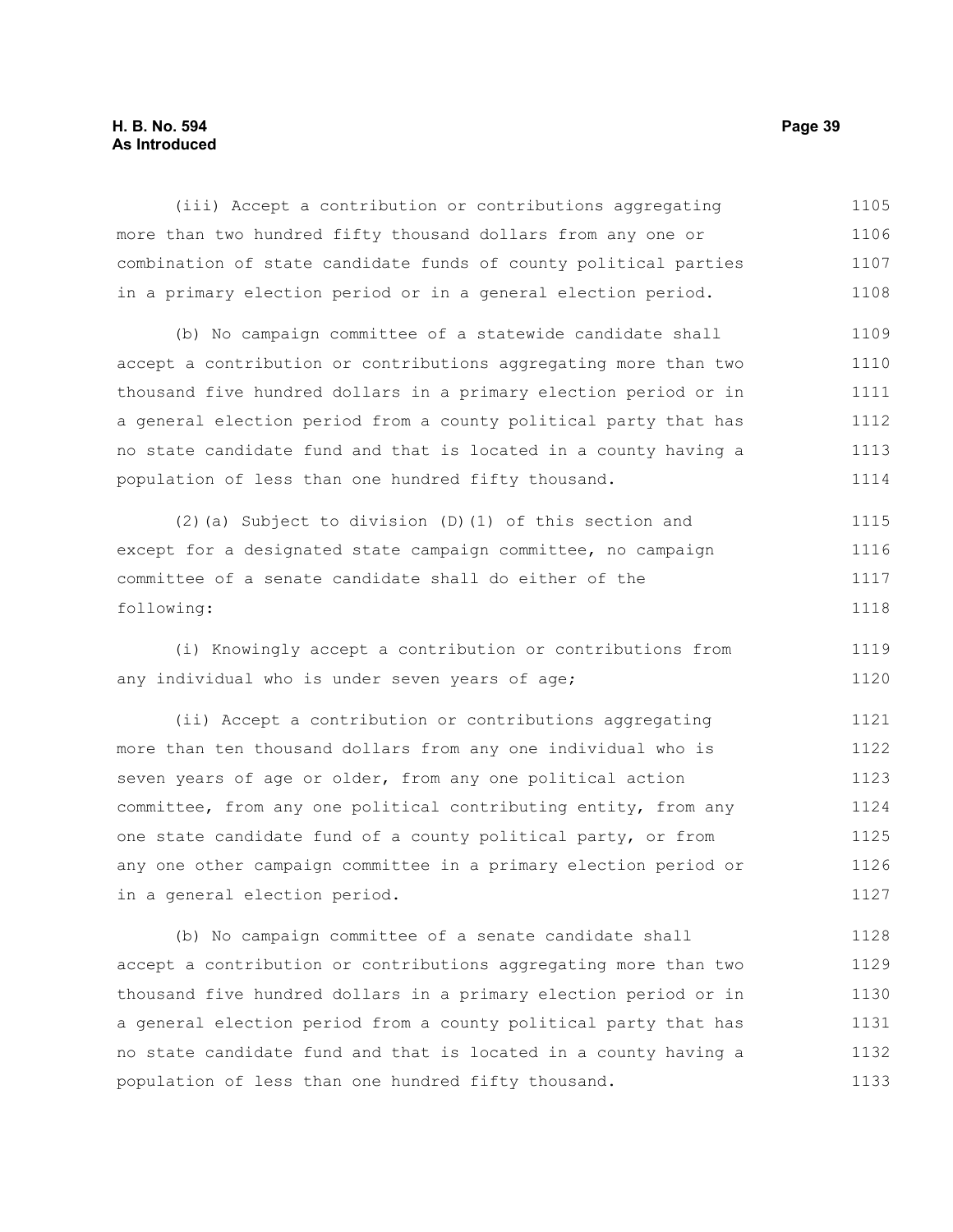# **H. B. No. 594 Page 40 As Introduced**

(3)(a) Subject to division (D)(1) of this section and except for a designated state campaign committee, no campaign committee of a house candidate shall do either of the following: 1134 1135 1136

(i) Knowingly accept a contribution or contributions from any individual who is under seven years of age; 1137 1138

(ii) Accept a contribution or contributions aggregating more than ten thousand dollars from any one individual who is seven years of age or older, from any one political action committee, from any one political contributing entity, from any one state candidate fund of a county political party, or from any one other campaign committee in a primary election period or in a general election period. 1139 1140 1141 1142 1143 1144 1145

(b) No campaign committee of a house candidate shall accept a contribution or contributions aggregating more than two thousand five hundred dollars in a primary election period or in a general election period from a county political party that has no state candidate fund and that is located in a county having a population of less than one hundred fifty thousand. 1146 1147 1148 1149 1150 1151

(4)(a)(i) Subject to division (C)(4)(a)(ii) of this section and except for a designated state campaign committee, no county political party shall knowingly accept a contribution or contributions from any individual who is under seven years of age, or accept a contribution or contributions for the party's state candidate fund aggregating more than ten thousand dollars from any one individual whose designated Ohio residence is located within that county and who is seven years of age or older or from any one campaign committee in a calendar year. 1152 1153 1154 1155 1156 1157 1158 1159 1160

(ii) Subject to division (D)(1) of this section, no county political party shall accept a contribution or contributions for 1161 1162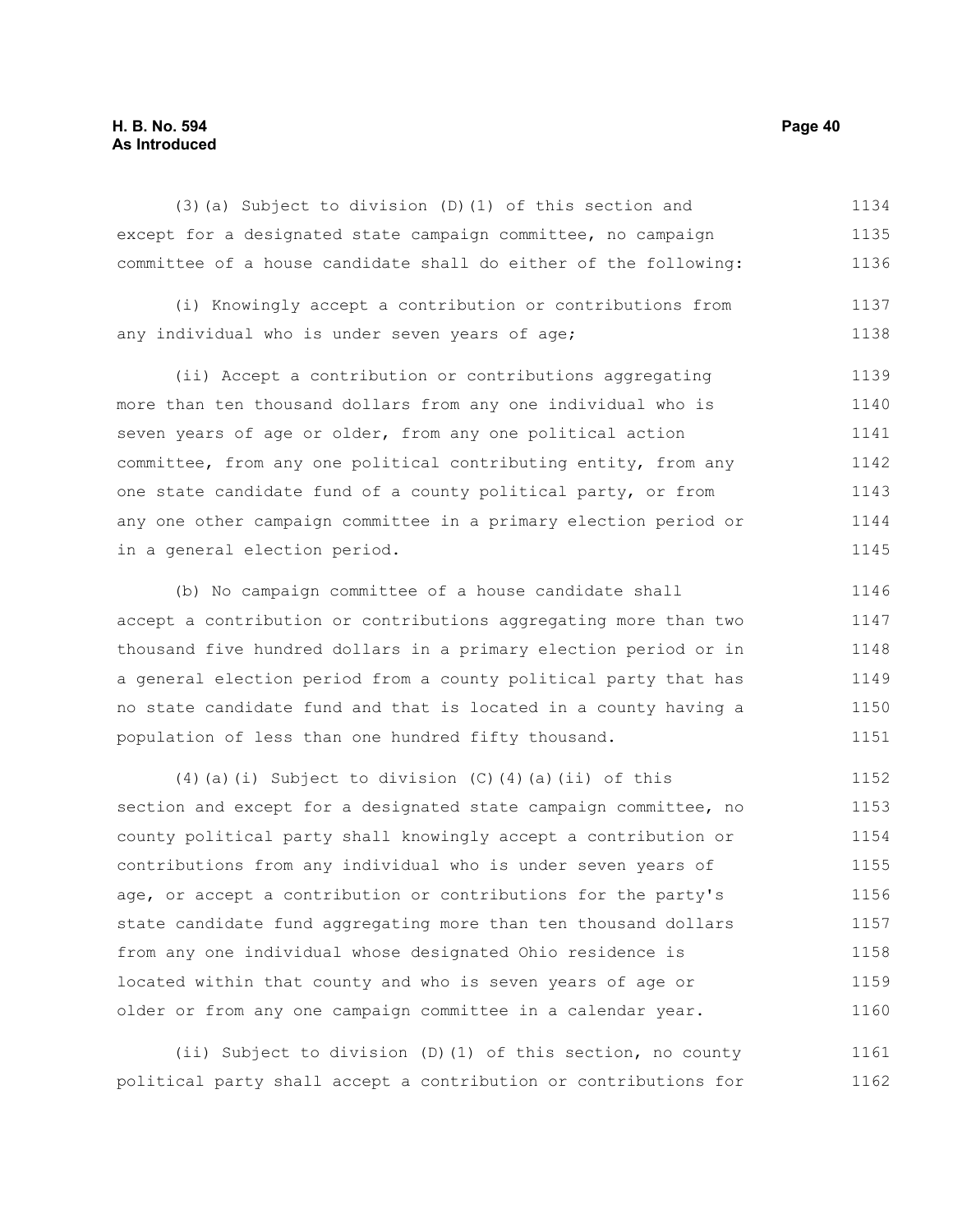### **H. B. No. 594 Page 41 As Introduced**

the party's state candidate fund from any individual whose designated Ohio residence is located outside of that county and who is seven years of age or older, from any campaign committee unless the campaign committee's candidate will appear on a ballot in that county or unless the campaign committee's candidate is the holder of an elected public office that represents all or part of the population of that county at the time the contribution is accepted, or from any political action committee or any political contributing entity. 1163 1164 1165 1166 1167 1168 1169 1170 1171

(iii) No county political party shall accept a contribution or contributions from any other county political party. 1172 1173 1174

(b) Subject to division (D)(1) of this section, no state political party shall do either of the following: 1175 1176

(i) Knowingly accept a contribution or contributions from any individual who is under seven years of age; 1177 1178

(ii) Accept a contribution or contributions for the party's state candidate fund aggregating more than thirty thousand dollars from any one individual who is seven years of age or older, from any one political action committee, from any one political contributing entity, or from any one campaign committee, other than a designated state campaign committee, in a calendar year. 1179 1180 1181 1182 1183 1184 1185

(5) Subject to division (D)(1) of this section, no legislative campaign fund shall do either of the following: 1186 1187

(a) Knowingly accept a contribution or contributions from any individual who is under seven years of age; 1188 1189

(b) Accept a contribution or contributions aggregating more than fifteen thousand dollars from any one individual who 1190 1191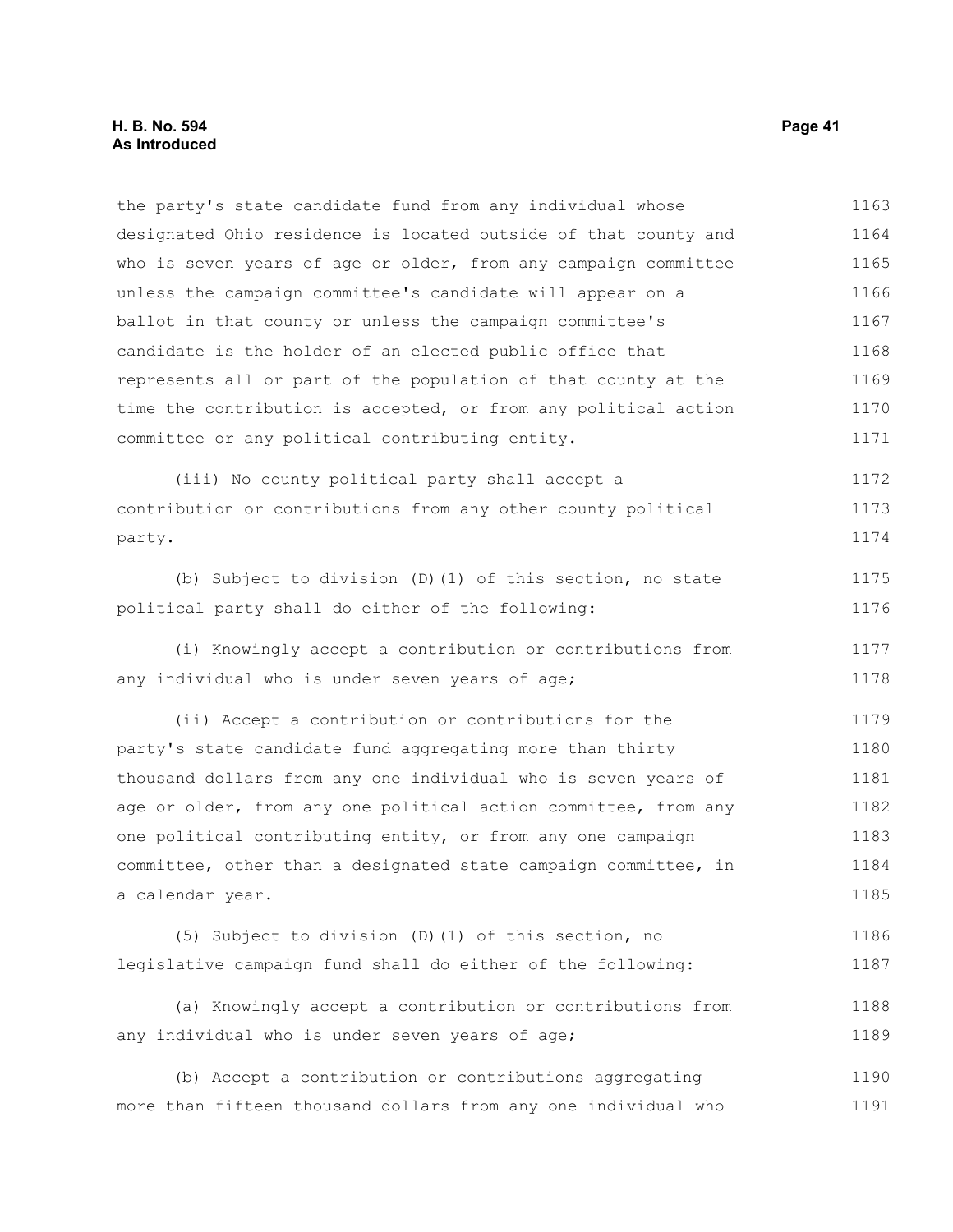is seven years of age or older, from any one political action committee, from any one political contributing entity, or from any one campaign committee, other than a designated state campaign committee, in a calendar year. 1192 1193 1194 1195

(6)(a) No designated state campaign committee shall accept a transfer or contribution of cash or cash equivalents from a state candidate fund of a state political party aggregating in a primary election period or a general election period more than: 1196 1197 1198 1199

(i) Five hundred thousand dollars, in the case of a campaign committee of a statewide candidate; 1200 1201

(ii) One hundred thousand dollars, in the case of a campaign committee of a senate candidate; 1202 1203

(iii) Fifty thousand dollars, in the case of a campaign committee of a house candidate. 1204 1205

(b) No designated state campaign committee shall accept a transfer or contribution of cash or cash equivalents from a legislative campaign fund aggregating more than: 1206 1207 1208

(i) Fifty thousand dollars in a primary election period or one hundred thousand dollars in a general election period, in the case of a campaign committee of a senate candidate; 1209 1210 1211

(ii) Twenty-five thousand dollars in a primary election period or fifty thousand dollars in a general election period, in the case of a campaign committee of a house candidate. 1212 1213 1214

(c) No campaign committee of a candidate for the office of member of the general assembly, including a designated state campaign committee, shall accept a transfer or contribution of cash or cash equivalents from any one or combination of state candidate funds of county political parties aggregating in a 1215 1216 1217 1218 1219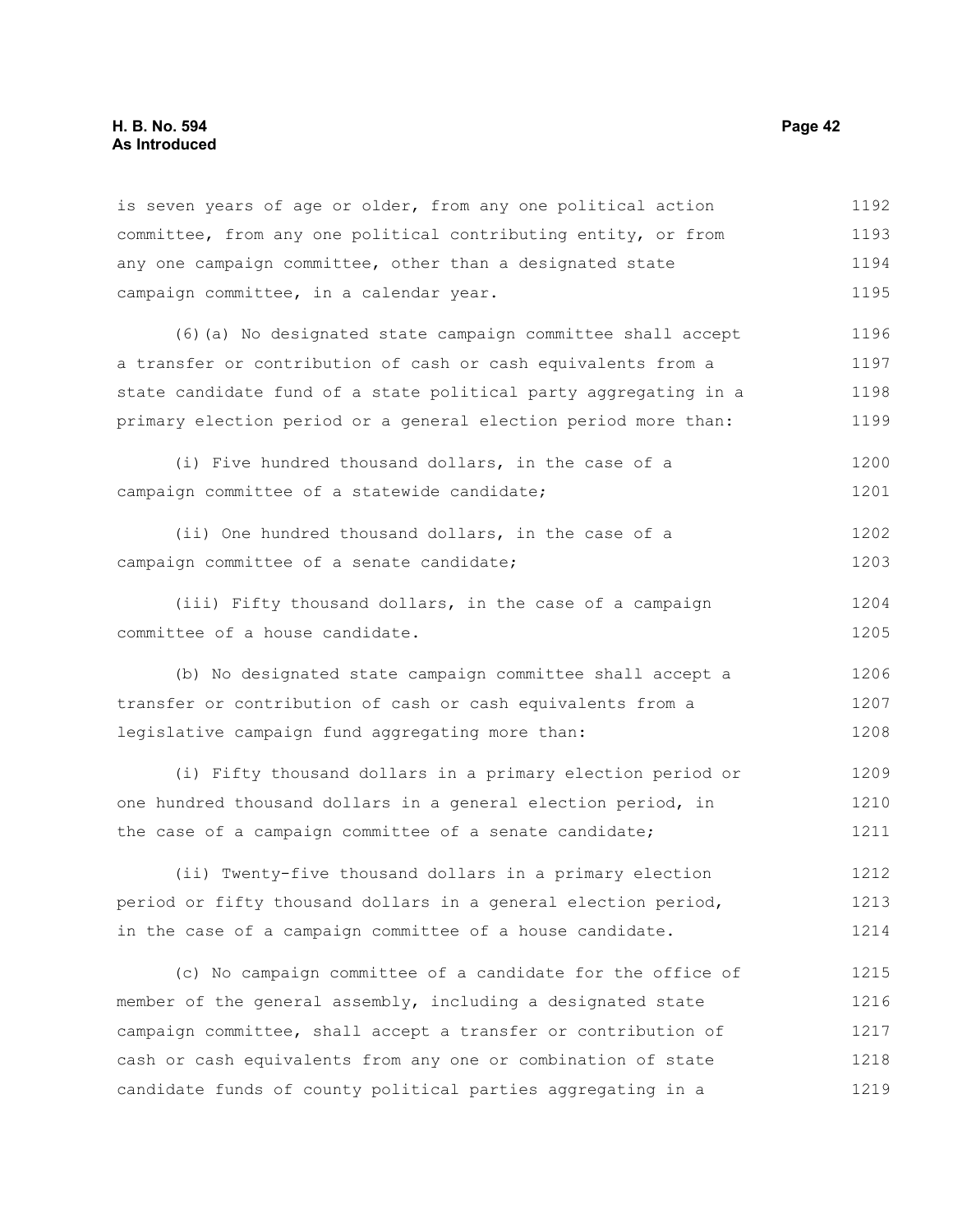| primary election period or a general election period more than:  | 1220 |
|------------------------------------------------------------------|------|
| (i) One hundred thousand dollars, in the case of a               | 1221 |
| campaign committee of a senate candidate;                        | 1222 |
| (ii) Fifty thousand dollars, in the case of a campaign           | 1223 |
| committee of a house candidate.                                  | 1224 |
| (7) (a) Subject to division (D) (3) of this section, no          | 1225 |
| political action committee and no political contributing entity  | 1226 |
| shall do either of the following:                                | 1227 |
| (i) Knowingly accept a contribution or contributions from        | 1228 |
| any individual who is under seven years of age;                  | 1229 |
| (ii) Accept a contribution or contributions aggregating          | 1230 |
| more than ten thousand dollars from any one individual who is    | 1231 |
| seven years of age or older, from any one campaign committee, or | 1232 |
| from any one political party in a calendar year.                 | 1233 |
| (b) Subject to division (D) (1) of this section, no              | 1234 |
| political action committee shall accept a contribution or        | 1235 |
| contributions aggregating more than ten thousand dollars from    | 1236 |
| another political action committee or from a political           | 1237 |
| contributing entity in a calendar year. Subject to division (D)  | 1238 |
| (1) of this section, no political contributing entity shall      | 1239 |
| accept a contribution or contributions aggregating more than ten | 1240 |
| thousand dollars from another political contributing entity or   | 1241 |
| from a political action committee in a calendar year. This       | 1242 |
| division does not apply to a political action committee or       | 1243 |
| political contributing entity that accepts a contribution from a | 1244 |
| political action committee or political contributing entity      | 1245 |
| affiliated with it. For purposes of this division, a political   | 1246 |
| action committee is affiliated with another political action     | 1247 |
| committee or with a political contributing entity if they are    | 1248 |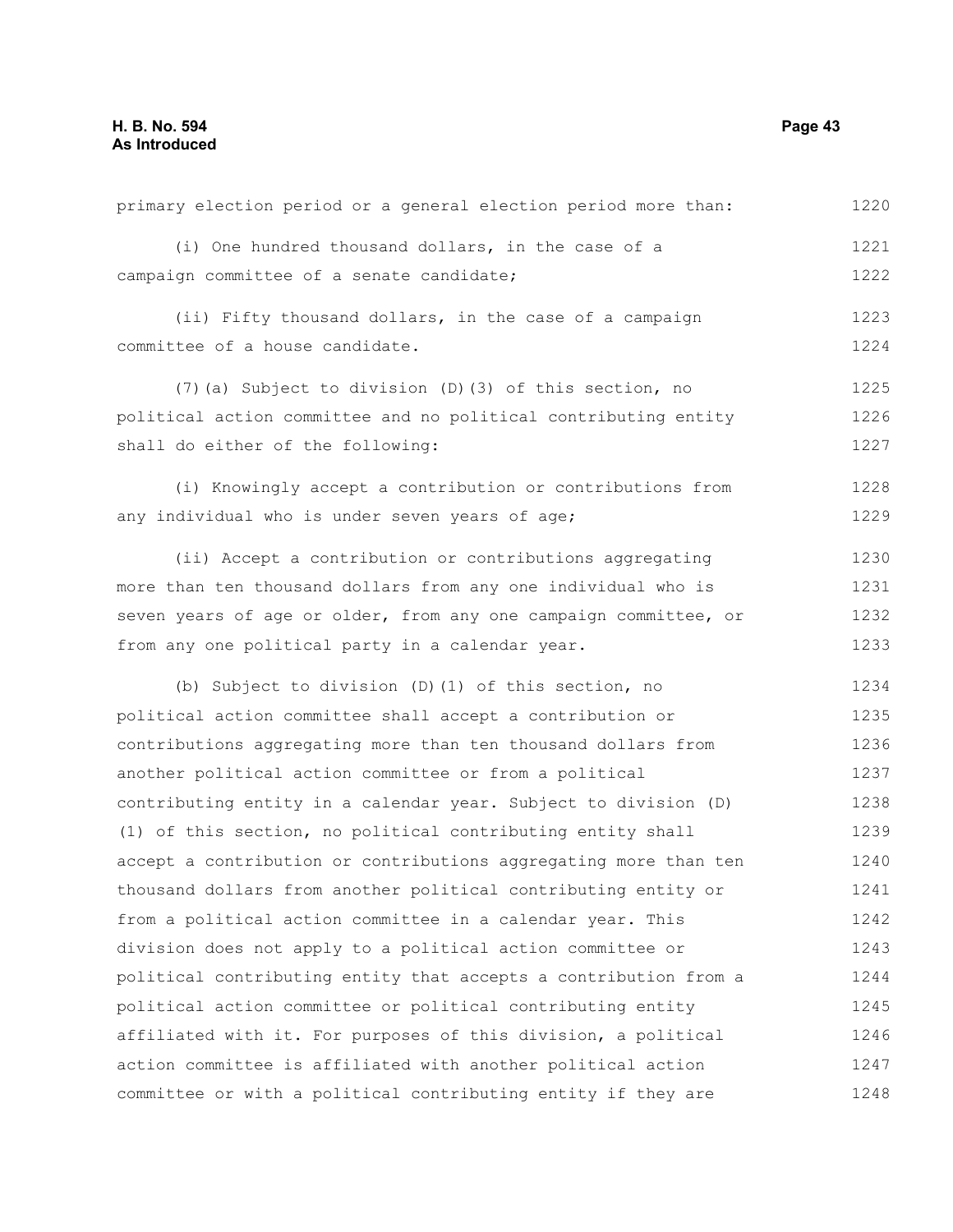### **H. B. No. 594 Page 44 As Introduced**

both established, financed, maintained, or controlled by the same corporation, organization, labor organization, continuing association, or other person, including any parent, subsidiary, division, or department of that corporation, organization, labor organization, continuing association, or other person. 1249 1250 1251 1252 1253

(D)(1)(a) For purposes of the limitations prescribed in division (B)(2) of this section and the limitations prescribed in divisions  $(C)$   $(1)$ ,  $(2)$ ,  $(3)$ ,  $(4)$ ,  $(5)$ , and  $(7)$   $(b)$  of this section, whichever is applicable, all contributions made by and all contributions accepted from political action committees that are established, financed, maintained, or controlled by, or that are, the same corporation, organization, labor organization, continuing association, or other person, including any parent, subsidiary, division, or department of that corporation, organization, labor organization, continuing association, or other person, are considered to have been made by or accepted from a single political action committee. 1254 1255 1256 1257 1258 1259 1260 1261 1262 1263 1264 1265

(b) For purposes of the limitations prescribed in division (B)(7) of this section and the limitations prescribed in divisions  $(C)$ (1),  $(2)$ ,  $(3)$ ,  $(4)$ ,  $(5)$ , and  $(7)$ (b) of this section, whichever is applicable, all contributions made by and all contributions accepted from political contributing entities that are established, financed, maintained, or controlled by, or that are, the same corporation, organization, labor organization, continuing association, or other person, including any parent, subsidiary, division, or department of that corporation, organization, labor organization, continuing association, or other person, are considered to have been made by or accepted from a single political contributing entity. 1266 1267 1268 1269 1270 1271 1272 1273 1274 1275 1276 1277

(2) As used in divisions (B)(1)(a)(vii), (B)(3)(d), (B)(4) 1278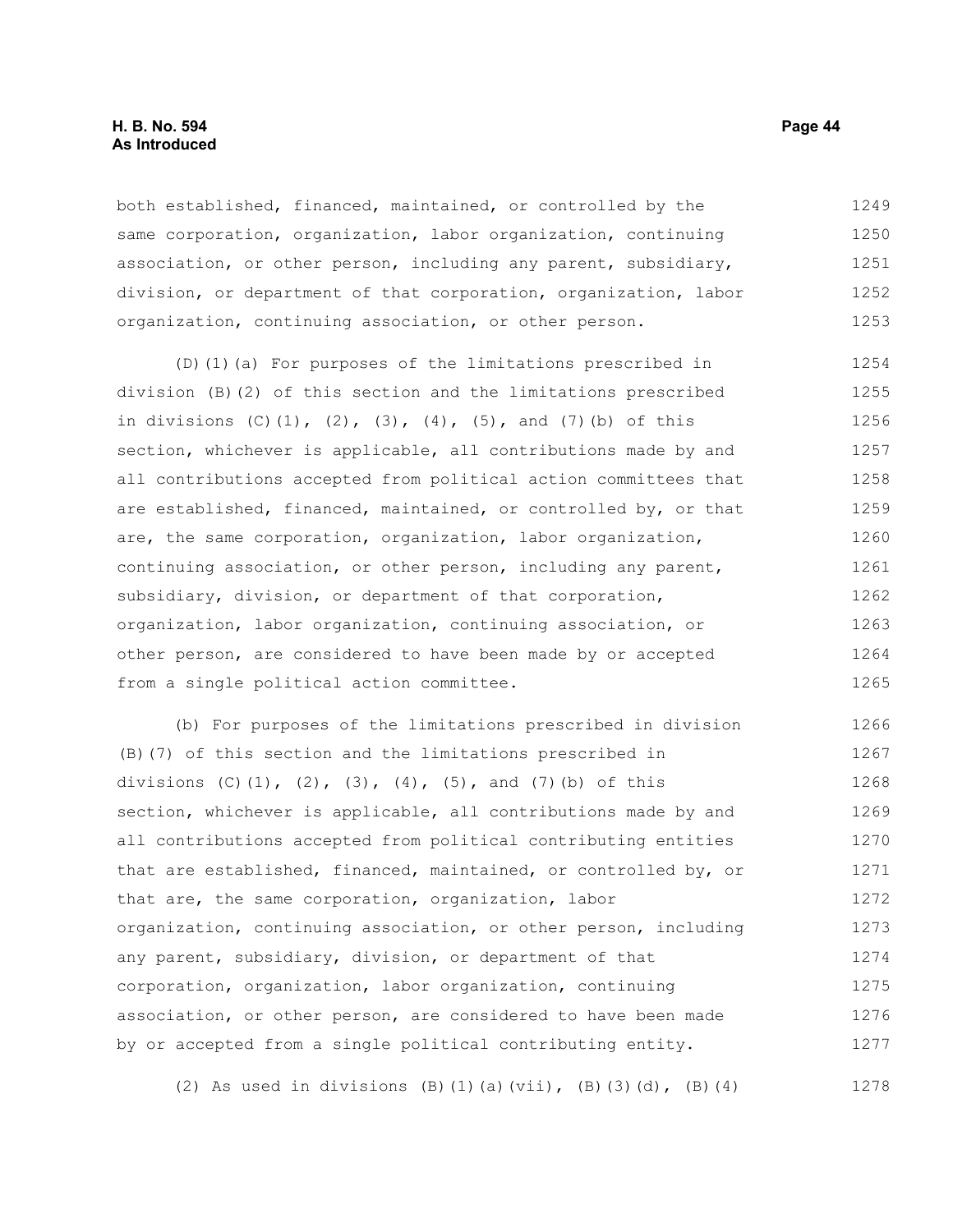(a), and (C)(7) of this section, "political action committee" does not include a political action committee that is organized to support or oppose a ballot issue or question and that makes no contributions to or expenditures on behalf of a political party, campaign committee, legislative campaign fund, political action committee, or political contributing entity. As used in divisions (B)(1)(a)(viii), (B)(3)(e), (B)(4)(a), and (C)(7) of this section, "political contributing entity" does not include a political contributing entity that is organized to support or oppose a ballot issue or question and that makes no contributions to or expenditures on behalf of a political party, campaign committee, legislative campaign fund, political action committee, or political contributing entity. 1279 1280 1281 1282 1283 1284 1285 1286 1287 1288 1289 1290 1291

(3) For purposes of the limitations prescribed in divisions (B)(4) and (C)(7)(a) of this section, all contributions made by and all contributions accepted from a national political party, a state political party, and a county political party are considered to have been made by or accepted from a single political party and shall be combined with each other to determine whether the limitations have been exceeded. 1292 1293 1294 1295 1296 1297 1298

(E)(1) If a legislative campaign fund has kept a total amount of contributions exceeding one hundred fifty thousand dollars at the close of business on the seventh day before the postgeneral election statement is required to be filed under section 3517.10 of the Revised Code, the legislative campaign fund shall comply with division (E)(2) of this section. 1299 1300 1301 1302 1303 1304

(2)(a) Any legislative campaign fund that has kept a total amount of contributions in excess of the amount specified in division (E)(1) of this section at the close of business on the seventh day before the postgeneral election statement is 1305 1306 1307 1308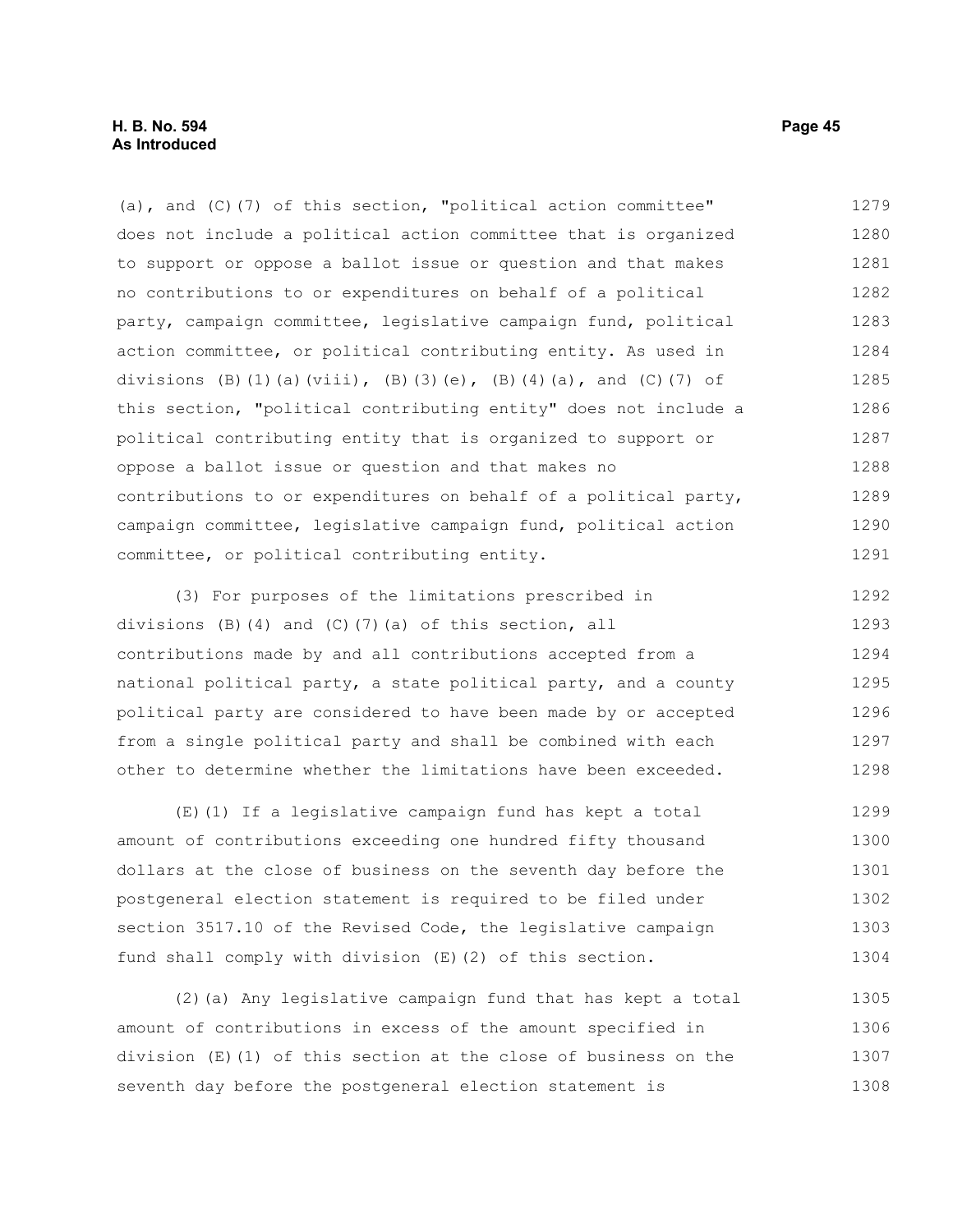required to be filed under section 3517.10 of the Revised Code shall dispose of the excess amount in the manner prescribed in division  $(E)(2)(b)(i)$ , (ii), or (iii) of this section not later than ninety days after the day the postgeneral election statement is required to be filed under section 3517.10 of the Revised Code. Any legislative campaign fund that is required to dispose of an excess amount of contributions under this division shall file a statement on the ninetieth day after the postgeneral election statement is required to be filed under section 3517.10 of the Revised Code indicating the total amount of contributions the fund has at the close of business on the seventh day before the postgeneral election statement is required to be filed under section 3517.10 of the Revised Code and that the excess contributions were disposed of pursuant to this division and division  $(E)(2)(b)$  of this section. The statement shall be on a form prescribed by the secretary of state and shall contain any additional information the secretary of state considers necessary. 1309 1310 1311 1312 1313 1314 1315 1316 1317 1318 1319 1320 1321 1322 1323 1324 1325 1326

(b) Any legislative campaign fund that is required to dispose of an excess amount of contributions under division (E) (2) of this section shall dispose of that excess amount by doing any of the following: 1327 1328 1329 1330

(i) Giving the amount to the treasurer of state for deposit into the state treasury to the credit of the Ohio elections commission fund created by division (I) of section 3517.152 of the Revised Code; 1331 1332 1333 1334

(ii) Giving the amount to individuals who made contributions to that legislative campaign fund as a refund of all or part of their contributions; 1335 1336 1337

(iii) Giving the amount to a corporation that is exempt 1338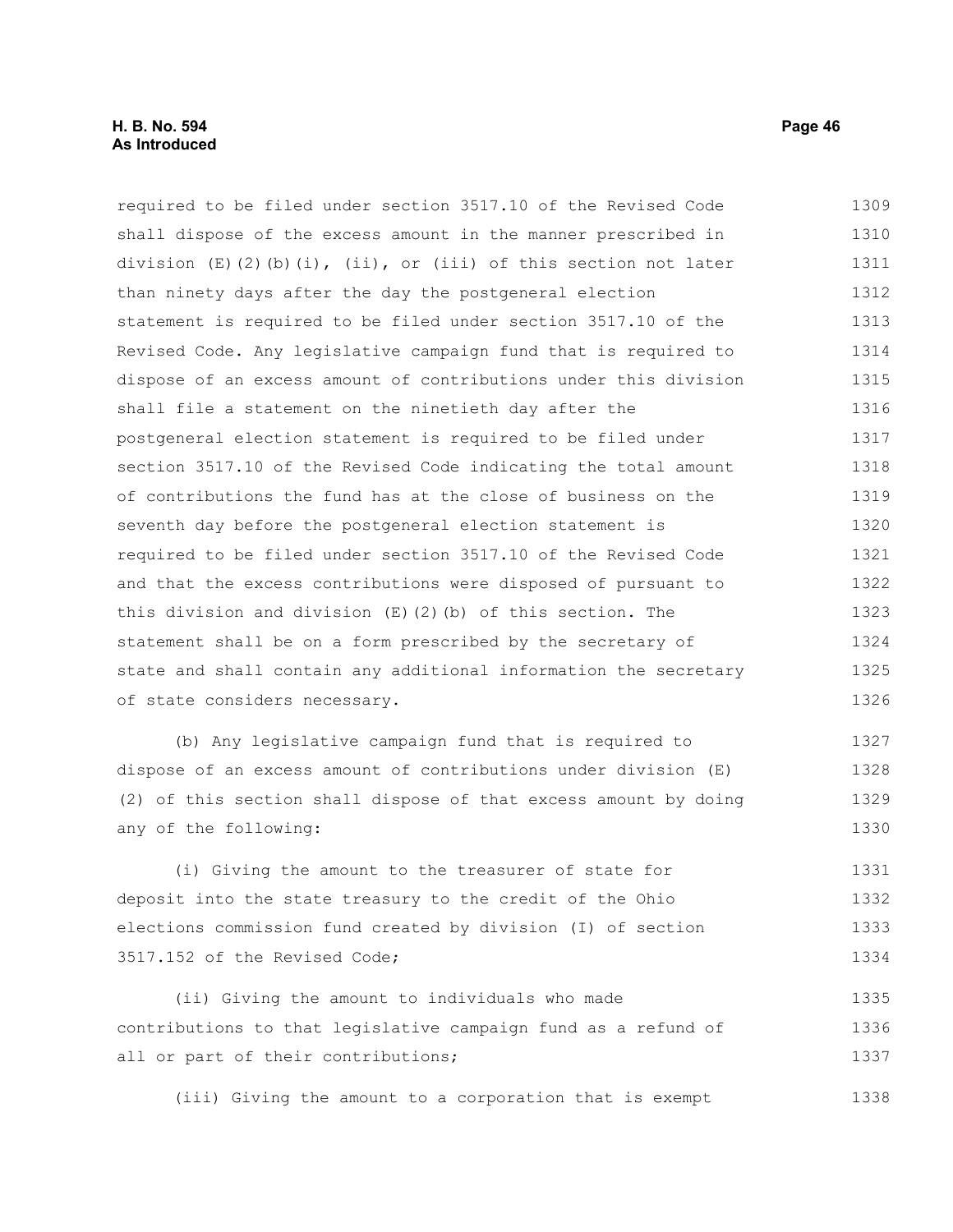| from federal income taxation under subsection 501(a) and         | 1339 |
|------------------------------------------------------------------|------|
| described in subsection 501(c) of the Internal Revenue Code.     | 1340 |
| (F) (1) No legislative campaign fund shall fail to file a        | 1341 |
| statement required by division (E) of this section.              | 1342 |
| (2) No legislative campaign fund shall fail to dispose of        | 1343 |
| excess contributions as required by division (E) of this         | 1344 |
| section.                                                         | 1345 |
| (G) Nothing in this section shall affect, be used in             | 1346 |
| determining, or supersede a limitation on campaign contributions | 1347 |
| as provided for in the Federal Election Campaign Act.            | 1348 |
| Sec. 3517.1011. (A) As used in this section:                     | 1349 |
| (1) "Address" has the same meaning as in section 3517.10         | 1350 |
| of the Revised Code.                                             | 1351 |
| (2) "Broadcast, cable, or satellite communication" means a       | 1352 |
| communication that is publicly distributed by a television       | 1353 |
| station, radio station, cable television system, or satellite    | 1354 |
| system.                                                          | 1355 |
| (3) "Candidate" has the same meaning as in section 3501.01       | 1356 |
| of the Revised Code.                                             | 1357 |
| (4) "Contribution" means any loan, gift, deposit,                | 1358 |
| forgiveness of indebtedness, donation, advance, payment, or      | 1359 |
| transfer of funds or of anything of value, including a transfer  | 1360 |
| of funds from an inter vivos or testamentary trust or decedent's | 1361 |
| estate, and the payment by any person other than the person to   | 1362 |
| whom the services are rendered for the personal services of      | 1363 |
| another person, that is made, received, or used to pay the       | 1364 |
| direct costs of producing or airing electioneering               | 1365 |
| communications.                                                  | 1366 |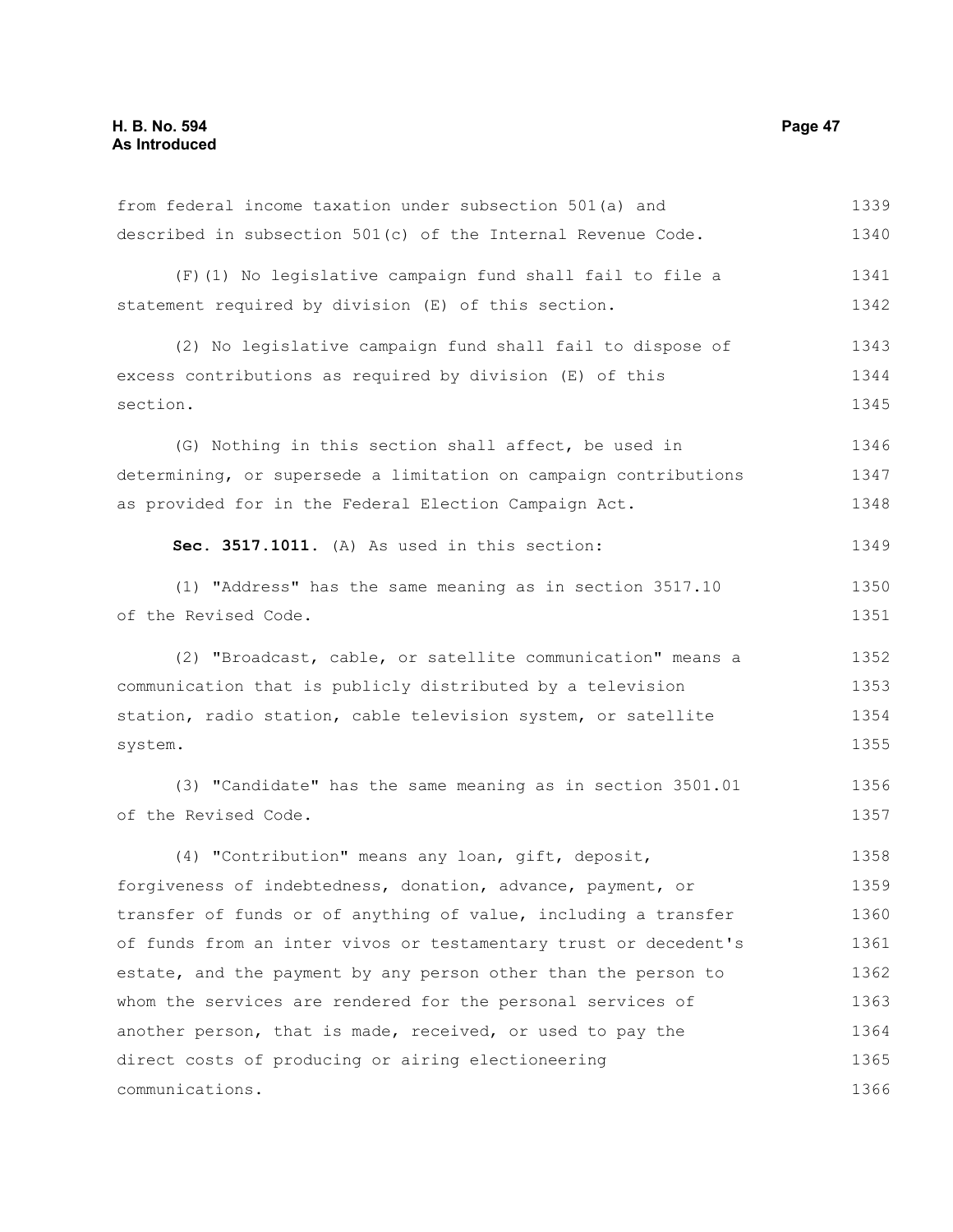## **H. B. No. 594 Page 48 As Introduced**

(5)(a) "Coordinated electioneering communication" means any electioneering communication that is made pursuant to any arrangement, coordination, or direction by a candidate or a candidate's campaign committee, by an officer, agent, employee, or consultant of a candidate or a candidate's campaign committee, or by a former officer, former agent, former employee, or former consultant of a candidate or a candidate's campaign committee prior to the airing, broadcasting, or cablecasting of the communication. An electioneering communication is presumed to be a "coordinated electioneering communication" when it is either of the following: 1367 1368 1369 1370 1371 1372 1373 1374 1375 1376 1377

(i) Based on information about a candidate's plans, projects, or needs provided to the person making the disbursement by the candidate or the candidate's campaign committee, by an officer, agent, employee, or consultant of the candidate or the candidate's campaign committee, or by a former officer, former agent, former employee, or former consultant of the candidate or the candidate's campaign committee, with a view toward having the communication made; 1378 1379 1380 1381 1382 1383 1384 1385

(ii) Made by or through any person who is, or has been, authorized to raise or expend funds on behalf of a candidate or the candidate's campaign committee, who is, or has been, an officer, agent, employee, or consultant of the candidate or of the candidate's campaign committee, or who is, or has been, receiving any form of compensation or reimbursement from the candidate or the candidate's campaign committee or from an officer, agent, employee, or consultant of the candidate or of the candidate's campaign committee. 1386 1387 1388 1389 1390 1391 1392 1393 1394

(b) An electioneering communication shall not be presumed to be a "coordinated electioneering communication" under 1395 1396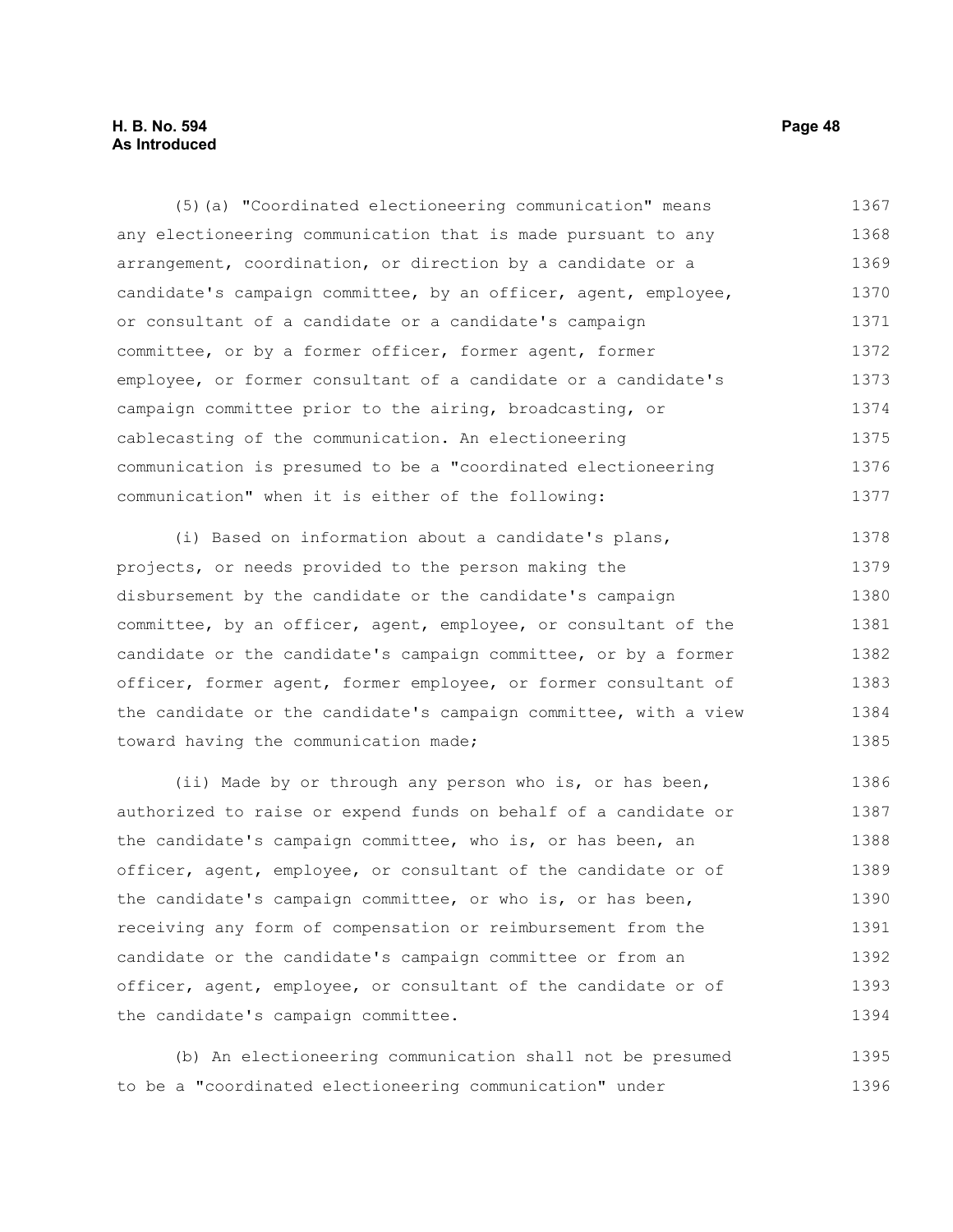### **H. B. No. 594 Page 49 As Introduced**

division (A)(5)(a)(ii) of this section if the communication is made through any person who provides a service that does not affect the content of the communication, such as communications placed through the efforts of a media buyer, unless that person also affects the content of the communication. 1397 1398 1399 1400 1401

(6) "Disclosure date" means both of the following: 1402

(a) The first date during any calendar year by which a person makes disbursements for the direct costs of producing or airing electioneering communications aggregating in excess of ten thousand dollars; 1403 1404 1405 1406

(b) The same day of the week of each remaining week in the same calendar year as the day of the week of the initial disclosure date established under division (A)(6)(a) of this section, if, during that remaining week, the person makes disbursements for the direct costs of producing or airing electioneering communications aggregating in excess of one dollar. 1407 1408 1409 1410 1411 1412 1413

(7)(a) "Electioneering communication" means any broadcast, cable, or satellite communication that refers to a clearly identified candidate and that is made during either of the following periods of time: 1414 1415 1416 1417

(i) If the person becomes a candidate before the day of the primary election at which candidates will be nominated for election to that office, between the date that the person becomes a candidate and the thirtieth day prior to that primary election, and between the date of the primary election and the thirtieth day prior to the general election at which a candidate will be elected to that office; 1418 1419 1420 1421 1422 1423 1424

(ii) If the person becomes a candidate after the day of 1425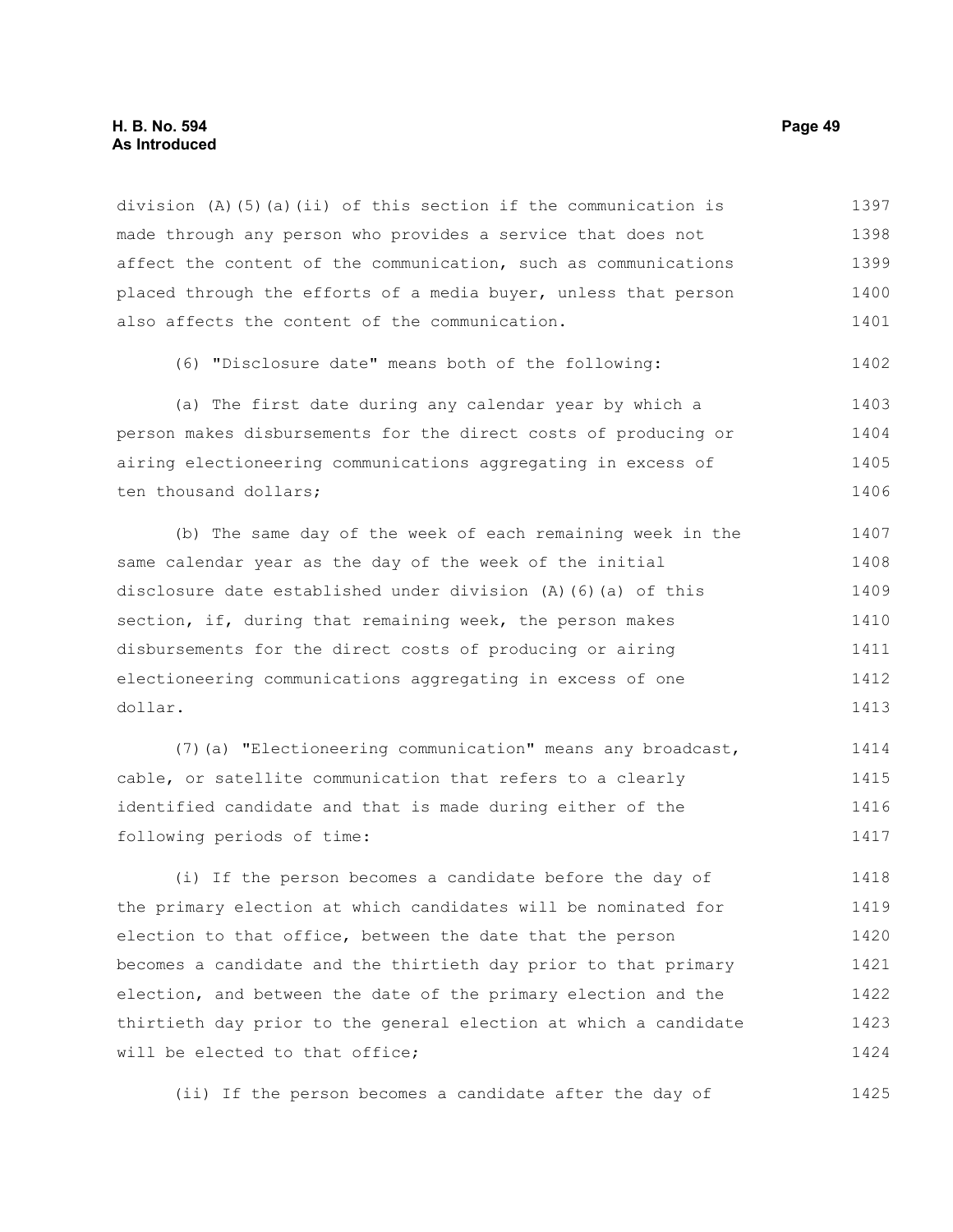### **H. B. No. 594 Page 50 As Introduced**

the primary election at which candidates were nominated for election to that office, between the date of the primary election and the thirtieth day prior to the general election at which a candidate will be elected to that office. 1426 1427 1428 1429

(b) "Electioneering communication" does not include any of the following: 1430 1431

(i) A communication that is publicly disseminated through a means of communication other than a broadcast, cable, or satellite television or radio station. For example, "electioneering communication" does not include communications appearing in print media, including a newspaper or magazine, handbill, brochure, bumper sticker, yard sign, poster, billboard, and other written materials, including mailings; communications over the internet, including electronic mail; or telephone communications. 1432 1433 1434 1435 1436 1437 1438 1439 1440

(ii) A communication that appears in a news story, commentary, public service announcement, bona fide news programming, or editorial distributed through the facilities of any broadcast, cable, or satellite television or radio station, unless those facilities are owned or controlled by any political party, political committee, or candidate; 1441 1442 1443 1444 1445 1446

(iii) A communication that constitutes an expenditure or an independent expenditure under section 3517.01 of the Revised Code; 1447 1448 1449

(iv) A communication that constitutes a candidate debate or forum or that solely promotes a candidate debate or forum and is made by or on behalf of the person sponsoring the debate or forum. 1450 1451 1452 1453

(8) "Filing date" has the same meaning as in section 1454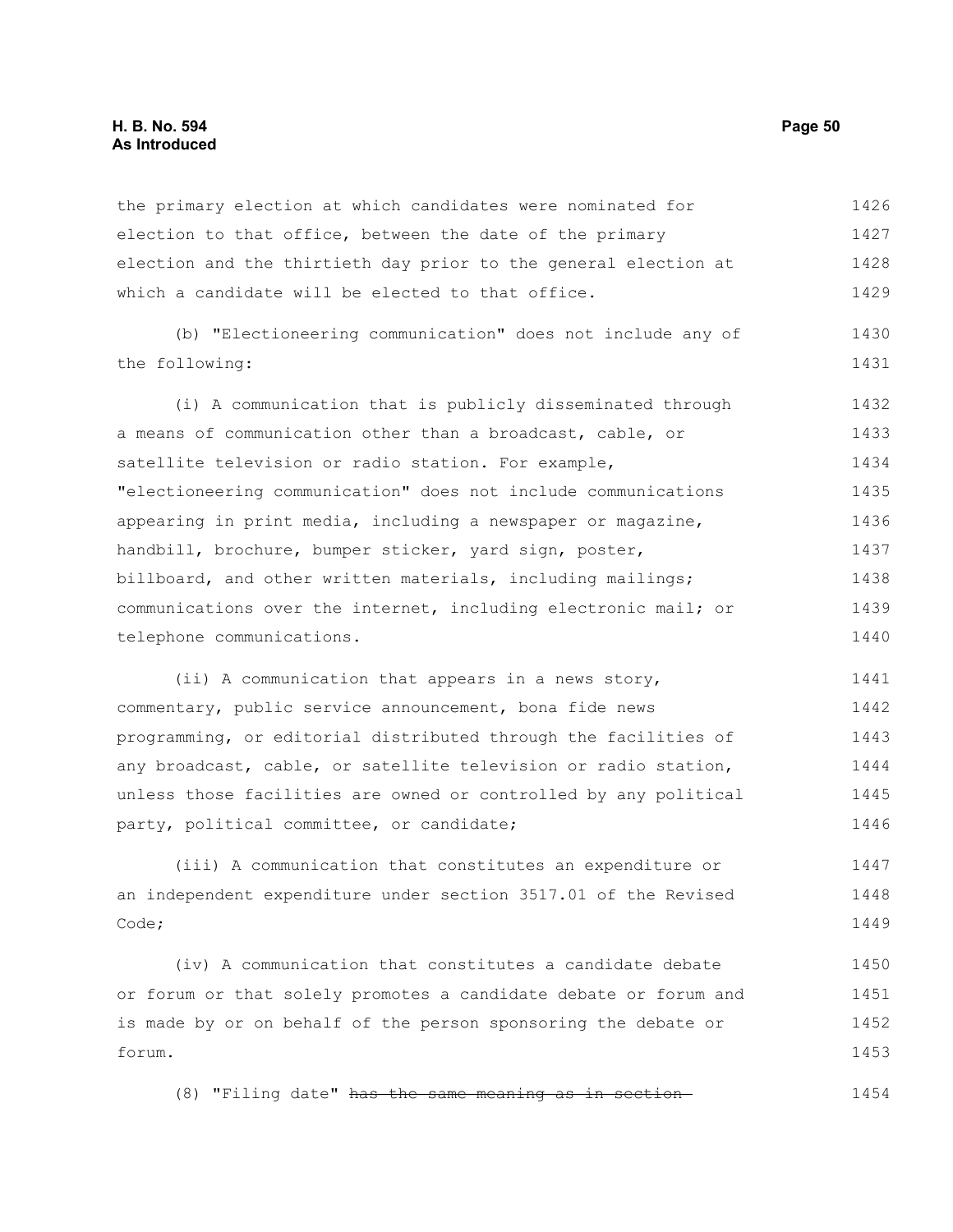| 3517.109 of the Revised Codemeans the last date on which a       | 1455 |
|------------------------------------------------------------------|------|
| candidacy petition may be filed for an office.                   | 1456 |
| (9) "Immigration and Nationality Act" means the                  | 1457 |
| Immigration and Nationality Act, 110 Stat. 309 (1996), 8 U.S.C.  | 1458 |
| 1101 et seq., as amended.                                        | 1459 |
| (10) "Person" has the same meaning as in section 1.59 of         | 1460 |
| the Revised Code and includes any political organization         | 1461 |
| considered exempt from income taxation under section 527 of the  | 1462 |
| Internal Revenue Code.                                           | 1463 |
| (11) "Political committee" means any of the following:           | 1464 |
| (a) Any committee, club, association, or other group of          | 1465 |
| persons that receives contributions aggregating in excess of one | 1466 |
| thousand dollars during a calendar year or that makes            | 1467 |
| expenditures aggregating in excess of one thousand dollars       | 1468 |
| during a calendar year;                                          | 1469 |
| (b) Any separate segregated fund;                                | 1470 |
| (c) Any state, county, or local committee of a political         | 1471 |
| party that does any of the following:                            | 1472 |
| (i) Receives contributions aggregating in excess of five         | 1473 |
| thousand dollars during a calendar year;                         | 1474 |
| (ii) Makes payments that do not constitute contributions         | 1475 |
| or expenditures aggregating in excess of five thousand dollars   | 1476 |
| during a calendar year;                                          | 1477 |
| (iii) Makes contributions or expenditures aggregating in         | 1478 |
| excess of one thousand dollars during a calendar year.           | 1479 |
| (12) "Publicly distributed" means aired, broadcast,              | 1480 |
| cablecast, or otherwise disseminated for a fee.                  | 1481 |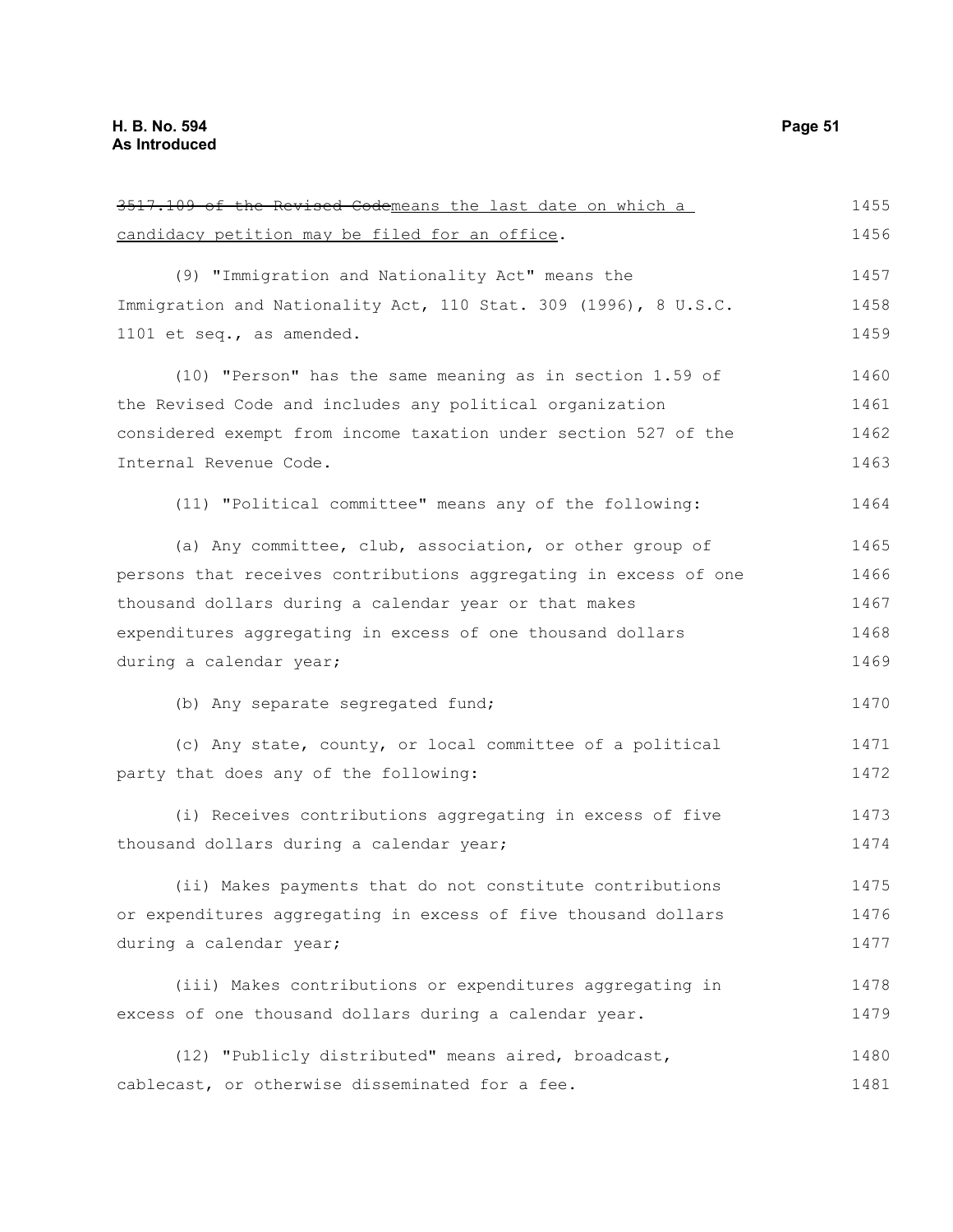# **H. B. No. 594 Page 52 As Introduced**

(13) "Refers to a clearly identified candidate" means that the candidate's name, nickname, photograph, or drawing appears, or the identity of the candidate is otherwise apparent through an unambiguous reference to the person such as "the chief justice," "the governor," "member of the Ohio senate," "member of the Ohio house of representatives," "county auditor," "mayor," or "township trustee" or through an unambiguous reference to the person's status as a candidate. 1482 1483 1484 1485 1486 1487 1488 1489

(B) For the purposes of this section, a person shall be considered to have made a disbursement if the person has entered into a contract to make the disbursement. 1490 1491 1492

(C) Any person intending to make a disbursement or disbursements for the direct costs of producing or airing electioneering communications, prior to making the first disbursement for the direct costs of producing or airing an electioneering communication, shall file a notice with the office of the secretary of state that the person is intending to make such disbursements. 1493 1494 1495 1496 1497 1498 1499

(D)(1) Every person that makes a disbursement or disbursements for the direct costs of producing and airing electioneering communications aggregating in excess of ten thousand dollars during any calendar year shall file, within twenty-four hours of each disclosure date, a disclosure of electioneering communications statement containing the following information: 1500 1501 1502 1503 1504 1505 1506

(a) The full name and address of the person making the disbursement, of any person sharing or exercising direction or control over the activities of the person making the disbursement, and of the custodian of the books and accounts of the person making the disbursement; 1507 1508 1509 1510 1511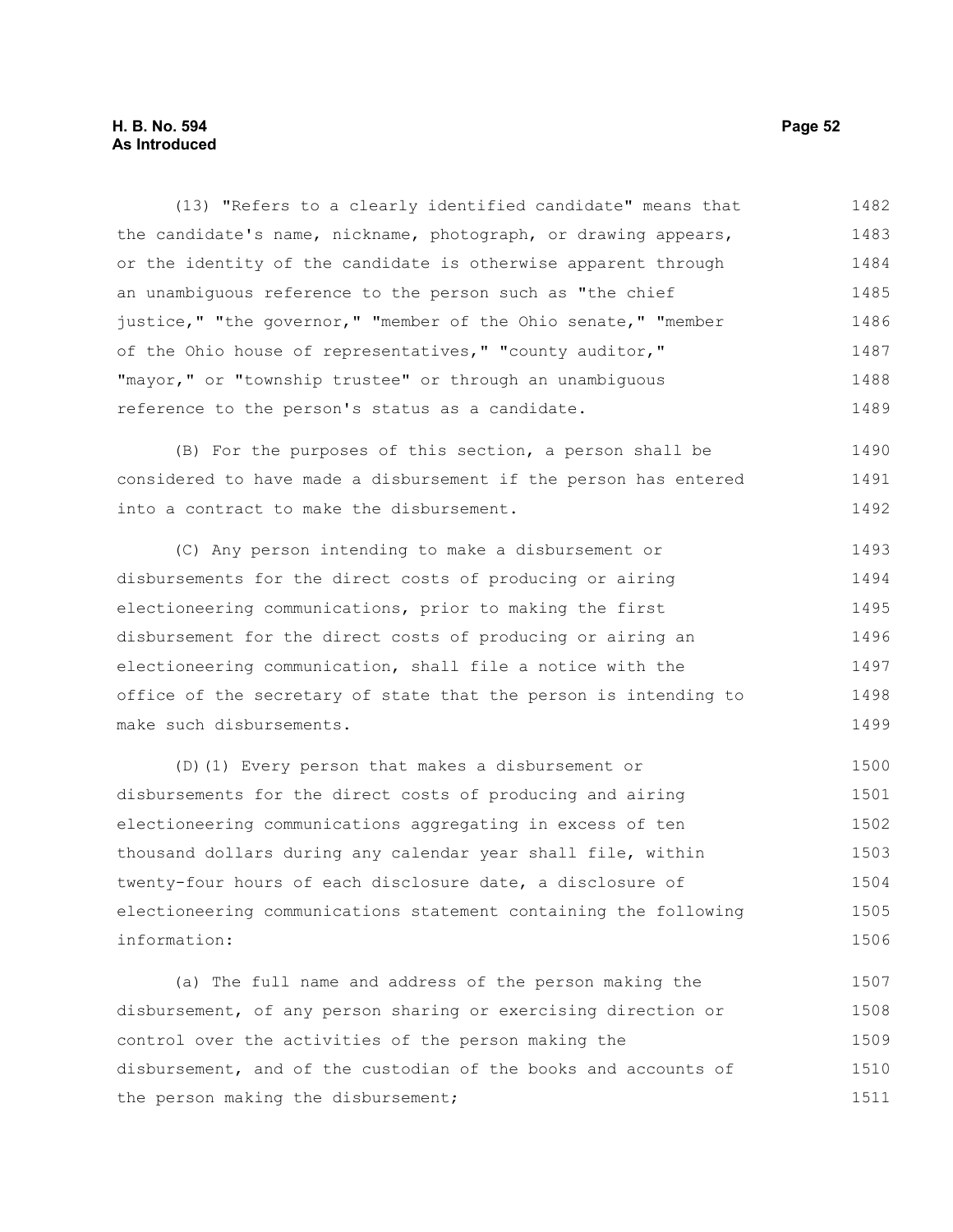## **H. B. No. 594 Page 53 As Introduced**

the disbursement, if not an individual; (c) The amount of each disbursement of more than one dollar during the period covered by the statement and the identity of the person to whom the disbursement was made; (d) The nominations or elections to which the electioneering communications pertain and the names, if known, of the candidates identified or to be identified; (e) If the disbursements were paid out of a segregated bank account that consists of funds contributed solely by individuals who are United States citizens or nationals or lawfully admitted for permanent residence as defined in section 101(a)(20) of the Immigration and Nationality Act directly to the account for electioneering communications, the information specified in division (D)(2) of this section for all contributors who contributed an aggregate amount of two hundred 1513 1514 1515 1516 1517 1518 1519 1520 1521 1522 1523 1524 1525 1526 1527

(b) The principal place of business of the person making

contributions were used for making the disbursement or disbursements required to be reported under division (D) of this section during the period covered by the statement. Nothing in this division prohibits or shall be construed to prohibit the use of funds in such a segregated bank account for a purpose other than electioneering communications. 1529 1530 1531 1532 1533 1534

dollars or more to the segregated bank account and whose

(f) If the disbursements were paid out of funds not described in division (D)(1)(e) of this section, the information specified in division (D)(2) of this section for all contributors who contributed an aggregate amount of two hundred dollars or more to the person making the disbursement and whose contributions were used for making the disbursement or disbursements required to be reported under division (D) of this 1535 1536 1537 1538 1539 1540 1541

1512

1528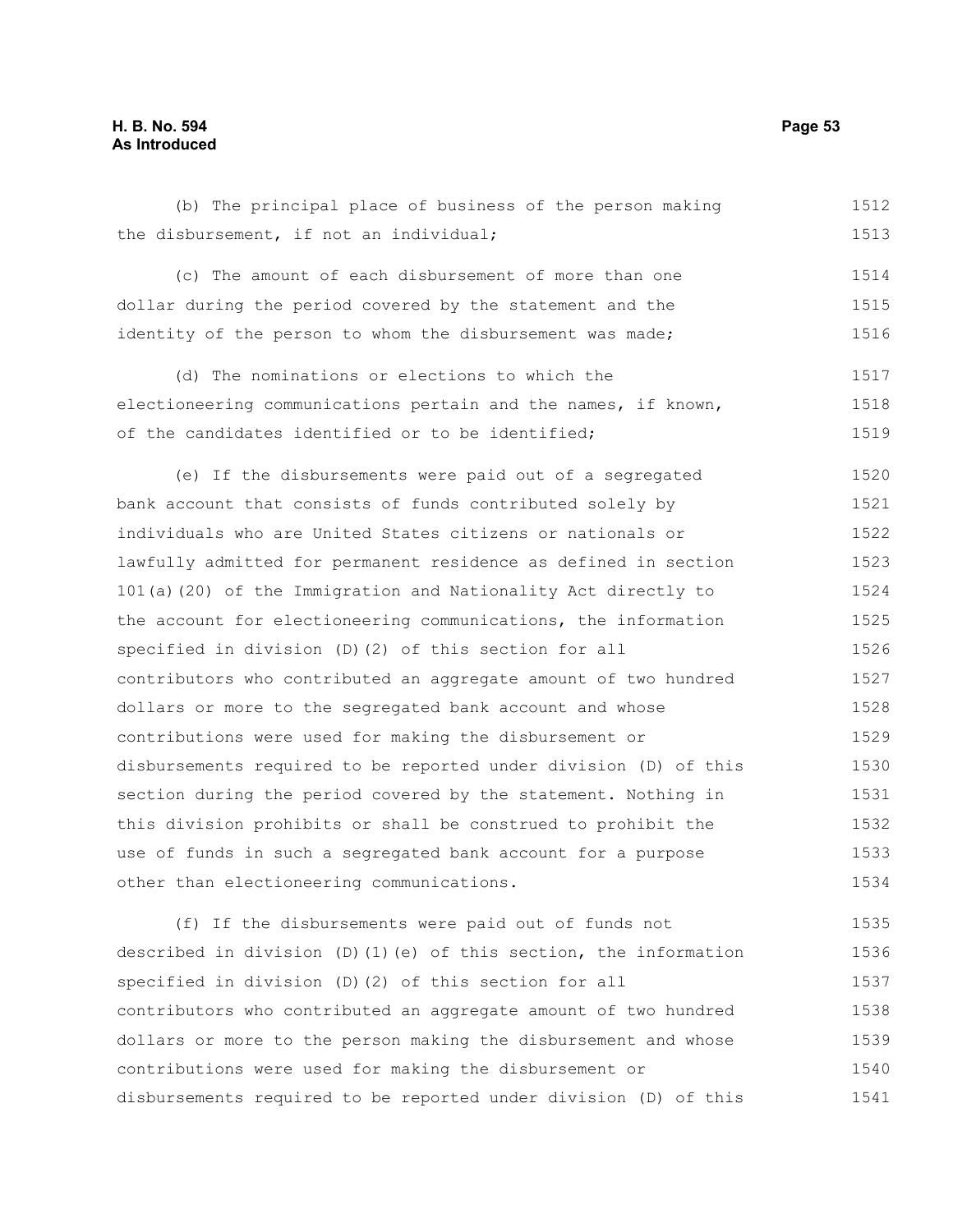section during the period covered by the statement.

(2) For each contributor for which information is required to be reported under division (D)(1)(e) or (f) of this section, all of the following shall be reported: 1543 1544 1545

(a) The month, day, and year that the contributor made the contribution or contributions aggregating two hundred dollars or more; 1546 1547 1548

(b)(i) The full name and address of the contributor, and, if the contributor is a political action committee, the registration number assigned to the political action committee under division (D)(1) of section 3517.10 of the Revised Code; 1549 1550 1551 1552

(ii) If the contributor is an individual, the name of the individual's current employer, if any, or, if the individual is self-employed, the individual's occupation and the name of the individual's business, if any; 1553 1554 1555 1556

(iii) If the contribution is transmitted pursuant to section 3599.031 of the Revised Code from amounts deducted from the wages and salaries of two or more employees that exceed in the aggregate one hundred dollars during the period specified in division (D)(1)(e) or (f) of this section, as applicable, the full name of the employees' employer and the full name of the labor organization of which the employees are members, if any. 1557 1558 1559 1560 1561 1562 1563

(c) A description of the contribution, if other than money; 1564 1565

(d) The value in dollars and cents of the contribution. 1566

(3) Subject to the secretary of state having implemented, tested, and verified the successful operation of any system the secretary of state prescribes pursuant to divisions (C)(6)(b) 1567 1568 1569

1542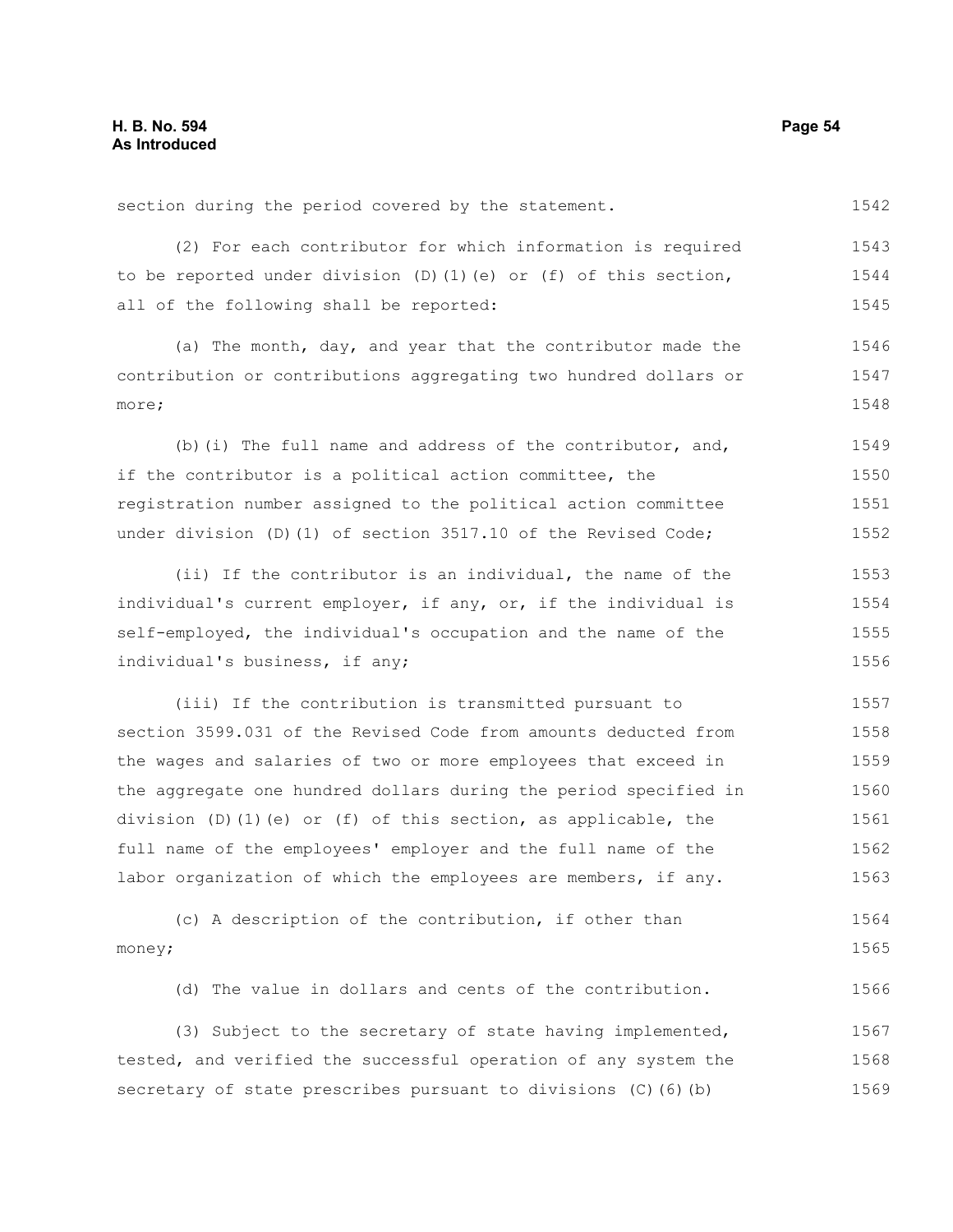and (D)(6) of section 3517.10 and division (F)(1) of section 3517.106 of the Revised Code for the filing of campaign finance statements by electronic means of transmission, a person shall file the disclosure of electioneering communications statement prescribed under divisions (D)(1) and (2) of this section by electronic means of transmission to the office of the secretary of state. 1570 1571 1572 1573 1574 1575 1576

Within five business days after the secretary of state receives a disclosure of electioneering communications statement under this division, the secretary of state shall make available online to the public through the internet, as provided in division (G) of section 3517.106 of the Revised Code, the contribution and disbursement information in that statement. 1577 1578 1579 1580 1581 1582

If a filed disclosure of electioneering communications statement is found to be incomplete or inaccurate after its examination for completeness and accuracy pursuant to division (B)(3)(a) of section 3517.11 of the Revised Code, the person shall file by electronic means of transmission to the office of the secretary of state any addendum, amendment, or other correction to the statement that provides the information necessary to complete or correct the statement or, if required by the secretary of state under that division, an amended statement. 1583 1584 1585 1586 1587 1588 1589 1590 1591 1592

Within five business days after the secretary of state receives an addendum, amendment, or other correction to a disclosure of electioneering communications statement or an amended statement by electronic means of transmission under this division or division (B)(3)(a) of section 3517.11 of the Revised Code, the secretary of state shall make the contribution and disbursement information in the addendum, amendment, or other 1593 1594 1595 1596 1597 1598 1599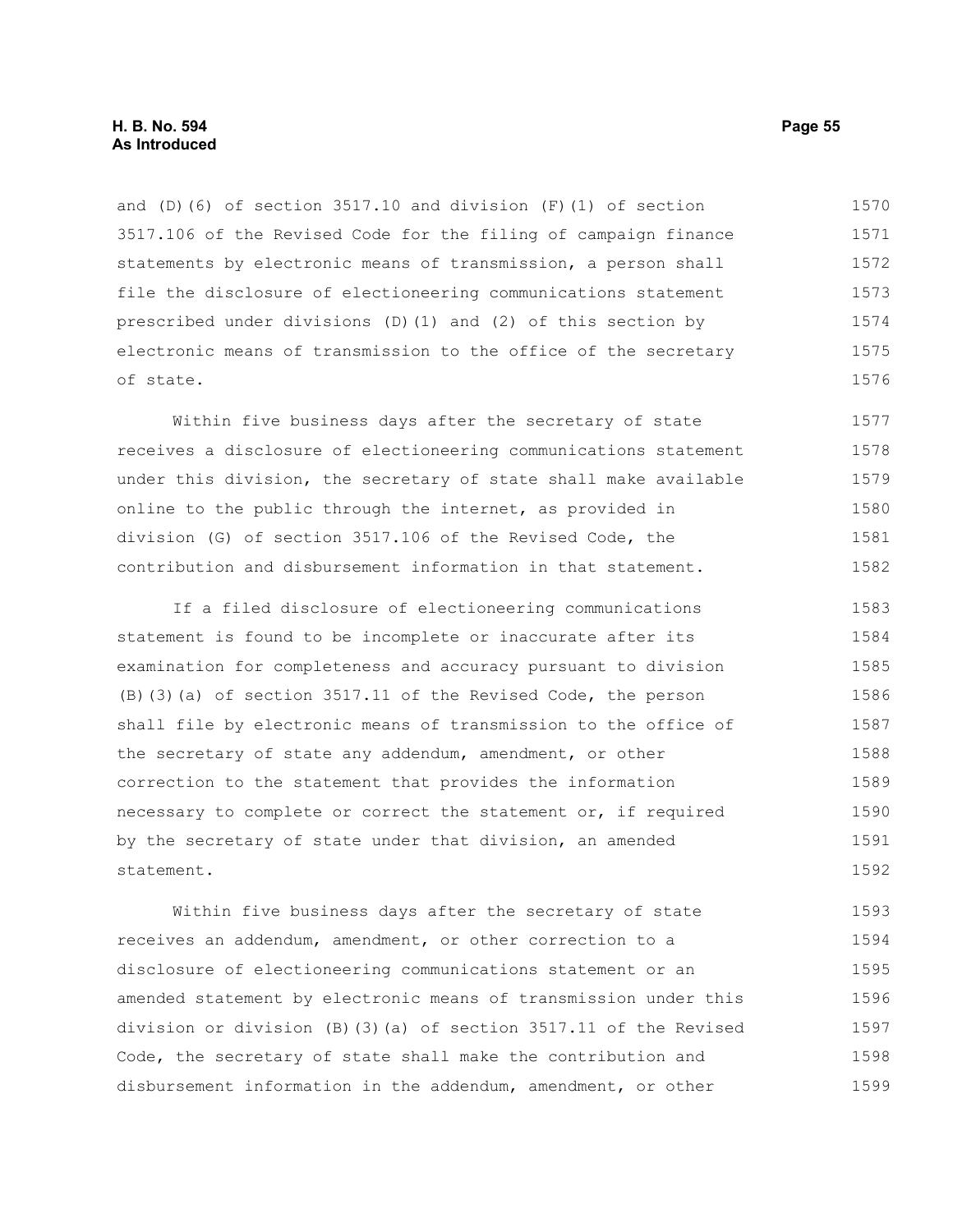## **H. B. No. 594 Page 56 As Introduced**

| correction to the statement or amended statement available | 1600 |
|------------------------------------------------------------|------|
| online to the public through the internet as provided in   | 1601 |
| division (G) of section 3517.106 of the Revised Code.      | 1602 |

(E)(1) Any person who makes a contribution for the purpose of funding the direct costs of producing or airing an electioneering communication under this section shall provide the person's full name and address to the recipient of the contribution at the time the contribution is made. 1603 1604 1605 1606 1607

(2) Any individual who makes a contribution or contributions aggregating two hundred dollars or more for the purpose of funding the direct costs of producing or airing an electioneering communication under this section shall provide the name of the individual's current employer, if any, or, if the individual is self-employed, the individual's occupation and the name of the individual's business, if any, to the recipient of the contribution at the time the contribution is made. 1608 1609 1610 1611 1612 1613 1614 1615

(F) In each electioneering communication, a statement shall appear or be presented in a clear and conspicuous manner that does both of the following: 1616 1617 1618

(1) Clearly indicates that the electioneering communication is not authorized by the candidate or the candidate's campaign committee; 1619 1620 1621

(2) Clearly identifies the person making the disbursement for the electioneering communication in accordance with section 3517.20 of the Revised Code. 1622 1623 1624

(G) Any coordinated electioneering communication is an inkind contribution, subject to the applicable contribution limits prescribed in section 3517.102 of the Revised Code, to the candidate by the person making disbursements to pay the direct 1625 1626 1627 1628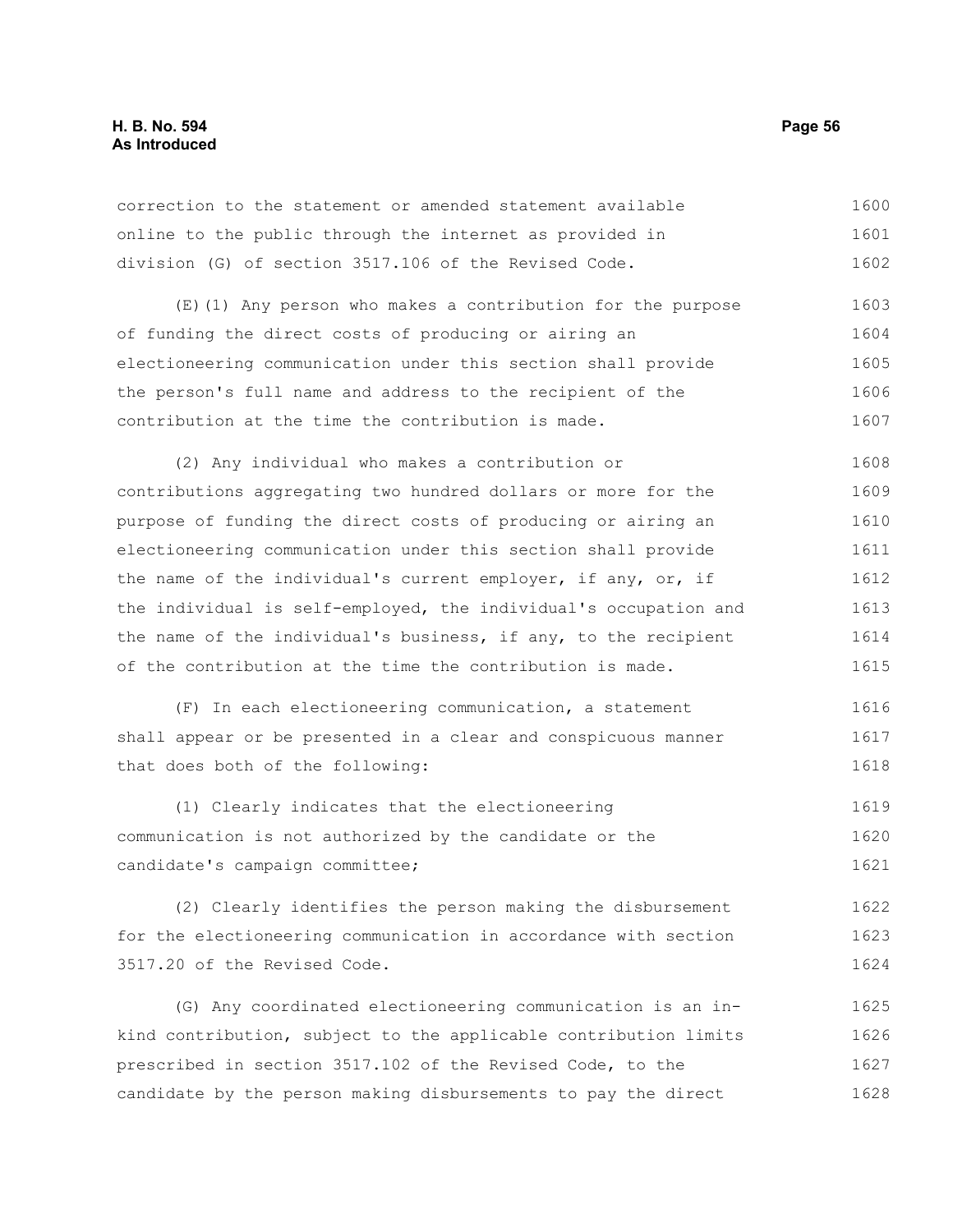costs of producing or airing the communication.

(H) No person shall make, during the thirty days preceding a primary election or during the thirty days preceding a general election, any broadcast, cable, or satellite communication that refers to a clearly identified candidate using any contributions received from a corporation or labor organization. 1630 1631 1632 1633 1634

**Sec. 3517.152.** (A)(1) There is hereby created the Ohio elections commission consisting of seven members. 1635 1636

Not later than forty-five days after August 24, 1995, the speaker of the house of representatives and the leader in the senate of the political party of which the speaker is a member shall jointly submit to the governor a list of five persons who are affiliated with that political party. Not later than fortyfive days after August 24, 1995, the two legislative leaders in the two houses of the general assembly of the major political party of which the speaker is not a member shall jointly submit to the governor a list of five persons who are affiliated with the major political party of which the speaker is not a member. Not later than fifteen days after receiving each list, the governor shall appoint three persons from each list to the commission. The governor shall appoint one person from each list to a term that ends on December 31, 1996, one person from each list to a term that ends on December 31, 1997, and one person from each list to a term that ends on December 31, 1998. 1637 1638 1639 1640 1641 1642 1643 1644 1645 1646 1647 1648 1649 1650 1651 1652

Not later than thirty days after the governor appoints these six members, they shall, by a majority vote, appoint to the commission a seventh member, who shall not be affiliated with a political party. If the six members fail to appoint the seventh member within this thirty-day period, the chief justice of the supreme court, not later than thirty days after the end 1653 1654 1655 1656 1657 1658

1629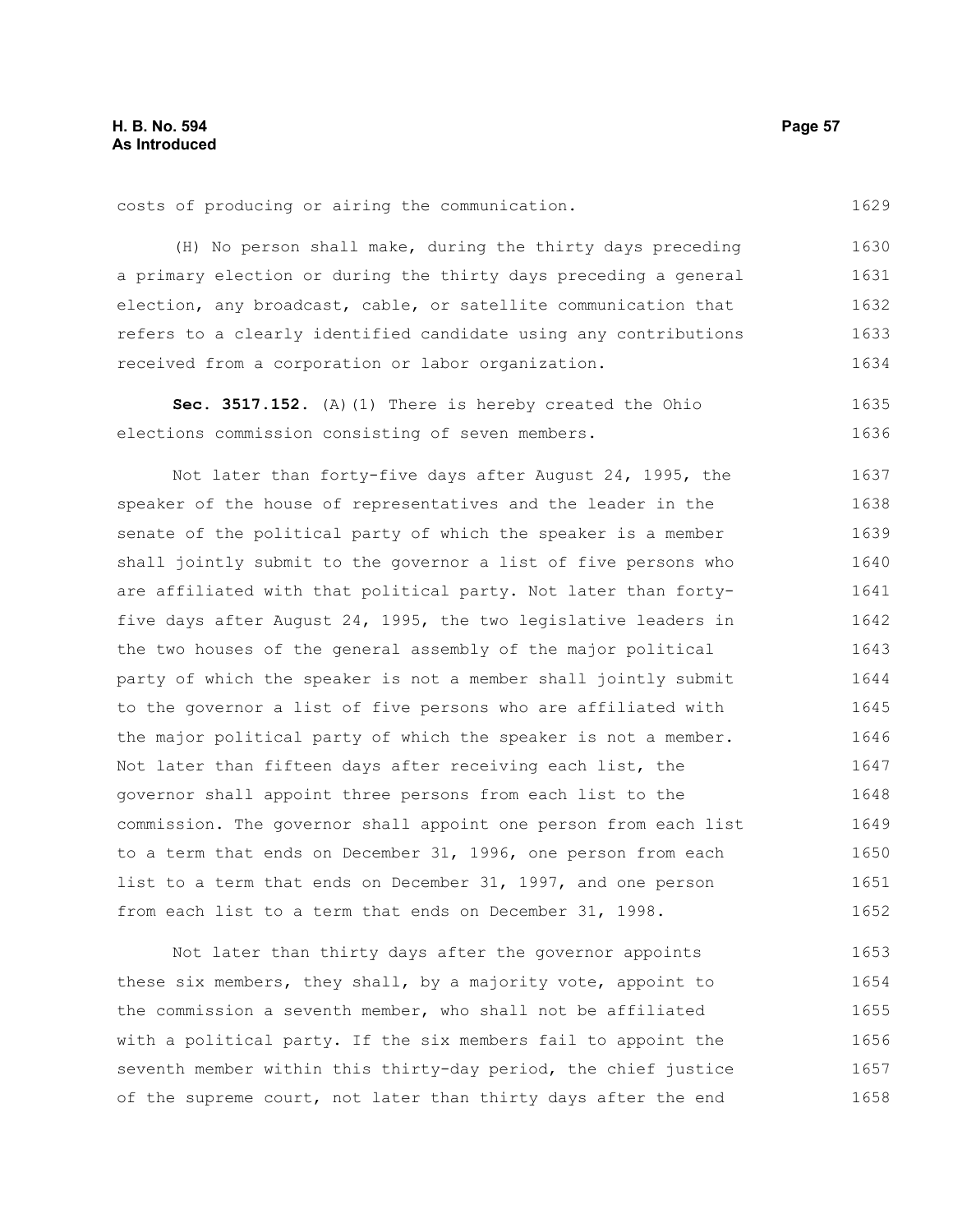### **H. B. No. 594 Page 58 As Introduced**

of the period during which the six members were required to appoint a member, shall appoint the seventh member, who shall not be affiliated with a political party. The seventh member shall be appointed to a term that ends on December 31, 2001. Terms of the initial members appointed under this division begin on January 1, 1996. 1659 1660 1661 1662 1663 1664

(2) If a vacancy occurs in the position of the seventh member, who is not affiliated with a political party, the six remaining members by a majority vote shall appoint, not later than forty-five days after the date of the vacancy, the seventh member of the commission, who shall not be affiliated with a political party. If these members fail to appoint the seventh member within this forty-five-day period, the chief justice of the supreme court, within fifteen days after the end of this period, shall appoint the seventh member, who shall not be affiliated with a political party. If a vacancy occurs in any of the other six positions on the commission, the legislative leaders of the political party from whose list of persons the member being replaced was appointed shall submit to the governor, not later than thirty days after the date of the vacancy, a list of three persons who are affiliated with that political party. Not later than fifteen days after receiving the list, the governor, with the advice and consent of the senate, shall appoint one person from the list to the commission. 1665 1666 1667 1668 1669 1670 1671 1672 1673 1674 1675 1676 1677 1678 1679 1680 1681 1682

(3) At no time shall more than six members of the commission be affiliated with a political party, and, of these six members, not more than three shall be affiliated with the same political party. 1683 1684 1685 1686

(4) In making appointments to the commission, the governor shall take into consideration the various geographic areas of 1687 1688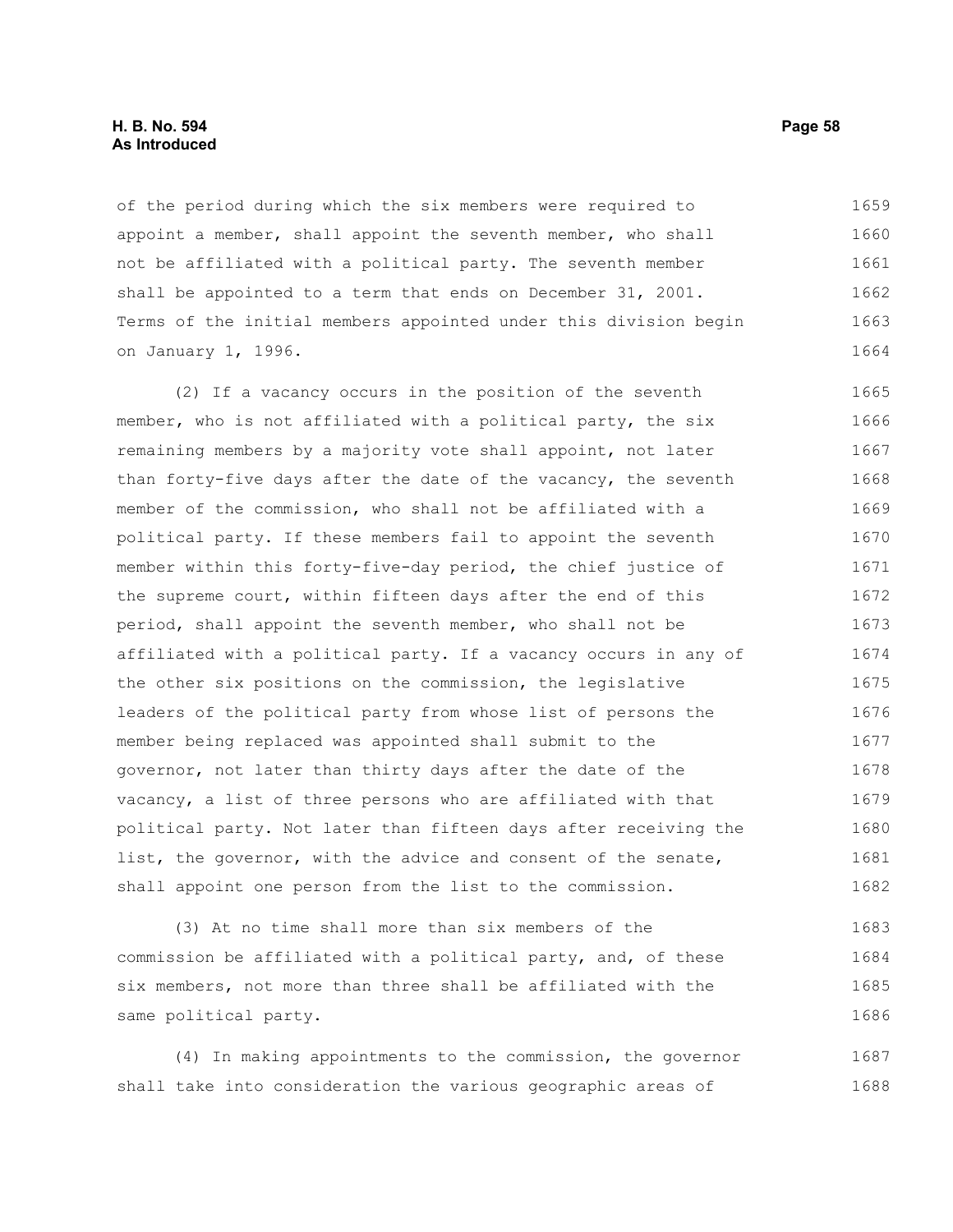extent feasible.

this state and shall appoint members so that those areas are represented on the commission in a balanced manner, to the (5) Members of the commission shall be registered electors and, shall be of good moral character, and shall be attorneys in good standing in the state. (B) Each member of the Ohio elections commission shall hold office from the date of the member's appointment until the 1689 1690 1691 1692 1693 1694 1695 1696 1697 1698 1699 1700

end of the term for which the member was appointed. A member appointed to fill a vacancy occurring prior to the expiration of the term for which the member's predecessor was appointed shall hold office for the remainder of that term. A member shall continue in office subsequent to the expiration date of the member's term until the member's successor takes office or until a period of sixty days has elapsed, whichever occurs first. After the initial terms of office provided for in division (A) (1) of this section, terms of office shall be for five years. After the effective date of this amendment, the terms of office shall be for four years. Any member serving a five-year term as of the effective date of this amendment may finish the member's original term. 1701 1702 1703 1704 1705 1706 1707 1708 1709

(C)(1) A vacancy in the Ohio elections commission may be caused by death, resignation, or three absences from commission meetings in a calendar year if those absences are caused by reasons declared invalid by a vote of five members of the remaining members of the commission. 1710 1711 1712 1713 1714

(2) The governor shall remove a member of the commission appointed by the governor, and the six members of the commission appointed by the governor shall remove the seventh member of the commission appointed by those six members, after a hearing in 1715 1716 1717 1718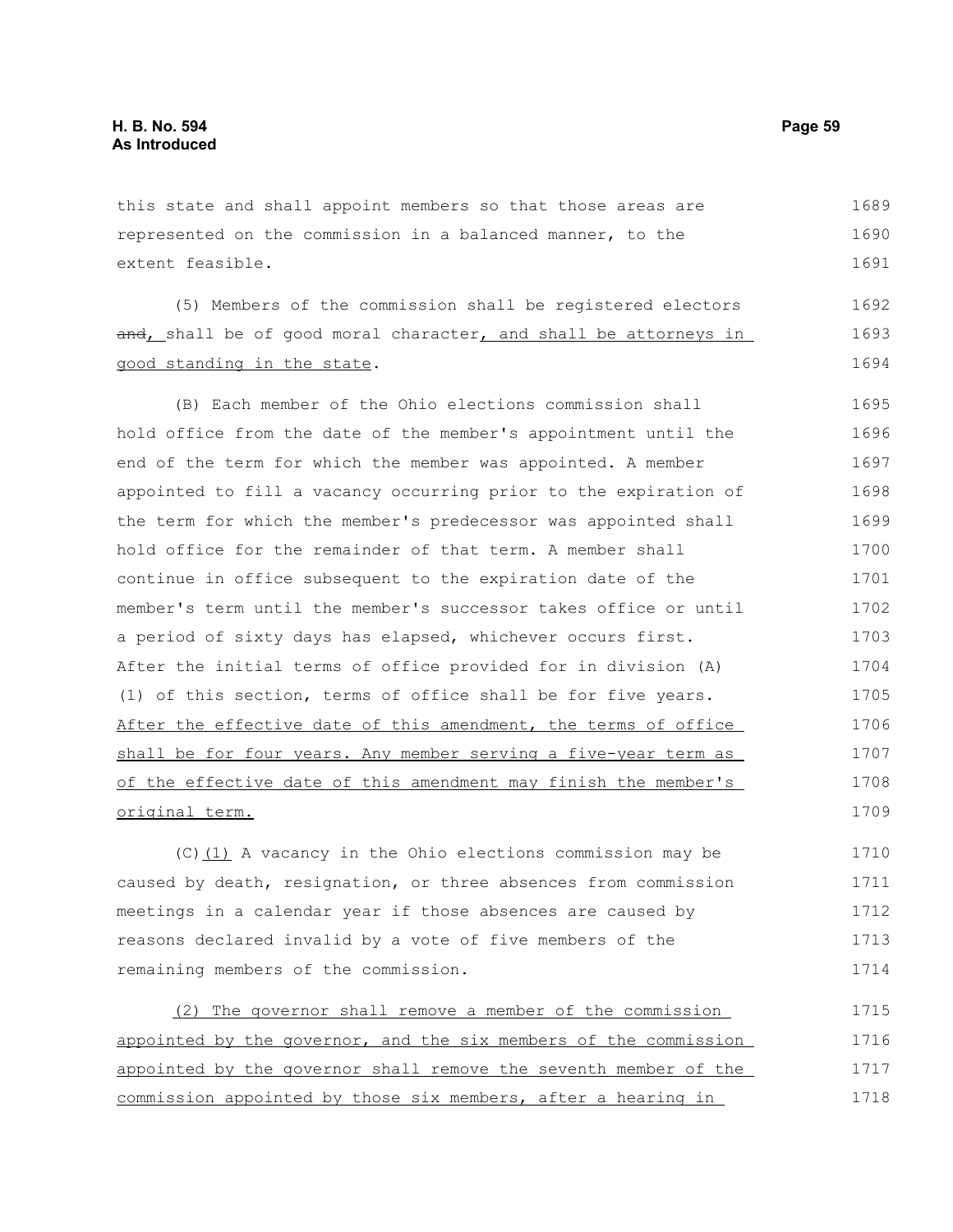accordance with Chapter 119. of the Revised Code, if the member violates any provision in division (F) of this section. (D) Each member of the Ohio elections commission while in the performance of the business of the commission shall be entitled to receive compensation at the rate of twenty-five thousand dollars per year. Members shall be reimbursed for expenses actually and necessarily incurred in the performance of their duties. (E) No member of the Ohio elections commission shall serve more than one two full term unless the terms served are served nonconsecutively. (F)(1) No member of the Ohio elections commission shall do or be any of the following: (a) Hold, or be a candidate for, a public office; (b) Serve on a committee supporting or opposing a candidate or ballot question or issue; (c) Be an officer of the state central committee, a county central committee, or a district, city, township, or other committee of a political party or an officer of the executive committee of the state central committee, a county central committee, or a district, city, township, or other committee of a political party; (d) Be a legislative agent as defined in section 101.70 of the Revised Code or an executive agency lobbyist as defined in section 121.60 of the Revised Code: (e) Solicit or be involved in soliciting contributions on behalf of a candidate, campaign committee, political party, political action committee, or political contributing entity; 1719 1720 1721 1722 1723 1724 1725 1726 1727 1728 1729 1730 1731 1732 1733 1734 1735 1736 1737 1738 1739 1740 1741 1742 1743 1744 1745 1746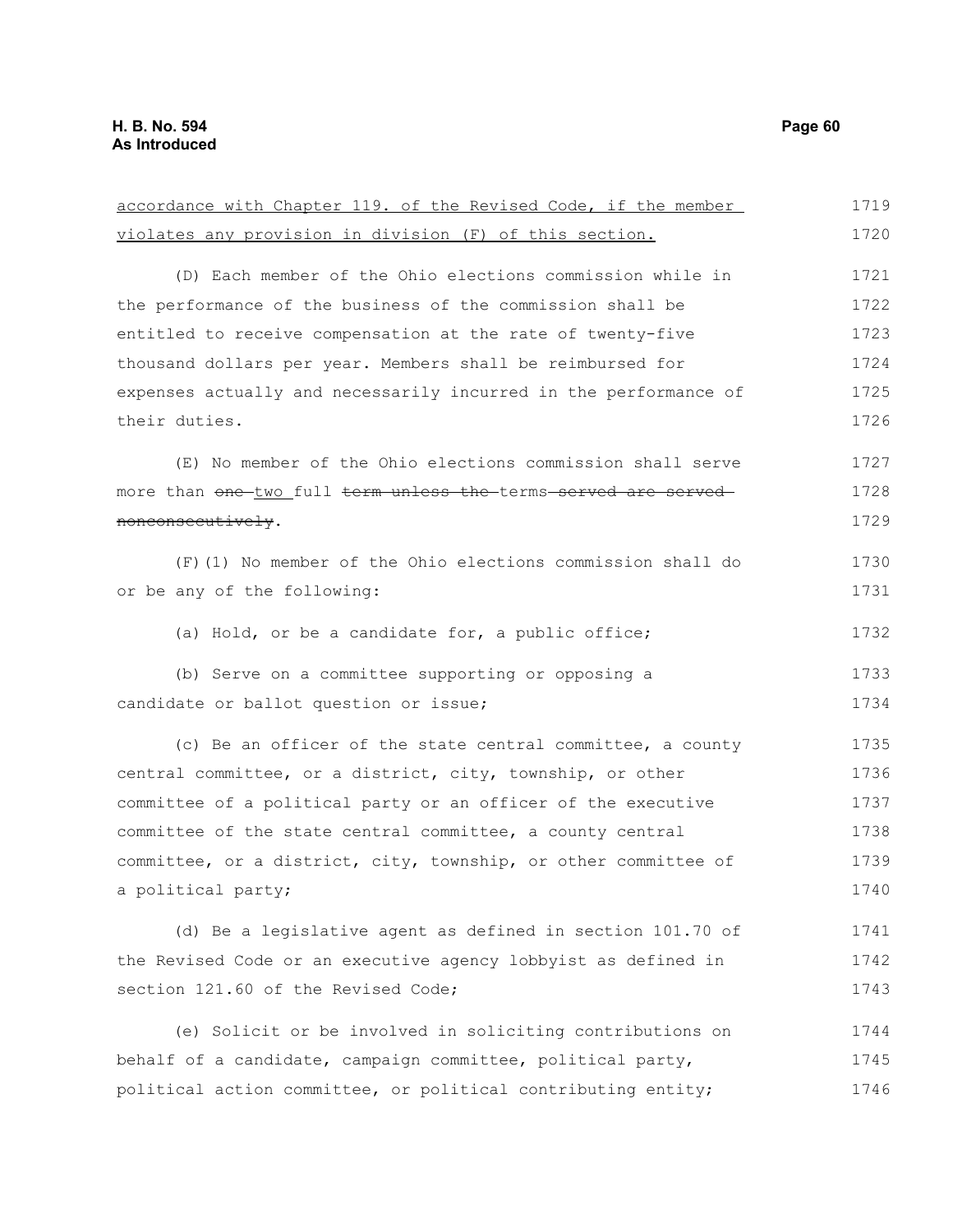(f) Be in the unclassified service under section 124.11 of the Revised Code; 1747 1748

(g) Be a person or employee who is excluded from the definition of public employee pursuant to division (C) of section 4117.01 of the Revised Code. 1749 1750 1751

(2) No member or employee of the commission shall make a contribution to, or for the benefit of, a campaign committee or committee in support of or opposition to a ballot question or issue, a political party, a legislative campaign fund, a political action committee, or a political contributing entity. 1752 1753 1754 1755 1756

(G)(1) The members of the Ohio elections commission shall elect a chairperson and a vice-chairperson. At no time shall the chairperson and vice-chairperson be affiliated with the same political party. The chairperson shall serve in that capacity for one year and shall not serve as chairperson more than twice during a term as a member of the commission. No two successive chairpersons shall be affiliated with the same political party. 1757 1758 1759 1760 1761 1762 1763

(2) The commission shall meet at the call of the chairperson or upon the written request of a majority of the members. The meetings and hearings of the commission or a panel of the commission under sections 3517.153 to 3517.157 of the Revised Code are subject to section 121.22 of the Revised Code and division (G)(4) of this section. 1764 1765 1766 1767 1768 1769

(3) The commission shall adopt rules for its procedures in accordance with Chapter 119. of the Revised Code. In all instances in which they are not in conflict with these rules of procedure, the Ohio Rules of Civil Procedure and Ohio Rules of Evidence apply in proceedings before the commission. Five of the seven members constitute a quorum. Except as otherwise provided 1770 1771 1772 1773 1774 1775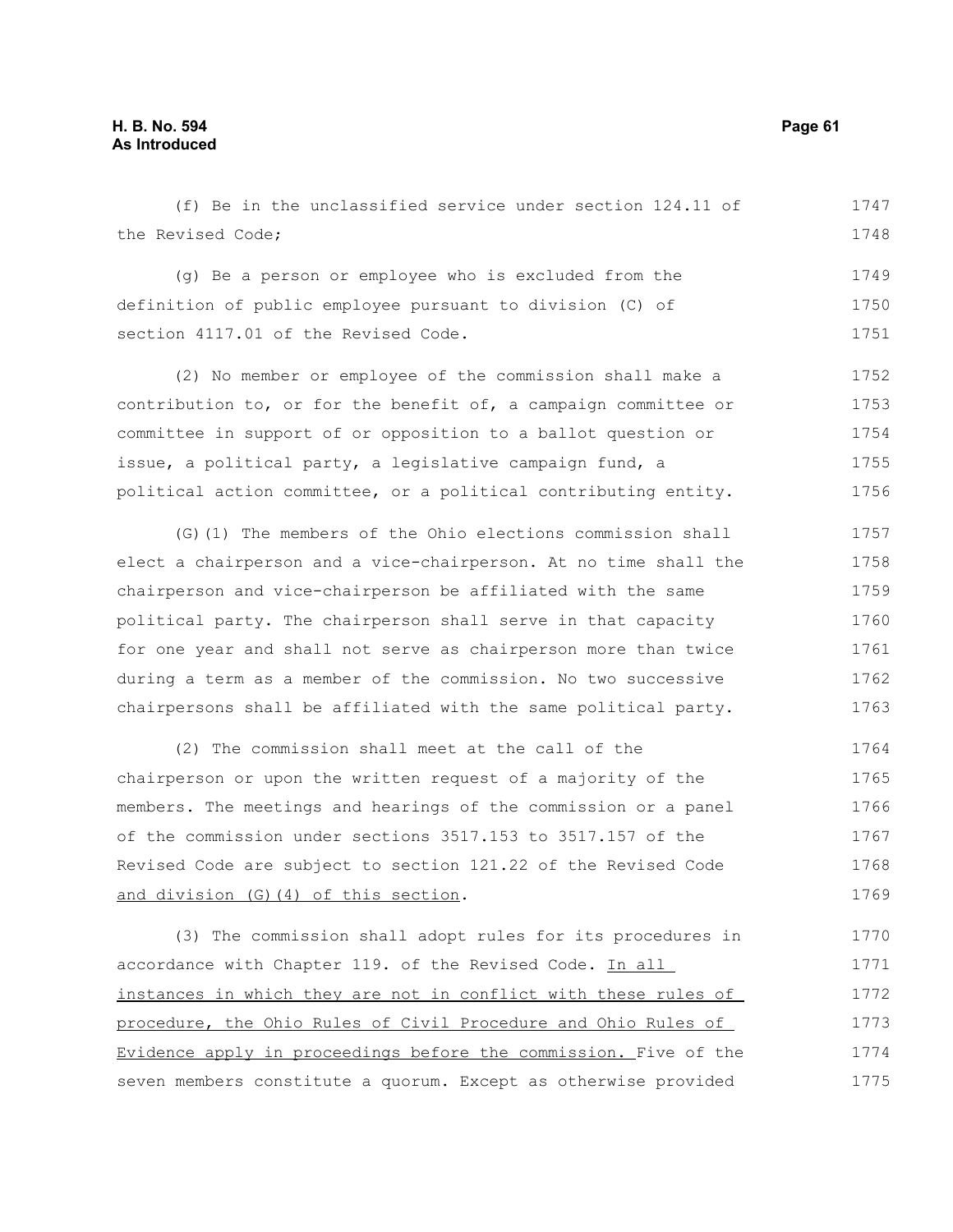in this section and in sections 3517.154 to 3517.157 of the Revised Code, no action shall be taken without the concurrence of a majority of the members. (4) Notwithstanding section 121.22 of the Revised Code, the commission may establish a policy that allows members to attend a meeting or hearing through electronic communication. The policy shall specify at least all of the following: (a) The number of regular meetings at which each member shall be present in person, which may not be less than one-half of the regular meetings of the board annually; (b) That more than one-half of the members attending the meeting or hearing shall be present in person at the place where the meeting or hearing is conducted; (c) That all votes taken at the meeting are taken by roll call vote; (d) That a member who intends to attend a meeting or hearing through electronic communication shall notify the chairperson of that intent not less than forty-eight hours before the meeting, except in the case of a declared emergency. (5) Notwithstanding division (C) of section 121.22 of the Revised Code, a member who attends a meeting or hearing through electronic communication is considered to be present at the meeting, is counted for purposes of establishing a quorum, and may vote at the meeting. (H)(1) The Ohio elections commission shall employ the technical, professional, and clerical employees that are necessary for it to carry out its duties. 1776 1777 1778 1779 1780 1781 1782 1783 1784 1785 1786 1787 1788 1789 1790 1791 1792 1793 1794 1795 1796 1797 1798 1799 1800 1801 1802

(2)(a) Notwithstanding section 109.02 of the Revised Code, 1803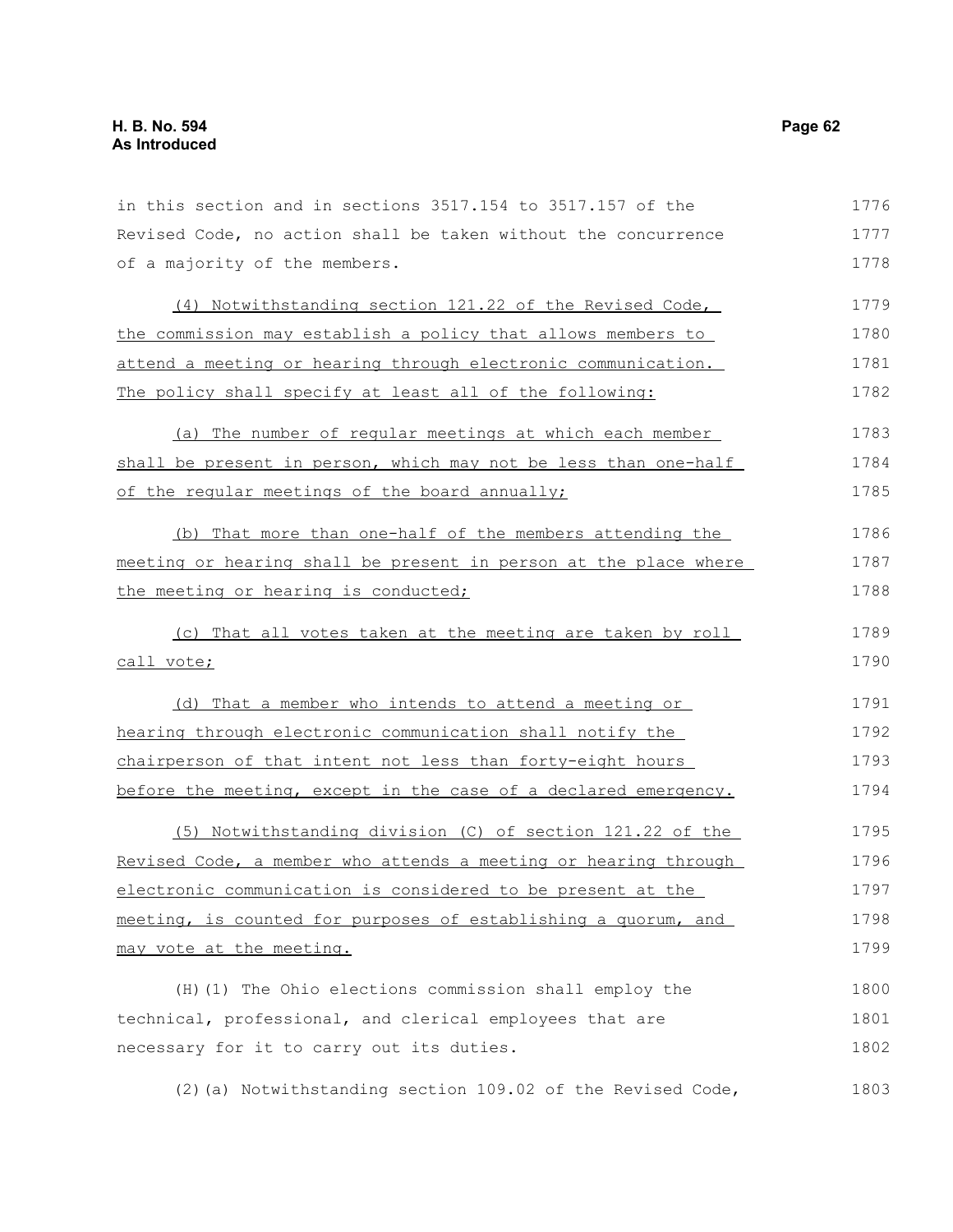### **H. B. No. 594 Page 63 As Introduced**

the commission shall employ a full-time attorney, and, as needed, one or more investigatory attorneys to conduct investigations for the commission or a panel of the commission. The commission may employ or contract for the services of additional attorneys, as needed. The full-time attorney shall do all of the following: 1804 1805 1806 1807 1808 1809

(i) Serve as the commission's attorney in regard to all legal matters, including representing the commission at appeals from a final determination of the commission, except that the full-time attorney shall not perform the duties that an investigatory attorney is required or requested to perform or that another attorney the commission employs or contracts with for services is required or requested to perform, and shall not represent the commission in any legal proceeding in which the commission is a named party; 1810 1811 1812 1813 1814 1815 1816 1817 1818

(ii) At the request of the commission or a panel of the commission, be present at a hearing held under sections 3517.154 to 3517.156 of the Revised Code to rule on the admissibility of evidence and to advise on the conduct of procedure; 1819 1820 1821 1822

(iii) Perform other duties as required by rule of the commission. 1823 1824

(b) An attorney employed by or under contract with the commission shall be licensed to practice law in this state. 1825 1826

(3)(a) Except as otherwise provided in division  $(H)(3)(b)$ of this section, at least five members of the commission shall agree on the employment of a person, a majority of the members shall agree on the discharge of an employee, and a person employed by the commission shall serve at the pleasure of the commission. 1827 1828 1829 1830 1831 1832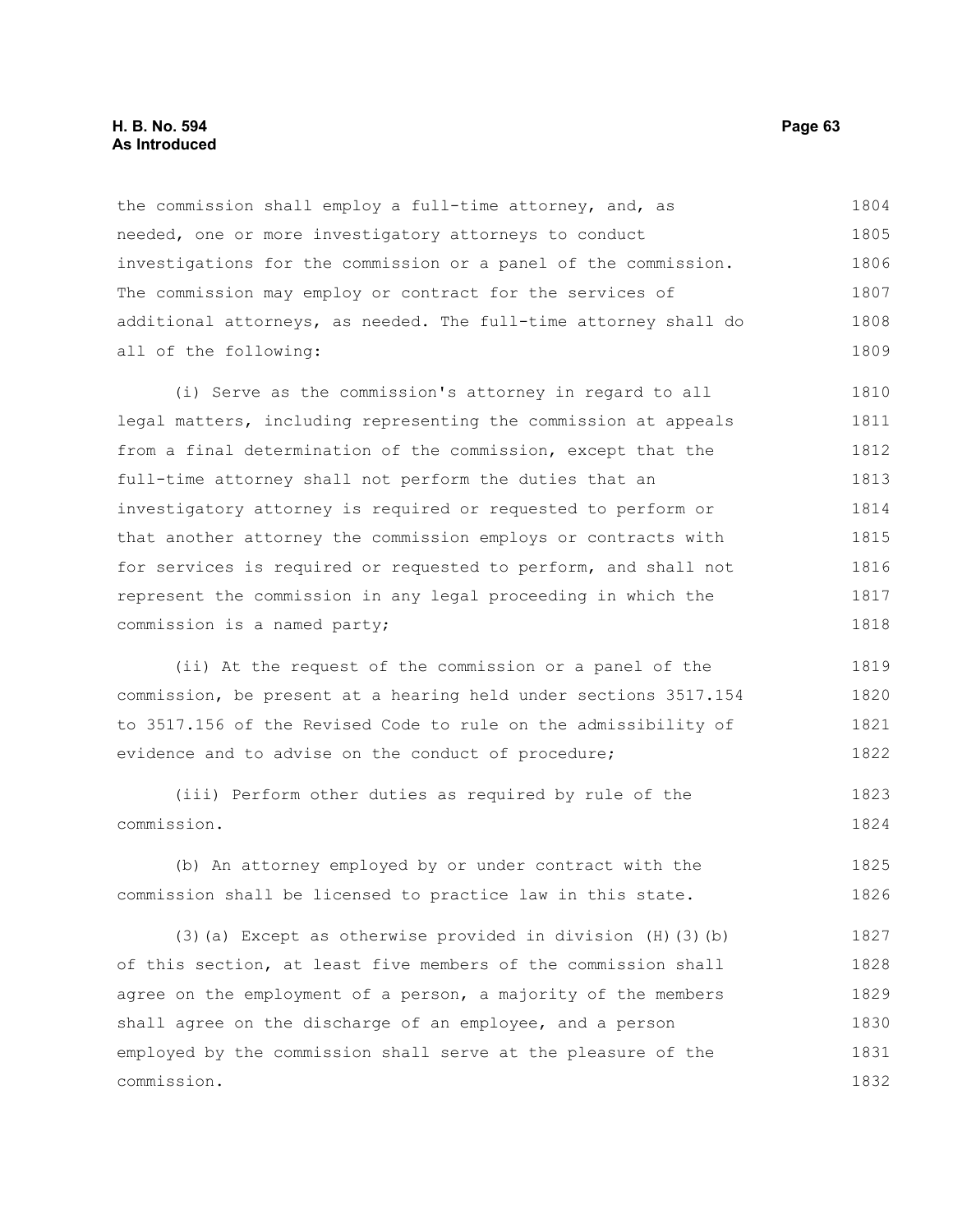# **H. B. No. 594 Page 64 As Introduced**

(b) At least five of the seven members shall agree on the discharge of an investigatory attorney. 1833 1834

(I) There is hereby created in the state treasury the Ohio elections commission fund. All moneys credited to the fund shall be used solely for the purpose of paying expenses related to the operation of the Ohio elections commission. 1835 1836 1837 1838

**Sec. 3517.153.** (A) Upon the filing of a complaint with the Ohio elections commission, which shall be made by affidavit of any person, on personal knowledge, and subject to the penalties for perjury, or upon the filing of a complaint made by the secretary of state or an official at the board of elections, setting forth a failure to comply with or a violation of any provision in sections 3517.08 to 3517.13, 3517.20 to 3517.22, 3599.03, or 3599.031 of the Revised Code, the commission shall proceed in accordance with sections 3517.154 to 3517.157 of the Revised Code. If a complaint that is not made by the secretary of state or an official at a board of elections fails to indicate that it is made on the personal knowledge of the complainant, the commission shall dismiss the complaint without prejudice with instructions on how to refile the complaint. If the complaint is subsequently refiled and still fails to indicate that it is made on the personal knowledge of the complainant, the commission shall dismiss the complaint with prejudice. 1839 1840 1841 1842 1843 1844 1845 1846 1847 1848 1849 1850 1851 1852 1853 1854 1855 1856

(B) The commission shall prescribe the form for complaints made under division (A) of this section. The secretary of state and boards of elections shall furnish the information that the commission requests. The commission or a member of the commission may administer oaths, and the commission may issue subpoenas to any person in the state compelling the attendance 1857 1858 1859 1860 1861 1862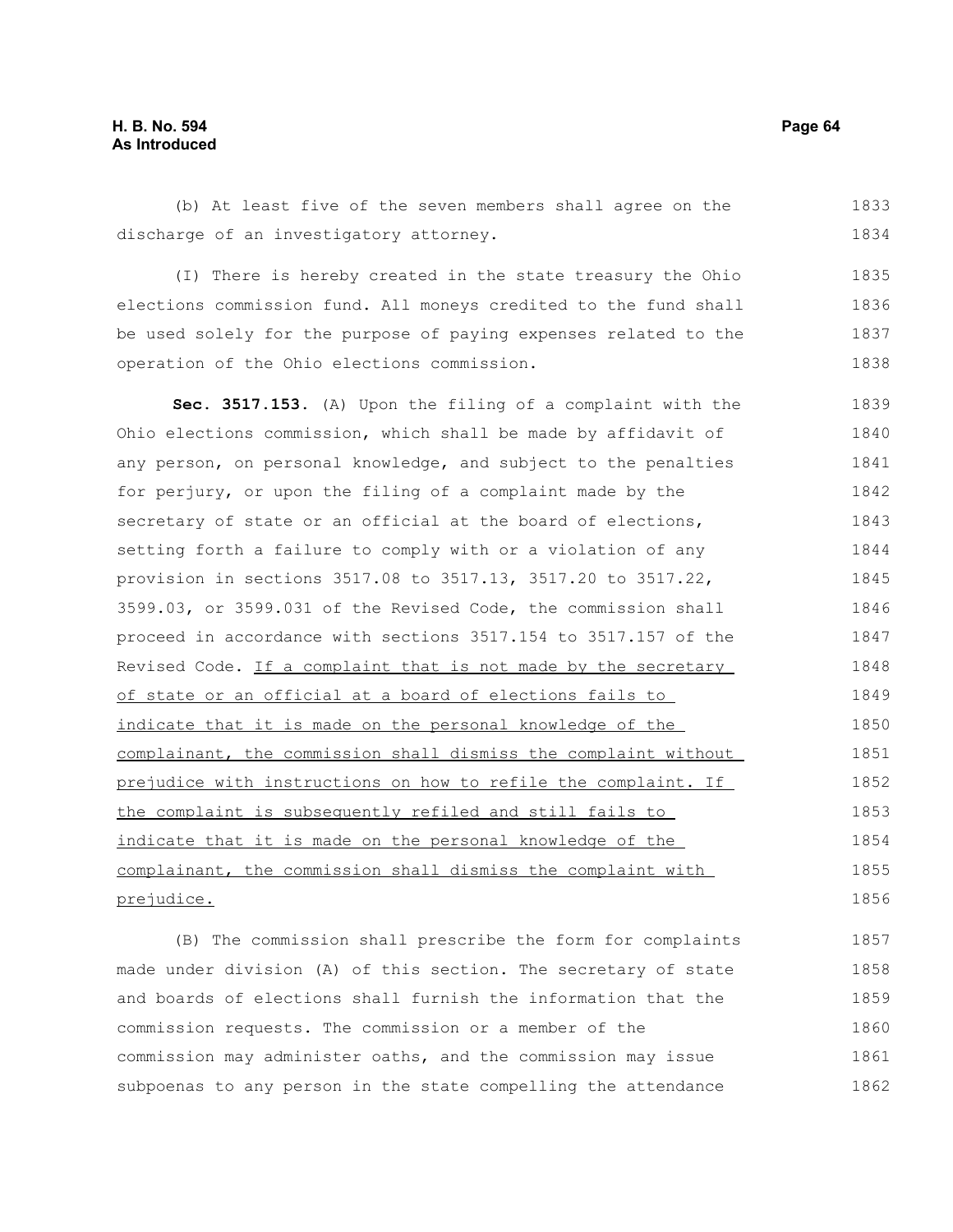### **H. B. No. 594 Page 65 As Introduced**

of witnesses and the production of relevant papers, books, accounts, and reports. Section 101.42 of the Revised Code governs the issuance of subpoenas insofar as applicable. Upon the refusal of any person to obey a subpoena or to be sworn or to answer as a witness, the commission may apply to the court of common pleas of Franklin county under section 2705.03 of the Revised Code. The court shall hold proceedings in accordance with Chapter 2705. of the Revised Code. 1863 1864 1865 1866 1867 1868 1869 1870

(C) No prosecution shall commence for a violation of a provision in sections 3517.08 to 3517.13, 3517.17, 3517.18, 3517.20 to 3517.22, 3599.03, or 3599.031 of the Revised Code unless a complaint has been filed with the commission under this section and all proceedings of the commission or a panel of the commission, as appropriate, under sections 3517.154 to 3517.157 of the Revised Code are completed. 1871 1872 1873 1874 1875 1876 1877

(D) The commission may recommend legislation and render advisory opinions concerning sections 3517.08, 3517.082, 3517.092, 3517.102, 3517.105, 3517.1014, 3517.13, 3517.20 to 3517.22, 3599.03, and 3599.031 of the Revised Code for persons over whose acts it has or may have jurisdiction. When the commission renders an advisory opinion relating to a specific set of circumstances involving any of those sections stating that there is no violation of a provision in those sections, the person to whom the opinion is directed or a person who is similarly situated may reasonably rely on the opinion and is immune from criminal prosecution and a civil action, including, without limitation, a civil action for removal from public office or employment, based on facts and circumstances covered by the opinion. 1878 1879 1880 1881 1882 1883 1884 1885 1886 1887 1888 1889 1890 1891

(E) The commission shall establish a web site on which it 1892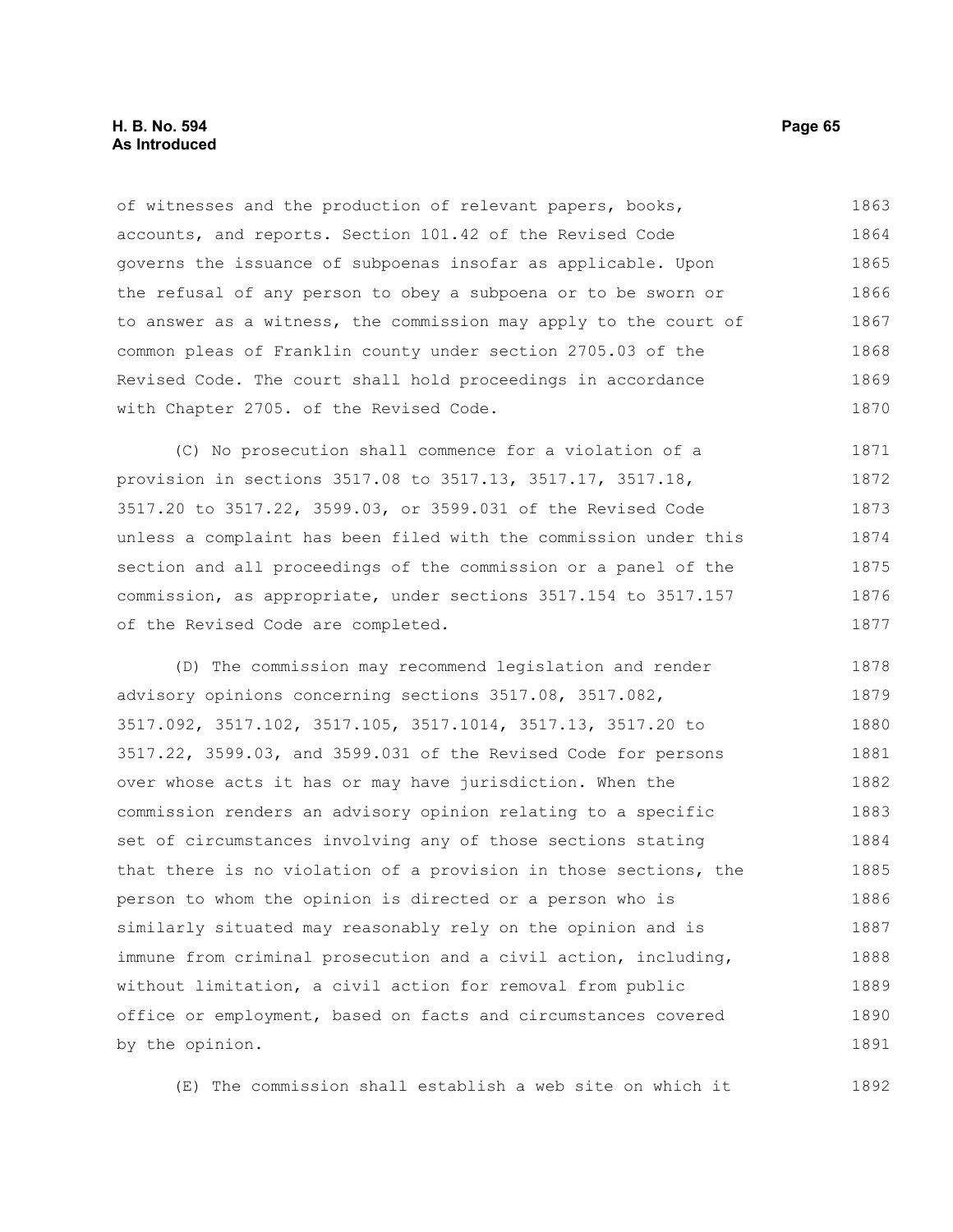shall post, at a minimum, all decisions and advisory opinions issued by the commission and copies of each election law as it is amended by the general assembly. The commission shall update the web site regularly to reflect any changes to those decisions and advisory opinions and any new decisions and advisory opinions. 1893 1894 1895 1896 1897 1898

**Sec. 3517.154.** (A)(1) The full-time attorney for the Ohio elections commission shall review each complaint filed with the commission under section 3517.153 of the Revised Code, shall determine the nature of the complaint, and, unless division (A) (2)(a) of this section requires that the complaint receive an automatic expedited hearing, shall make a recommendation to the commission for its disposition, in accordance with this section. The attorney shall make the determination and the recommendation, if required, not later than one business day after the complaint is filed. 1899 1900 1901 1902 1903 1904 1905 1906 1907 1908

(2)(a) If the attorney determines that the complaint sets forth a violation of division (B) of section 3517.21 or division (B) of section 3517.22 of the Revised Code and that the complaint is filed during one of the periods of time specified in division (B)(1) of section 3517.156 of the Revised Code, the complaint shall receive an automatic expedited hearing under section 3517.156 of the Revised Code. 1909 1910 1911 1912 1913 1914 1915

(b) If the attorney determines that the complaint sets forth a failure to comply with or a violation of division (G), (I), (J), (O), (P), or (Q) of section 3517.13, division (A) of section 3517.21, or division (A) of section 3517.22 of the Revised Code and that the complaint is filed during one of the periods of time specified in division (B)(1) of section 3517.156 of the Revised Code, the attorney shall recommend to the 1916 1917 1918 1919 1920 1921 1922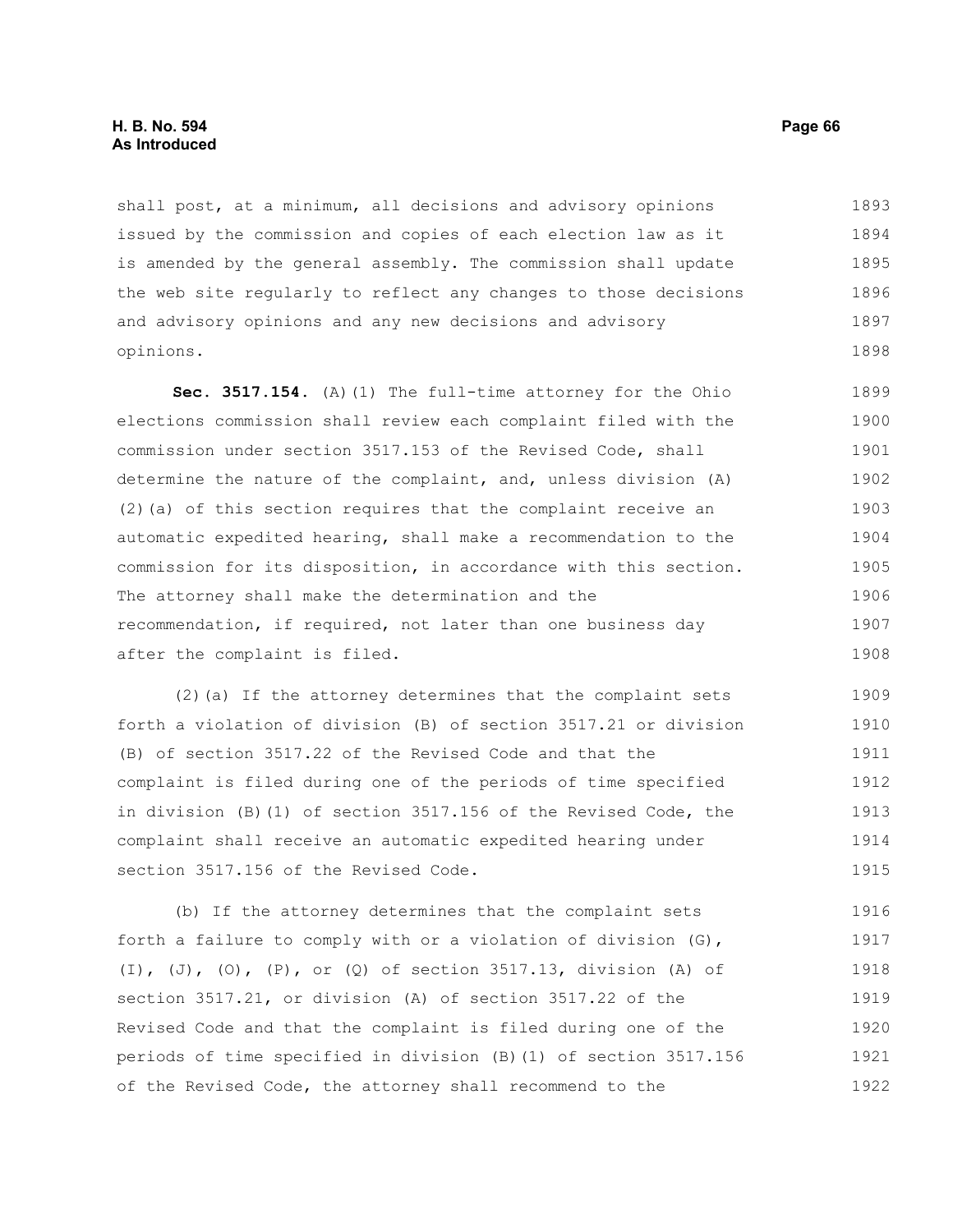commission that the complaint receive an expedited hearing under section 3517.156 of the Revised Code, and the complaint shall receive such a hearing. 1923 1924 1925

(c) If the attorney determines that the complaint sets forth a failure to comply with or a violation of a section of the Revised Code over which the commission has jurisdiction to hear complaints other than the sections described in divisions (A)(2)(a) and (b) of this section, and unless the attorney makes a determination as provided for in division (A)(3) of this section, the attorney shall recommend to the commission that the complaint be submitted to the commission under section 3517.155 of the Revised Code. After the attorney makes that recommendation, the attorney shall notify all parties to the complaint of the attorney's recommendation. 1926 1927 1928 1929 1930 1931 1932 1933 1934 1935 1936

(3)(a) If a complaint sets forth a failure to comply with or a violation of a section of the Revised Code over which the commission has jurisdiction to hear complaints other than the sections described in divisions  $(A)$   $(2)$   $(a)$  and  $(b)$  of this section and if the complaint is filed during one of the periods of time specified in division (B)(1) of section 3517.156 of the Revised Code, the attorney may determine that the complaint should receive an expedited hearing under that section. The attorney shall make that determination by considering one or more of the following: 1937 1938 1939 1940 1941 1942 1943 1944 1945 1946

(i) The number of prior failures to comply with or violations of Title XXXV of the Revised Code that the person or entity against whom the complaint has been brought has committed and any prior penalties the commission has imposed on the person or entity; 1947 1948 1949 1950 1951

(ii) If the complaint involves a statement required to be 1952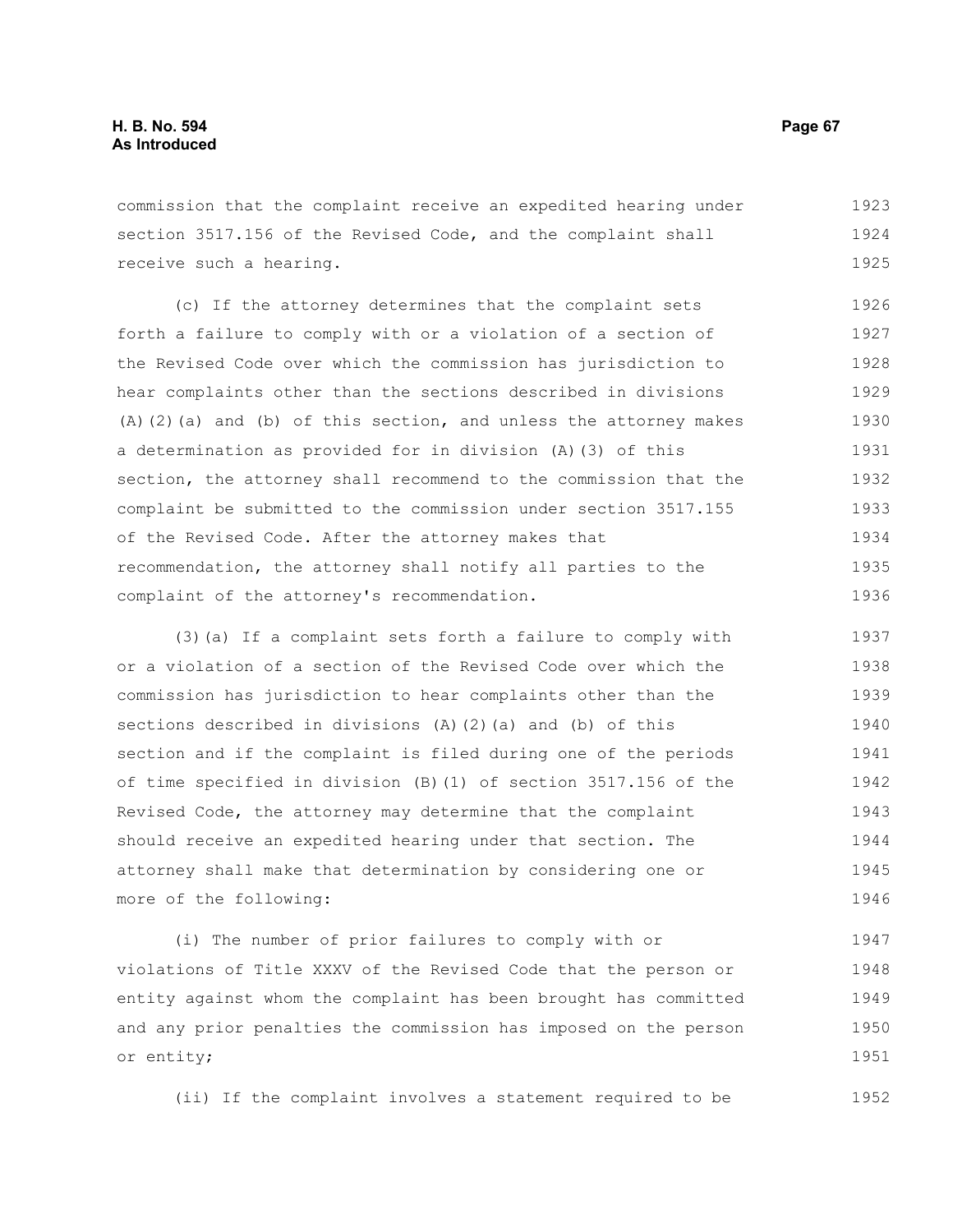filed under section 3517.10, division (E) of section 3517.102, or section 3517.105, 3517.107, 3517.108, 3517.109, 3517.1011, 3517.1012, or 3517.1014 of the Revised Code or an addendum required to be filed under section 3517.11 of the Revised Code that is filed late, how late the filing is and how much time has elapsed between the deadline for filing the statement or addendum and the filing of the complaint; 1953 1954 1955 1956 1957 1958 1959

(iii) If the complaint involves contributions and expenditures, contributions and disbursements, deposits and disbursements, gifts and disbursements, or donations and disbursements required to be reported under section 3517.10, division (E) of section 3517.102, or section 3517.105, 3517.107, 3517.108, 3517.109, 3517.1011, 3517.1012, 3517.1013, or 3517.1014 of the Revised Code that are either not reported or reported late, the number of contributions and expenditures, contributions and disbursements, deposits and disbursements, gifts and disbursements, or donations and disbursements not reported or how late they were reported; 1960 1961 1962 1963 1964 1965 1966 1967 1968 1969 1970

(iv) If the complaint involves contributions required to be reported by a campaign committee under section 3517.10, division (E) of section 3517.102, or section 3517.105, 3517.107, or 3517.108, or 3517.109 of the Revised Code that are not reported, whether any of the contributors of the contributions not reported have a personal or professional relationship with the campaign committee's candidate; 1971 1972 1973 1974 1975 1976 1977

(v) If the complaint involves a statement required to be filed under section 3517.10, division (E) of section 3517.102, or section 3517.105, 3517.107, 3517.108, 3517.109, 3517.1011, 3517.1012, 3517.1013, or 3517.1014 of the Revised Code that is incomplete, the degree to which it is incomplete; 1978 1979 1980 1981 1982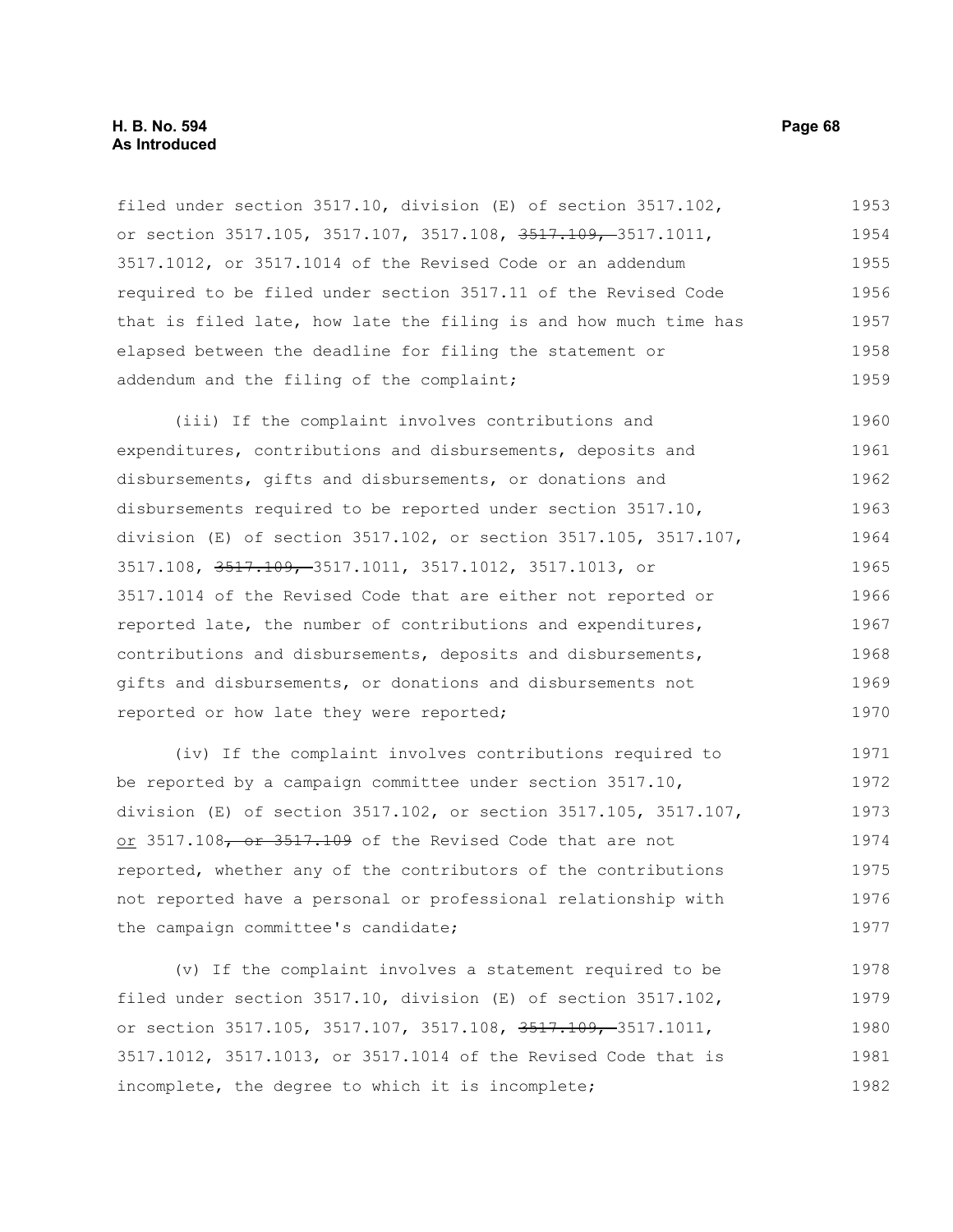# **H. B. No. 594 Page 69 As Introduced**

(vi) If the complaint involves the receipt of contributions in violation of section 3599.03 of the Revised Code, the dollar amount and number of contributions received in violation of that section; 1983 1984 1985 1986

(vii) If the complaint involves a failure to make the identification or a misstatement of the identification required under section 3517.105 or 3517.20 of the Revised Code, whether the failure or misstatement was purposely made; 1987 1988 1989 1990

(viii) If the complaint sets forth a failure to comply with or a violation of a section of the Revised Code described in division (A)(2)(c) of this section, whether the person or entity against whom the complaint has been made has committed more than one such failure or violation within a reasonable amount of time, or whether the cumulative nature of the failures or violations indicates a systematic disregard for the law. 1991 1992 1993 1994 1995 1996 1997

(b) Prior to making a determination under division (A)(3) (a) of this section that the complaint should receive an expedited hearing under section 3517.156 of the Revised Code, the attorney shall take into consideration the number of panels of the commission that have cases pending before them and the number of cases pending before the panels and shall not make a determination that will place an undue burden on a panel of the commission. 1998 1999 2000 2001 2002 2003 2004 2005

(c) If the attorney determines that the complaint should receive an expedited hearing under section 3517.156 of the Revised Code, the attorney shall recommend to the commission that the complaint receive an expedited hearing, and, if a majority of the members of the commission agrees with the recommendation, the complaint shall receive an expedited hearing under that section. 2006 2007 2008 2009 2010 2011 2012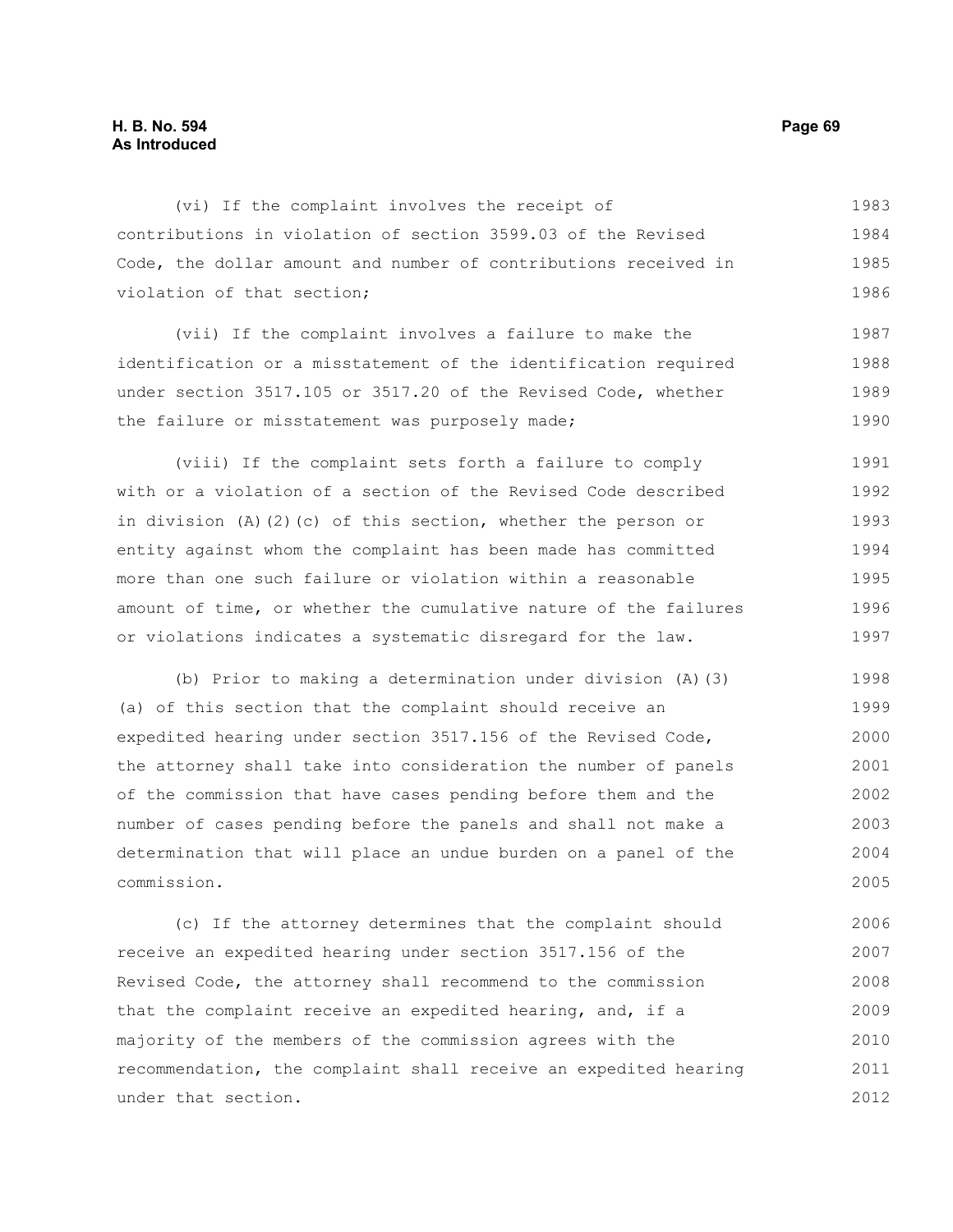# **H. B. No. 594 Page 70 As Introduced**

(4) The attorney may join two or more complaints if the attorney determines that the allegations in each complaint are of the same or similar character, are based on the same act or failure to act, or are based on two or more acts or failures to act constituting parts of a common scheme or plan. If one complaint contains two or more allegations, the attorney may separate the allegations if they are not of the same or similar character, if they are not based on the same act or failure to act, or if they are not based on two or more acts or failures to act constituting parts of a common scheme or plan. If the attorney separates the allegations in a complaint, the attorney may make separate recommendations under division (A)(2) or (3) of this section for each allegation. 2013 2014 2015 2016 2017 2018 2019 2020 2021 2022 2023 2024 2025

(B) Whenever a person or other entity files a complaint with the commission setting forth a failure to comply with or a violation of a section of the Revised Code as described in division (A)(2)(c) of this section and the complaint is filed during one of the periods of time specified in division (B)(1) of section 3517.156 of the Revised Code, the person or entity may request an expedited hearing under that section at the time the complaint is filed. The attorney for the commission shall inform the members of the commission of that request at the time the attorney makes a recommendation under division (A) of this section. The commission may grant the request for an expedited hearing under this division if it determines that an expedited hearing is practicable. 2026 2027 2028 2029 2030 2031 2032 2033 2034 2035 2036 2037 2038

 **Sec. 3517.158.** (A) If a campaign committee or political action committee desires to terminate itself under division (A) of section 3517.10 of the Revised Code, but has a balance on hand and no outstanding obligations, the committee may file a statement indicating its desire to be terminated with the Ohio 2039 2040 2041 2042 2043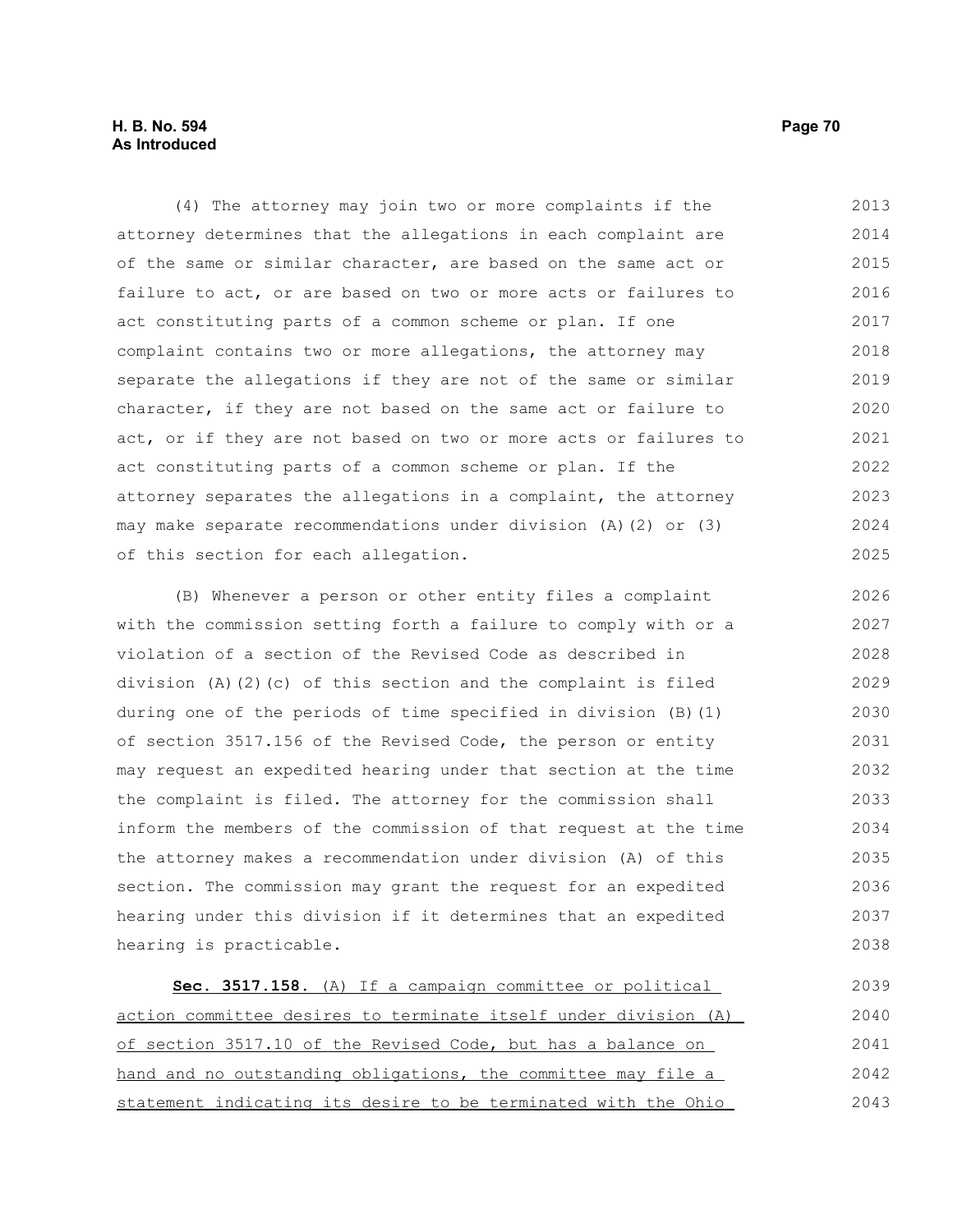| elections commission. The commission may only declare the        | 2044 |
|------------------------------------------------------------------|------|
| committee terminated if the person responsible for the operation | 2045 |
| of the campaign committee or political action committee attests, | 2046 |
| by an affidavit under penalty of election falsification, that    | 2047 |
| the person has used the person's best efforts to correct or      | 2048 |
| identify the errors preventing the person from disposing of any  | 2049 |
| excess funds or aggregate contributions, or otherwise winding up | 2050 |
| the committee's affairs and reducing the balance on hand to      | 2051 |
| zero. If the balance is greater than two thousand dollars, the   | 2052 |
| committee may not be terminated unless a certified public        | 2053 |
| accountant verifies that, after reasonable efforts,              | 2054 |
| reconciliation is not possible.                                  | 2055 |
| The commission may, of its own accord, declare a<br>(B)          | 2056 |
| committee terminated if, after a reasonable effort at searching, | 2057 |
| the commission determines that the only person responsible for   | 2058 |
| the operation of the campaign committee or political action      | 2059 |
| committee has died or is unavailable for another reason.         | 2060 |
| (C) If a campaign committee or political action committee        | 2061 |
| desires to be declared in compliance with the applicable         | 2062 |
| provisions of sections 3517.08 to 3517.13 of the Revised Code so | 2063 |
| that it may continue in operation, it shall file a statement to  | 2064 |
| that effect, on a form prescribed under this section and made    | 2065 |
| under penalty of election falsification, with the Ohio elections | 2066 |
| commission. If the committee is in compliance, and the exact     | 2067 |
| balance on hand can be ascertained, the commission shall declare | 2068 |
| the committee in compliance, and shall declare a new balance on  | 2069 |
| hand for the committee. If the exact balance on hand cannot be   | 2070 |
| ascertained, the person responsible for the operation of the     | 2071 |
| committee shall submit an affidavit, under penalty of election   | 2072 |
| falsification, attesting that the person has used the person's   | 2073 |

best efforts to correct or identify the errors preventing a

2074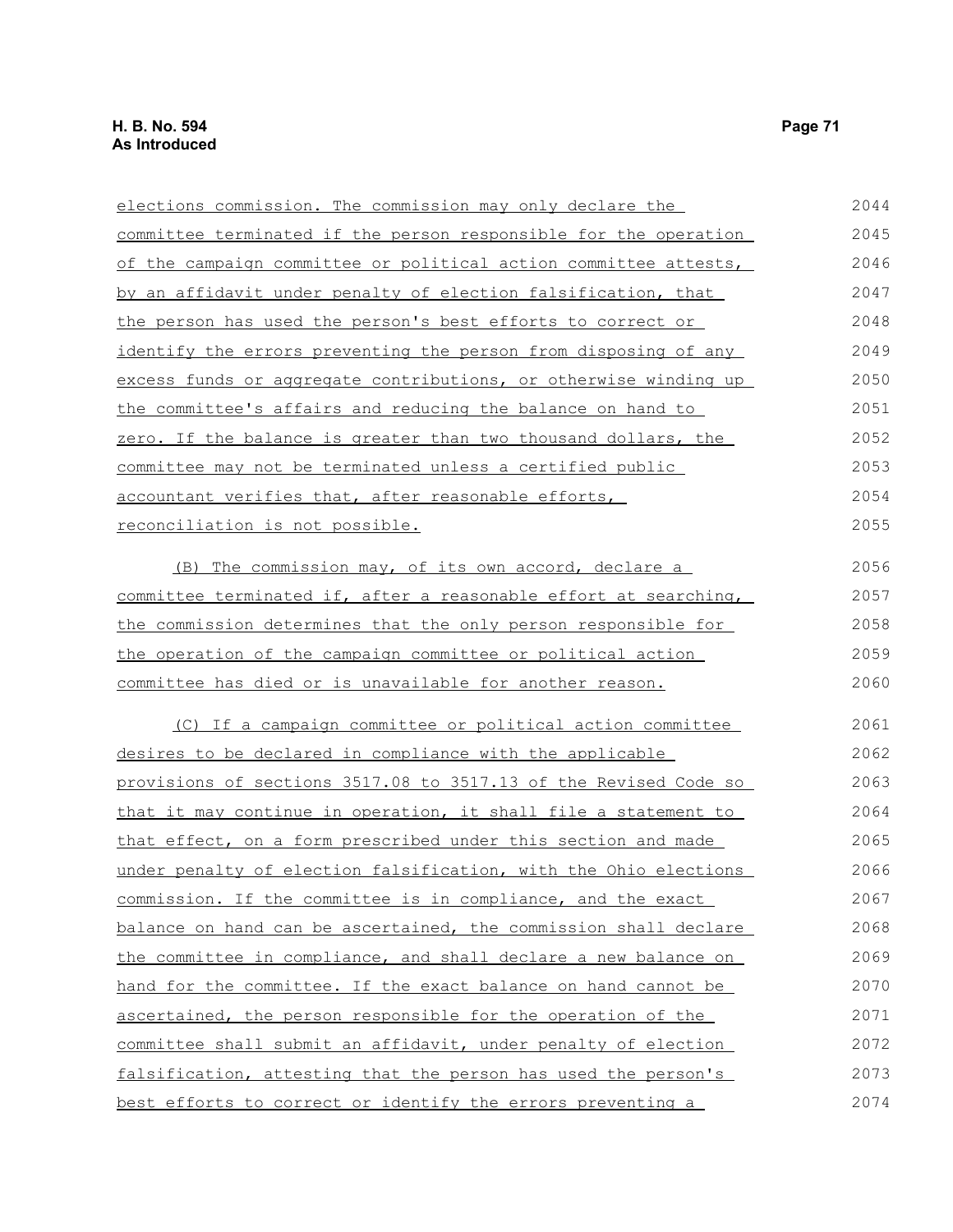| balance on hand from being ascertained, and the campaign         | 2075 |
|------------------------------------------------------------------|------|
| committee or political action committee shall be declared in     | 2076 |
| compliance and permitted to continue in existence as long as one | 2077 |
| of the following conditions is met:                              | 2078 |
| (1) If the balance is or appears to be two thousand              | 2079 |
| dollars or less, a reasonably approximate balance can be         | 2080 |
| determined;                                                      | 2081 |
| (2) If the balance is more than or appears to be more than       | 2082 |
| two thousand dollars, a certified public accountant verifies     | 2083 |
| that the exact balance cannot be determined, but a reasonably    | 2084 |
| approximate balance can be determined.                           | 2085 |
| Sec. 3517.992. This section establishes penalties only           | 2086 |
| with respect to acts or failures to act that occur on and after  | 2087 |
| August 24, 1995.                                                 | 2088 |
| (A) (1) A candidate whose campaign committee violates            | 2089 |
| division (A), (B), (C), (D), or (V) of section 3517.13 of the    | 2090 |
| Revised Code, or a treasurer of a campaign committee who         | 2091 |
| violates any of those divisions, shall be fined not more than    | 2092 |
| one hundred dollars for each day of violation.                   | 2093 |
| (2) Whoever violates division $(E)$ or $(X)$ (5) of section      | 2094 |
| 3517.13 or division (E) (1) of section 3517.1014 of the Revised  | 2095 |
| Code shall be fined not more than one hundred dollars for each   | 2096 |
| day of violation.                                                | 2097 |
| (B) An entity that violates division (G) (1) of section          | 2098 |
| 3517.101 of the Revised Code shall be fined not more than one    | 2099 |
| hundred dollars for each day of violation.                       | 2100 |
| (C) Whoever violates division (G) (2) of section 3517.101,       | 2101 |
| division (G) of section $3517.13$ , or division (E)(2) or (3) of | 2102 |
| section 3517.1014 of the Revised Code shall be fined not more    | 2103 |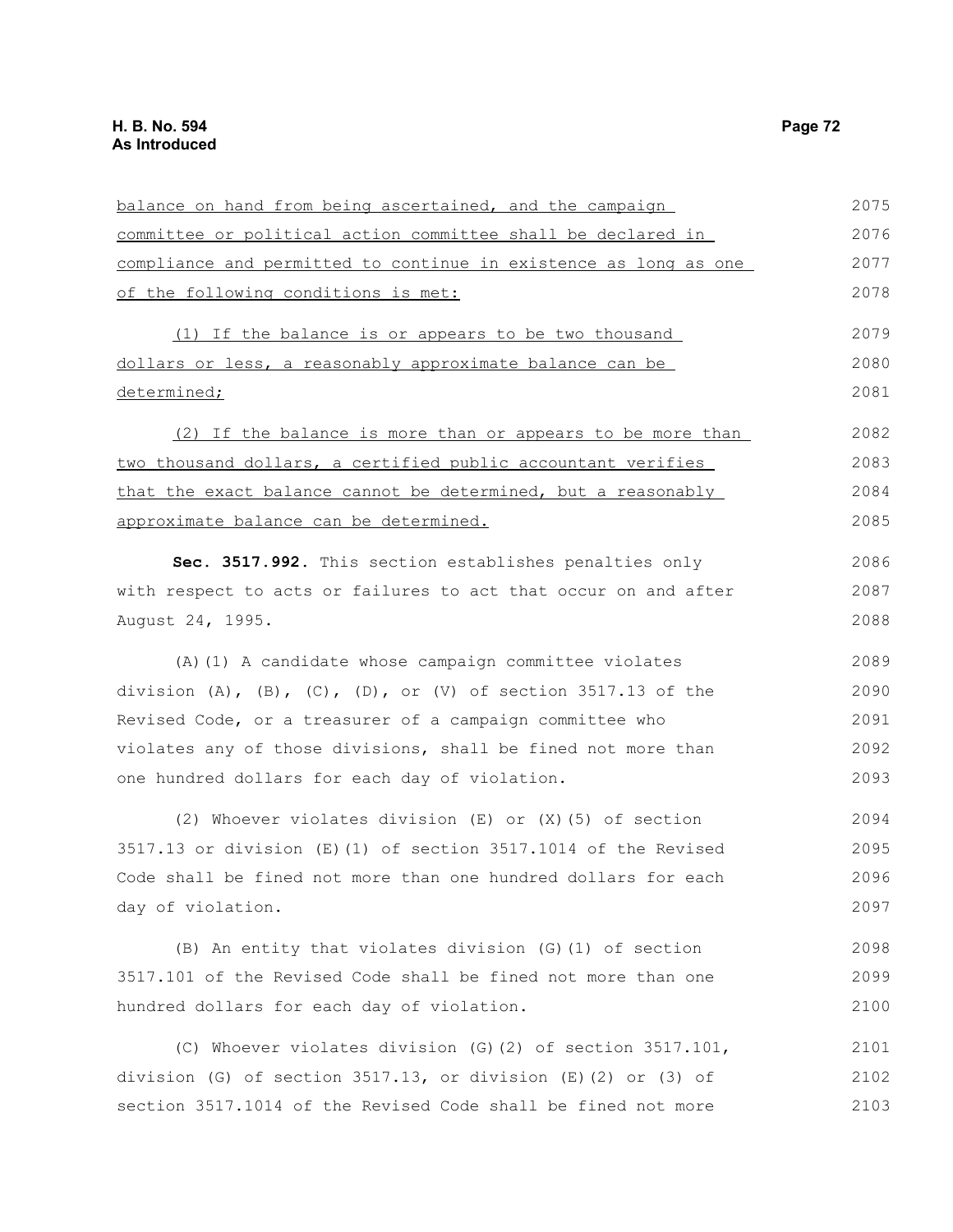than ten thousand dollars or, if the offender is a person who was nominated or elected to public office, shall forfeit the nomination or the office to which the offender was elected, or both. 2104 2105 2106 2107

(D) Whoever violates division (F) of section 3517.13 of the Revised Code shall be fined not more than three times the amount contributed. 2108 2109 2110

(E) Whoever violates division (H) of section 3517.13 of the Revised Code shall be fined not more than one hundred dollars. 2111 2112 2113

(F) Whoever violates division (O), (P), or (Q) of section 3517.13 of the Revised Code is guilty of a misdemeanor of the first degree. 2114 2115 2116

(G) A state or county committee of a political party that violates division (B)(1) of section 3517.18 of the Revised Code as that section existed before its repeal by H.B. 166 of the 133rd general assembly shall be fined not more than twice the amount of the improper expenditure.

(H) An entity that violates division (H) of section 3517.101 of the Revised Code shall be fined not more than twice the amount of the improper expenditure or use. 2122 2123 2124

(I)(1) Any individual who violates division (B)(1) of section 3517.102 of the Revised Code and knows that the contribution the individual makes violates that division shall be fined an amount equal to three times the amount contributed in excess of the amount permitted by that division. 2125 2126 2127 2128 2129

(2) Any political action committee that violates division (B)(2) of section 3517.102 of the Revised Code shall be fined an amount equal to three times the amount contributed in excess of 2130 2131 2132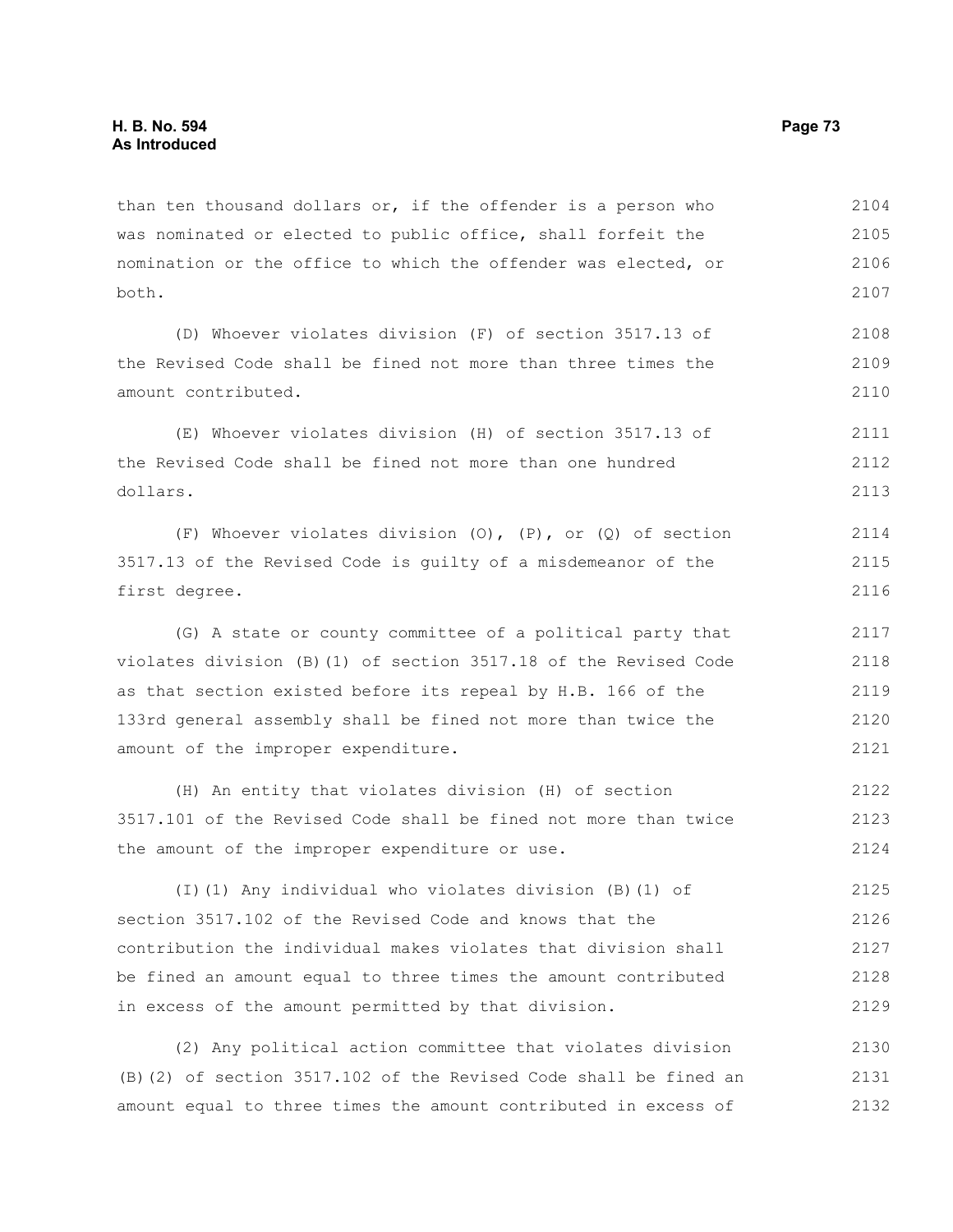the amount permitted by that division.

(3) Any campaign committee that violates division (B)(3) or (5) of section 3517.102 of the Revised Code shall be fined an amount equal to three times the amount contributed in excess of the amount permitted by that division.

(4)(a) Any legislative campaign fund that violates division (B)(6) of section 3517.102 of the Revised Code shall be fined an amount equal to three times the amount transferred or contributed in excess of the amount permitted by that division, as applicable. 2138 2139 2140 2141 2142

(b) Any state political party, county political party, or state candidate fund of a state political party or county political party that violates division (B)(6) of section 3517.102 of the Revised Code shall be fined an amount equal to three times the amount transferred or contributed in excess of the amount permitted by that division, as applicable. 2143 2144 2145 2146 2147 2148

(c) Any political contributing entity that violates division (B)(7) of section 3517.102 of the Revised Code shall be fined an amount equal to three times the amount contributed in excess of the amount permitted by that division. 2149 2150 2151 2152

(5) Any political party that violates division (B)(4) of section 3517.102 of the Revised Code shall be fined an amount equal to three times the amount contributed in excess of the amount permitted by that division. 2153 2154 2155 2156

(6) Notwithstanding divisions  $(I)$   $(1)$ ,  $(2)$ ,  $(3)$ ,  $(4)$ , and (5) of this section, no violation of division (B) of section 3517.102 of the Revised Code occurs, and the secretary of state shall not refer parties to the Ohio elections commission, if the amount transferred or contributed in excess of the amount 2157 2158 2159 2160 2161

2133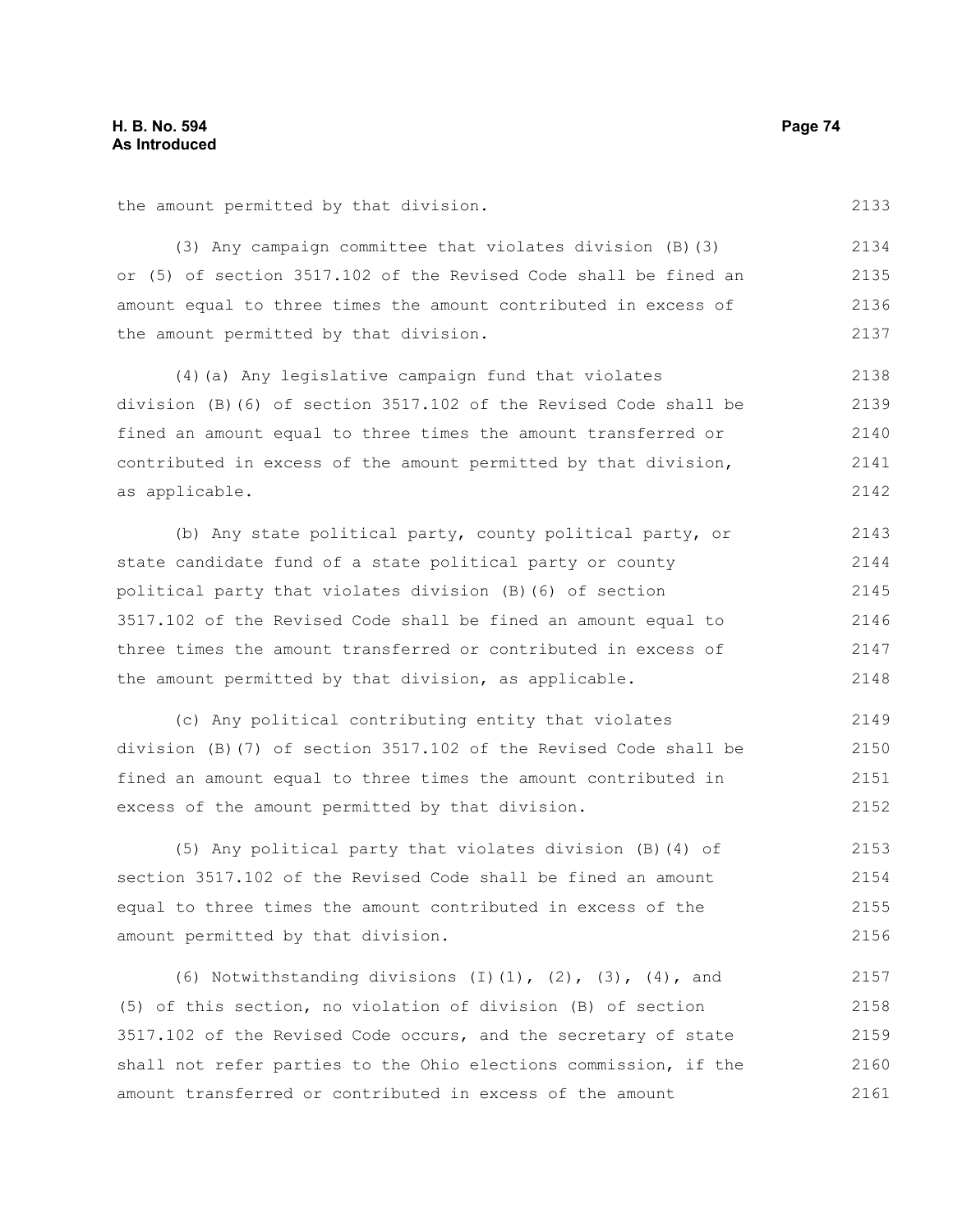permitted by that division meets either of the following conditions: 2162 2163

(a) It is completely refunded within five business days after it is accepted.

(b) It is completely refunded on or before the tenth business day after notification to the recipient of the excess transfer or contribution by the board of elections or the secretary of state that a transfer or contribution in excess of the permitted amount has been received. 2166 2167 2168 2169 2170

(J)(1) Any campaign committee that violates division (C) (1), (2), (3), or (6) of section 3517.102 of the Revised Code shall be fined an amount equal to three times the amount accepted in excess of the amount permitted by that division. 2171 2172 2173 2174

(2)(a) Any county political party that violates division (C)(4)(a)(ii) or (iii) of section 3517.102 of the Revised Code shall be fined an amount equal to three times the amount accepted. 2175 2176 2177 2178

(b) Any county political party that violates division (C) (4)(a)(i) of section 3517.102 of the Revised Code shall be fined an amount from its state candidate fund equal to three times the amount accepted in excess of the amount permitted by that division. 2179 2180 2181 2182 2183

(c) Any state political party that violates division (C) (4)(b) of section 3517.102 of the Revised Code shall be fined an amount from its state candidate fund equal to three times the amount accepted in excess of the amount permitted by that division. 2184 2185 2186 2187 2188

(3) Any legislative campaign fund that violates division (C)(5) of section 3517.102 of the Revised Code shall be fined an 2189 2190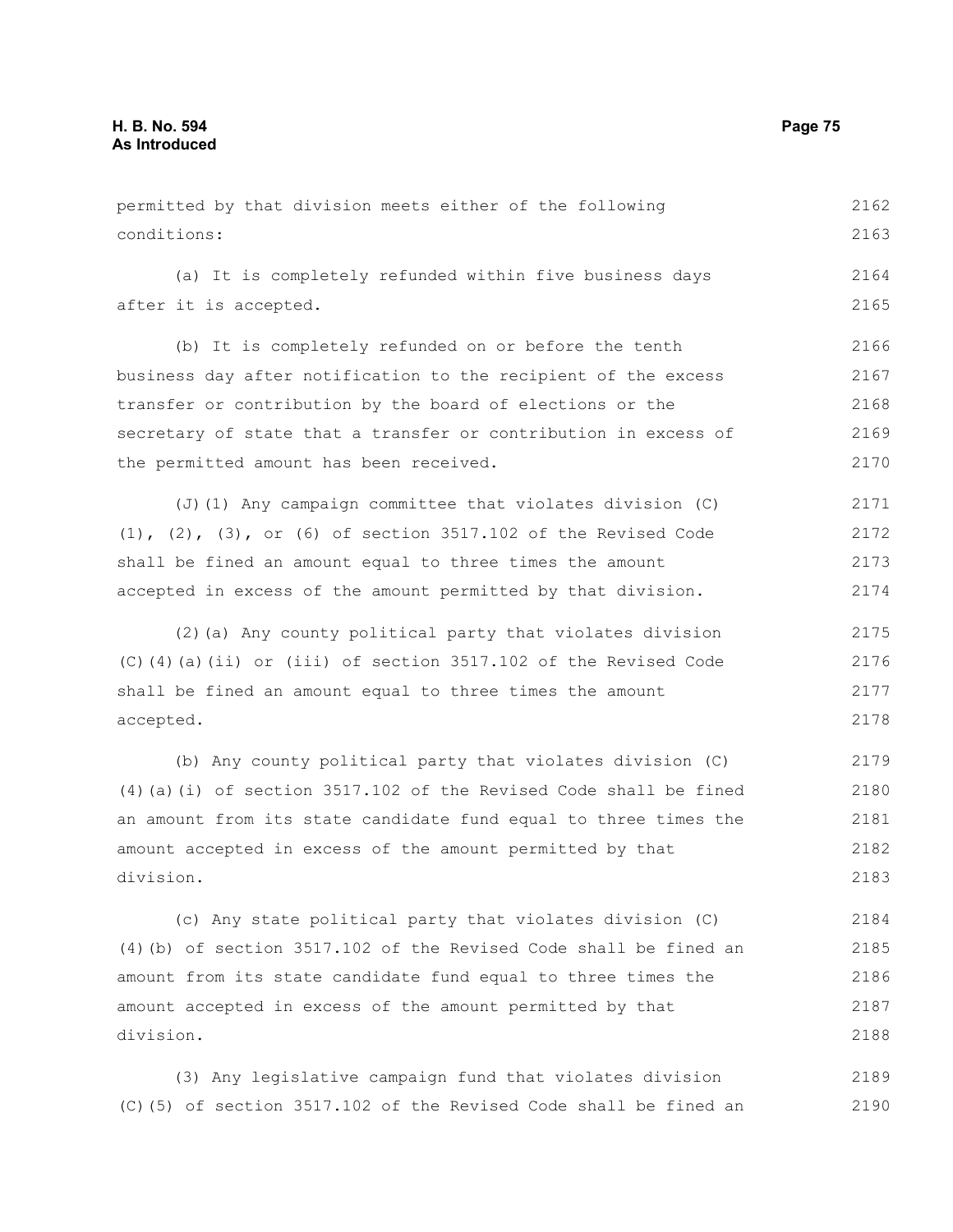amount equal to three times the amount accepted in excess of the amount permitted by that division. (4) Any political action committee or political contributing entity that violates division (C)(7) of section 3517.102 of the Revised Code shall be fined an amount equal to three times the amount accepted in excess of the amount permitted by that division. (5) Notwithstanding divisions  $(J)$ (1),  $(2)$ ,  $(3)$ , and  $(4)$  of this section, no violation of division (C) of section 3517.102 of the Revised Code occurs, and the secretary of state shall not refer parties to the Ohio elections commission, if the amount transferred or contributed in excess of the amount permitted to be accepted by that division meets either of the following conditions: 2191 2193 2194 2195 2196 2197 2198 2199 2200 2201 2202 2203 2204

(a) It is completely refunded within five business days after its acceptance. 2205 2206

(b) It is completely refunded on or before the tenth business day after notification to the recipient of the excess transfer or contribution by the board of elections or the secretary of state that a transfer or contribution in excess of the permitted amount has been received. 2207 2208 2209 2210 2211

(K)(1) Any legislative campaign fund that violates division (F)(1) of section 3517.102 of the Revised Code shall be fined twenty-five dollars for each day of violation. 2212 2213 2214

(2) Any legislative campaign fund that violates division (F)(2) of section 3517.102 of the Revised Code shall give to the treasurer of state for deposit into the state treasury to the credit of the Ohio elections commission fund all excess contributions not disposed of as required by division (E) of 2215 2216 2217 2218 2219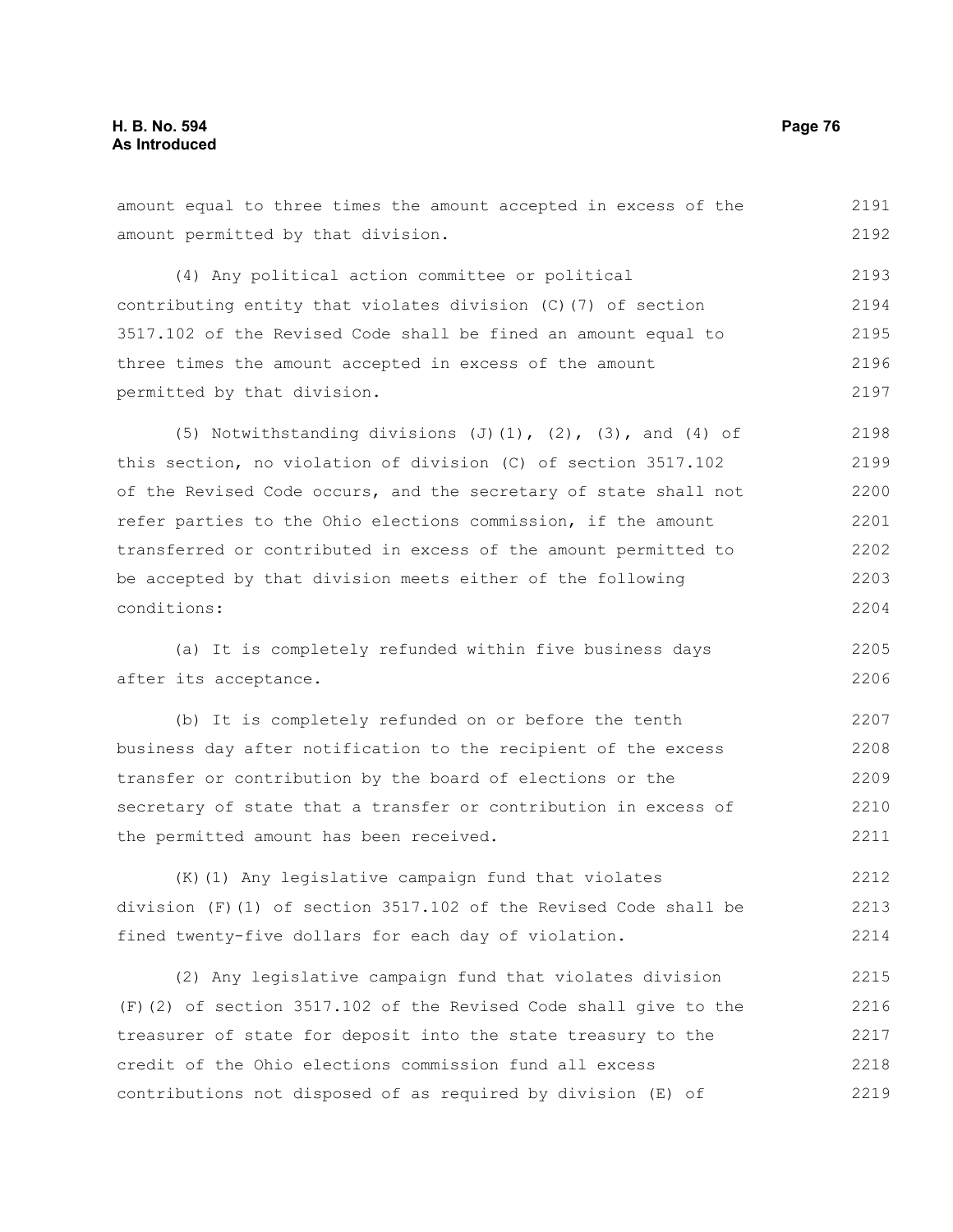section 3517.102 of the Revised Code. (L) Whoever violates section 3517.105 of the Revised Code shall be fined one thousand dollars. (M)(1) Whoever solicits a contribution in violation of section 3517.092 or violates division (B) of section 3517.09 of the Revised Code is guilty of a misdemeanor of the first degree. (2) Whoever knowingly accepts a contribution in violation of division (B) or (C) of section 3517.092 of the Revised Code shall be fined an amount equal to three times the amount accepted in violation of either of those divisions and shall return to the contributor any amount so accepted. Whoever unknowingly accepts a contribution in violation of division (B) or (C) of section 3517.092 of the Revised Code shall return to the contributor any amount so accepted. (N) Whoever violates division (S) of section 3517.13 of the Revised Code shall be fined an amount equal to three times the amount of funds transferred or three times the value of the 2220 2221 2222 2223 2224 2225 2226 2227 2228 2229 2230 2231 2232 2233 2234 2235 2236

(O) Any campaign committee that accepts a contribution or contributions in violation of section 3517.108 of the Revised Code, uses a contribution in violation of that section, or fails to dispose of excess contributions in violation of that section shall be fined an amount equal to three times the amount accepted, used, or kept in violation of that section. 2238 2239 2240 2241 2242 2243

assets transferred in violation of that division.

(P) Any political party, state candidate fund, legislative candidate fund, or campaign committee that violates division (T) of section 3517.13 of the Revised Code shall be fined an amount equal to three times the amount contributed or accepted in violation of that section. 2244 2245 2246 2247 2248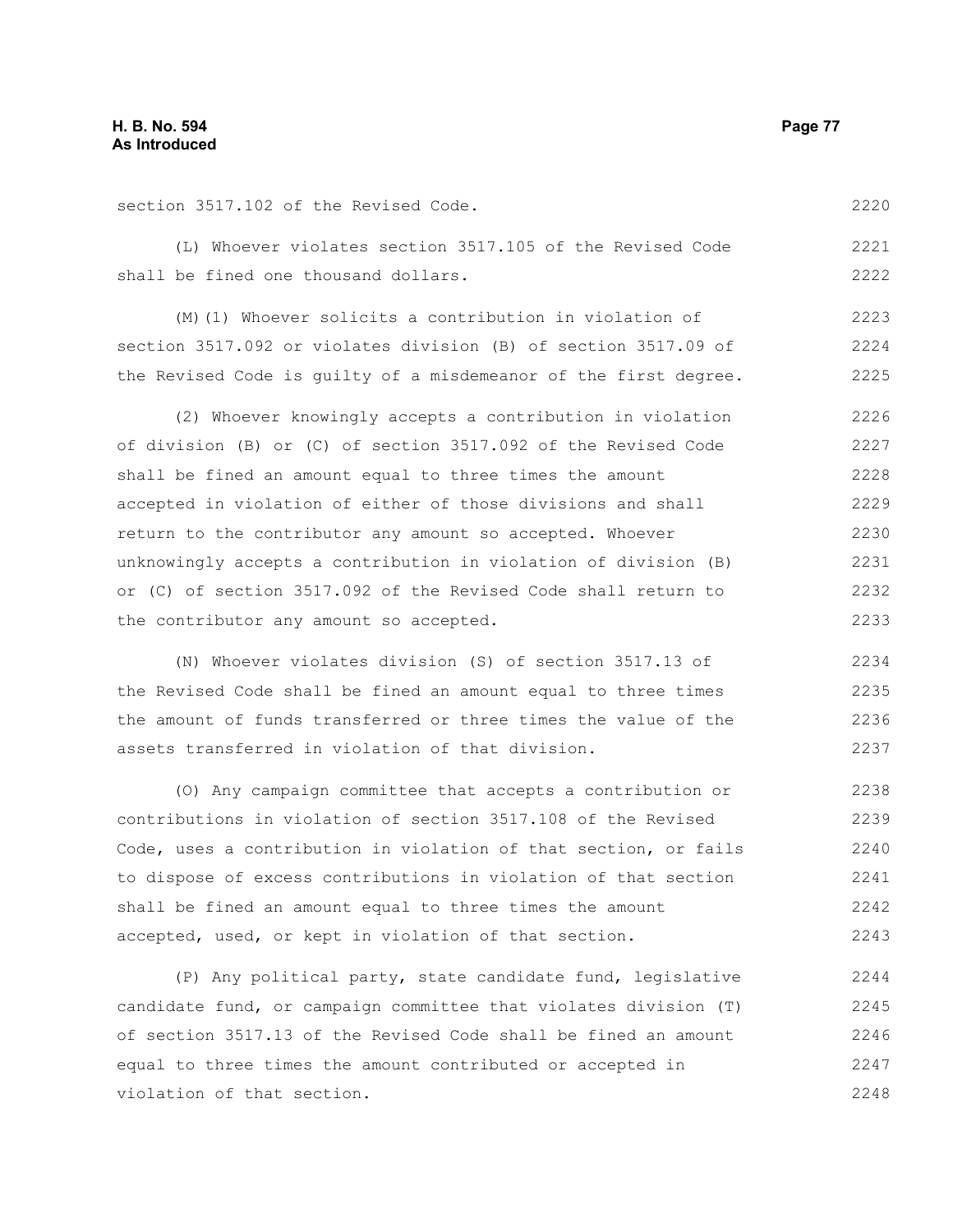## **H. B. No. 594 Page 78 As Introduced**

(Q) A treasurer of a committee or another person who violates division (U) of section 3517.13 of the Revised Code shall be fined not more than two hundred fifty dollars. 2249 2250 2251

(R) Whoever violates division (I) or (J) of section 3517.13 of the Revised Code shall be fined not more than one thousand dollars. Whenever a person is found guilty of violating division (I) or (J) of section 3517.13 of the Revised Code, the contract awarded in violation of either of those divisions shall be rescinded if its terms have not yet been performed. 2252 2253 2254 2255 2256 2257

(S) A candidate whose campaign committee violates or a treasurer of a campaign committee who violates section 3517.081 of the Revised Code, and a candidate whose campaign committee violates or a treasurer of a campaign committee or another person who violates division (C) of section 3517.10 of the Revised Code, shall be fined not more than five hundred dollars. 2258 2259 2260 2261 2262 2263

(T) A candidate whose campaign committee violates or a treasurer of a committee who violates division (B) of section 3517.09 of the Revised Code, or a candidate whose campaign committee violates or a treasurer of a campaign committee or another person who violates division (C) of section 3517.09 of the Revised Code shall be fined not more than one thousand dollars. 2264 2265 2266 2267 2268 2269 2270

(U) Whoever violates section 3517.20 of the Revised Code shall be fined not more than five hundred dollars. 2271 2272

(V) Whoever violates section 3517.21 or 3517.22 of the Revised Code shall be imprisoned for not more than six months or fined not more than five thousand dollars, or both. 2273 2274 2275

(W) A campaign committee that is required to file a declaration of no limits under division (D)(2) of section 2276 2277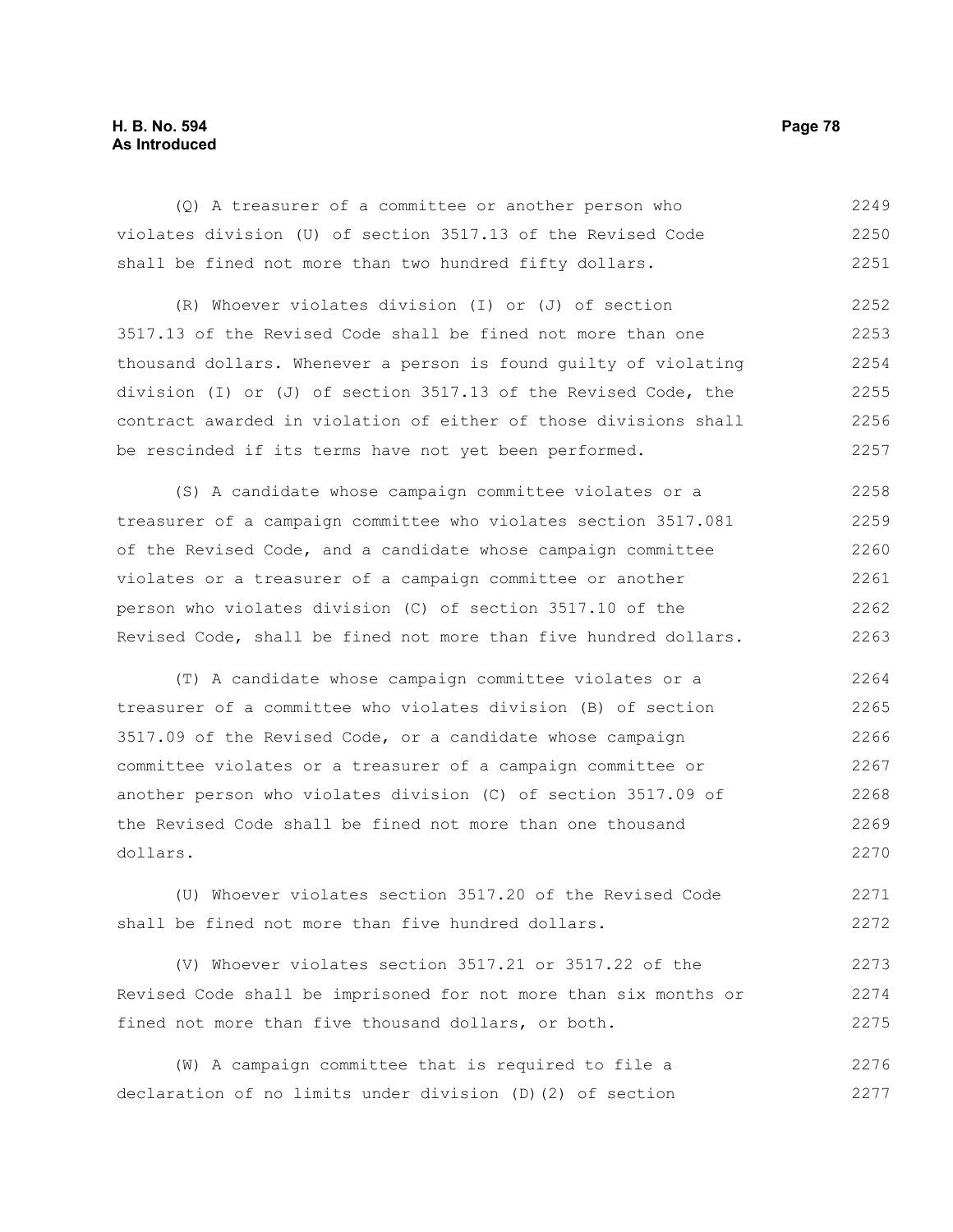3517.103 of the Revised Code that, before filing that declaration, accepts a contribution or contributions that exceed the limitations prescribed in section 3517.102 of the Revised Code, shall return that contribution or those contributions to the contributor. 2278 2279 2280 2281 2282

(X) Any campaign committee that fails to file thedeclaration of filing-day finances required by division (F) of section 3517.109 of the Revised Code shall be fined twenty-fivedollars for each day of violation. 2283 2284 2285 2286

(Y)(1) Any campaign committee that fails to dispose of excess funds or excess aggregate contributions under division (B) of section 3517.109 of the Revised Code in the manner required by division (C) of that section shall give to the treasurer of state for deposit into the Ohio elections commission fund created under division (I) of section 3517.152 of the Revised Code all funds not disposed of pursuant to that division. 2287 2288 2289 2290 2291 2292 2293 2294

(2) Any treasurer of a transition fund that fails to dispose of assets remaining in the transition fund as required under division (H)(1) or (2) of section 3517.1014 of the Revised Code shall give to the treasurer of state for deposit into the Ohio elections commission fund all assets not disposed of pursuant to that division. 2295 2296 2297 2298 2299 2300

 $\frac{1}{2}$  (Y) Any individual, campaign committee, political action committee, political contributing entity, legislative campaign fund, political party, treasurer of a transition fund, or other entity that violates any provision of sections 3517.09 to 3517.12 of the Revised Code for which no penalty is provided for under any other division of this section shall be fined not more than one thousand dollars. 2301 2302 2303 2304 2305 2306 2307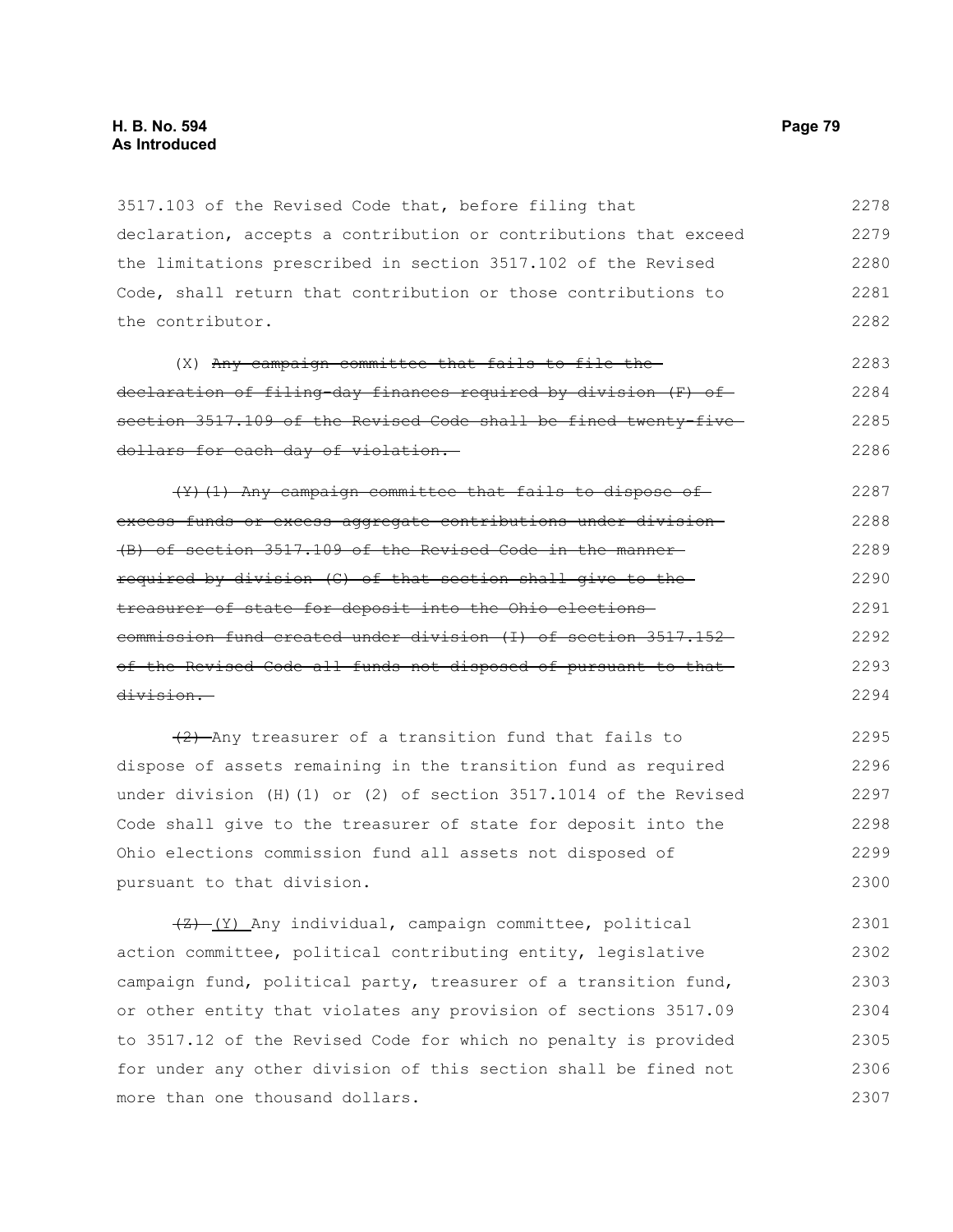$(AA)$   $(1)$   $(2)$   $(1)$  Whoever knowingly violates division  $(W)$   $(1)$ of section 3517.13 of the Revised Code shall be fined an amount equal to three times the amount contributed, expended, or promised in violation of that division or ten thousand dollars, whichever amount is greater. 2308 2309 2310 2311 2312

(2) Whoever knowingly violates division (W)(2) of section 3517.13 of the Revised Code shall be fined an amount equal to three times the amount solicited or accepted in violation of that division or ten thousand dollars, whichever amount is greater. 2313 2314 2315 2316 2317

(BB) (AA) Whoever knowingly violates division (C) or (D) of section 3517.1011 of the Revised Code shall be fined not more than ten thousand dollars plus not more than one thousand dollars for each day of violation. 2318 2319 2320 2321

 $(CC)$   $(1)$   $(BB)$   $(1)$  Subject to division  $(CC)$   $(2)$   $(BB)$   $(2)$  of this section, whoever violates division (H) of section 3517.1011 of the Revised Code shall be fined an amount up to three times the amount disbursed for the direct costs of airing the communication made in violation of that division. 2322 2323 2324 2325 2326

(2) Whoever has been ordered by the Ohio elections commission or by a court of competent jurisdiction to cease making communications in violation of division (H) of section 3517.1011 of the Revised Code who again violates that division shall be fined an amount equal to three times the amount disbursed for the direct costs of airing the communication made in violation of that division. 2327 2328 2329 2330 2331 2332 2333

(DD)(1) (CC)(1) Any corporation or labor organization that violates division (X)(3)(a) of section 3517.13 of the Revised Code shall be fined an amount equal to three times the amount 2334 2335 2336